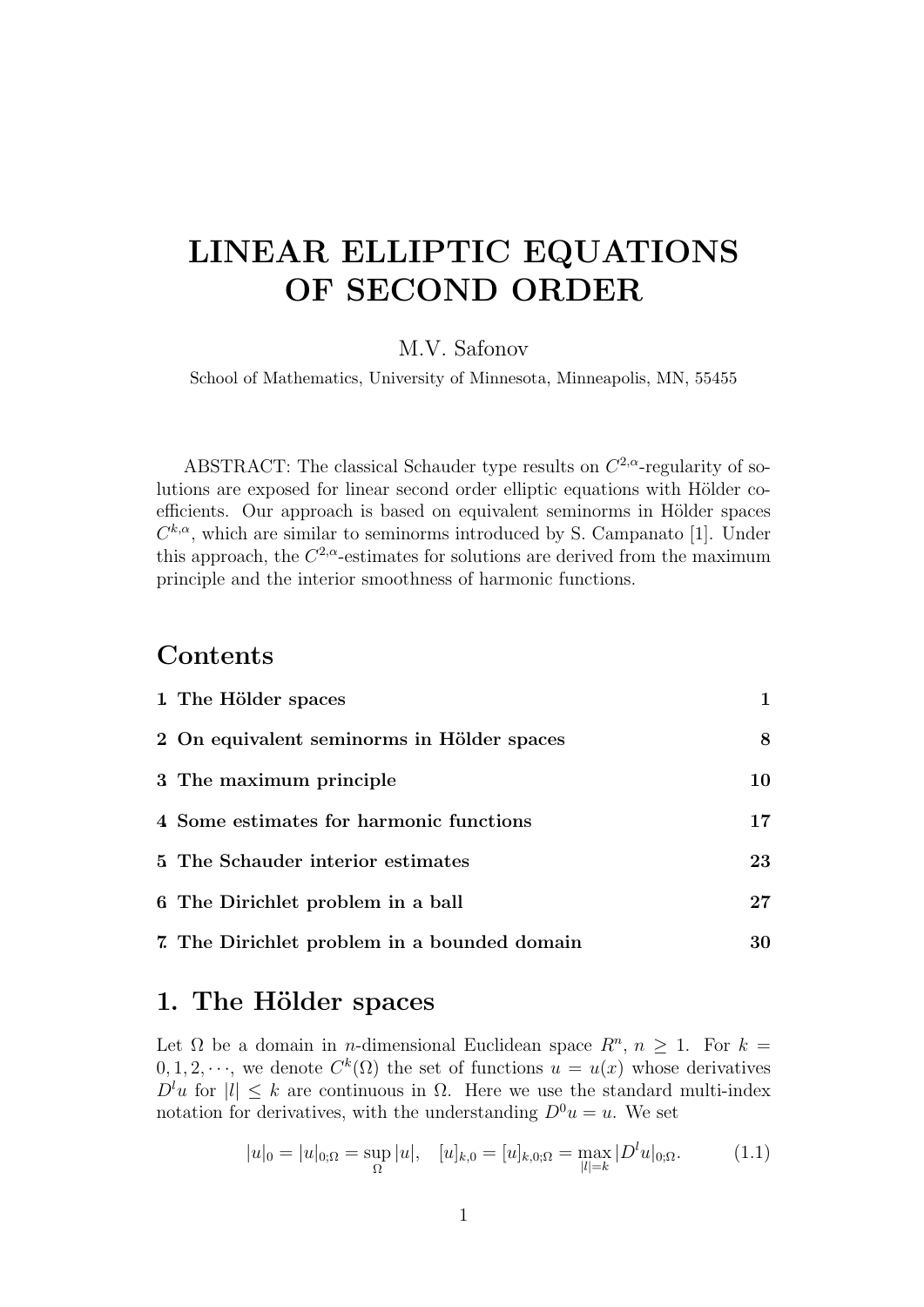**Definition 1.1.**  $C^{k,0}(\Omega)$  is the Banach space of functions  $u \in C^k(\Omega)$  with the finite norm

$$
|u|_{k} = |u|_{k,0} = |u|_{k,0;\Omega} = \sum_{j=0}^{k} [u]_{j,0;\Omega}, \quad k = 0, 1, 2, \cdots.
$$
 (1.2)

Further, we call u Hölder continuous with exponent  $\alpha$  in  $\Omega$ , if the quantity

$$
[u]_{\alpha} = [u]_{\alpha;\Omega} = \sup_{x,y \in \Omega} \frac{|u(x) - u(y)|}{|x - y|^{\alpha}}, \ \ 0 < \alpha \le 1 \tag{1.3}
$$

is finite. We set

$$
[u]_{k,\alpha} = [u]_{k,\alpha;\Omega} = \max_{|l|=k} [D^l u]_{\alpha;\Omega}.
$$
\n(1.4)

**Definition 1.2.** The Hölder space  $C^{k,\alpha}(\Omega)$  is the Banach space of functions  $u \in C^k(\Omega)$  with the finite norm

$$
|u|_{k,\alpha} = |u|_{k,\alpha;\Omega} = |u|_{k,0;\Omega} + [u]_{k,\alpha;\Omega}, \quad k = 0, 1, 2, \cdots, \quad 0 < \alpha \le 1. \tag{1.5}
$$

We will also use the similar notations for closed domains  $\overline{\Omega}$ . Obviously, for bounded domain  $\Omega$  we have  $C^{k,0}(\overline{\Omega}) = C^k(\overline{\Omega})$ . For simplicity we will write  $C^{0,\alpha} = C^{\alpha}$ , if  $0 < \alpha < 1$ .

From the elementary inequality

$$
|u(x)v(x) - u(y)v(y)| \le |u(x)| \cdot |v(x) - v(y)| + |v(y)| \cdot |u(x) - u(y)|
$$

and (1.1), (1.3) we have

$$
[uv]_{\alpha} \le |u|_0 \cdot [v]_{\alpha} + |v|_0 \cdot [u]_{\alpha}, \ \ 0 < \alpha \le 1 \tag{1.6}
$$

for  $u, v \in C^{\alpha}(\Omega)$ . From the definition of derivatives it follows

$$
[u]_{k+1,0;\Omega} \le [u]_{k,1;\Omega} \tag{1.7}
$$

for  $u \in C^{k+1,0}(\Omega)$ ,  $k = 0, 1, 2, \cdots$ .

The previous inequalities are true for arbitrary domain  $\Omega$ . In the following statements, we take  $\Omega = B_r = B_r(x_0) = \{x \in \mathbb{R}^n : |x - x_0| < r\}$  - the ball of radius  $r > 0$  centered at  $x_0 \in R^n$ . Applying the mean value theorem, we get

$$
|D^{l}u(x) - D^{l}u(y)| \le N|x - y| \cdot [u]_{k+1,0;B_r}
$$

for  $u \in C^{k+1,0}(B_r)$ ,  $|l| = k$ , and  $x, y \in B_r$ , with a constant N depending only on *n*. Hence from  $(1.3)$ ,  $(1.4)$  it follows

$$
[u]_{k,\alpha;B_r} \le N(n)r^{1-\alpha}[u]_{k+1,0;B_r}, \quad k=0,1,2,\cdots, \quad 0<\alpha\le 1\tag{1.8}
$$

for  $u \in C^{k+1,0}(B_r)$ .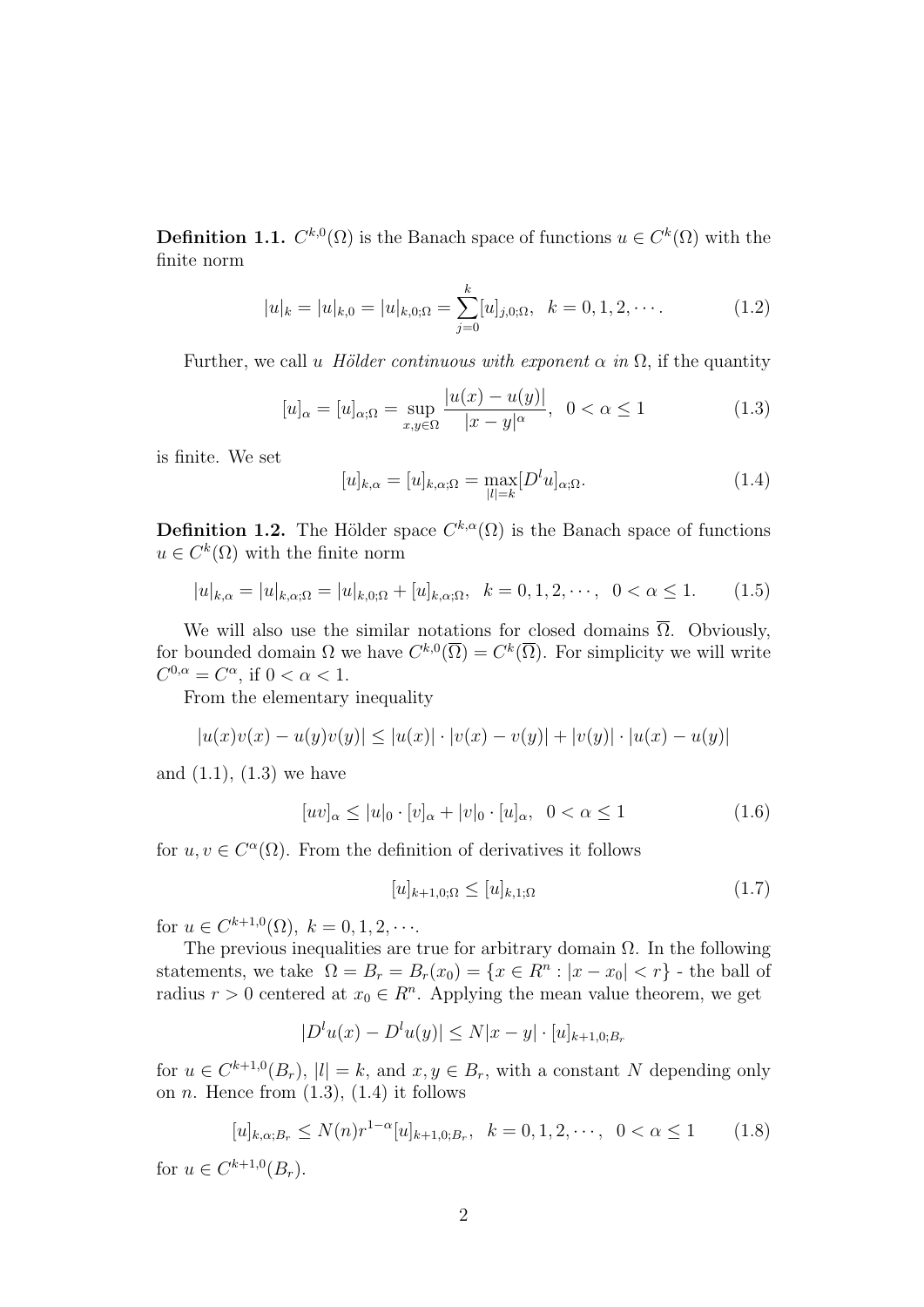**Lemma 1.1.** Let  $u \in C^{k,0}(B_r)$ . Then for any ball  $B_\rho = B_\rho(x) \subset B_r$ ,  $\rho > 0$ , and  $|l| = k$ , there exists  $y \in B_\rho$  such that

$$
|D^{l}u(y)| \le (2k/\rho)^{k}|u|_{0;B_{r}}.\tag{1.9}
$$

*Proof:* We take  $h = \rho/k$ ,  $|l| = k$ , and consider the difference ratio

$$
\delta_h^l u(x) = \delta_{h,1}^{l_1} \delta_{h,2}^{l_2} \cdots \delta_{h,n}^{l_n} u(x), \ \ h > 0,
$$

where

$$
\delta_{h,j}u(x) = \frac{1}{h}[u(x+he_j) - u(x)], e_j - j\text{-th coordinate vector in } R^n.
$$

Then from the mean value theorem we have  $\delta_h^l u(x) = D^l u(y)$  for some  $y \in B_\rho$ , and (1.9) follows from the elementary estimate  $|\delta_{h,j}u| \leq \frac{2}{h}|u|_0$ . QED

The following theorem is a particular case  $(\Omega = B_r)$  of the *interpolation* inequalities (see [2], Sec. 6.8).

**Theorem 1.1.** Suppose  $j + \beta < k + \alpha$ , where  $j, k = 0, 1, 2, \dots$ , and  $0 \leq \alpha, \beta$  $\leq 1$ . Let  $u \in C^{k,\alpha}(B_r)$ , where  $B_r = B_r(x_0), r > 0$ . Then for any  $\varepsilon > 0$  we have

$$
r^{j+\beta}[u]_{j,\beta;B_r} \leq \varepsilon r^{k+\alpha}[u]_{k,\alpha;B_r} + N(\varepsilon)|u|_{0;B_r},\tag{1.10}
$$

with a constant  $N(\varepsilon) = N(\varepsilon, n, k, \alpha, \beta)$ .

In  $(1.10)$  and as a rule henceforth, we omit the dependence of N on the original quantities.

*Proof:* First of all, by transformation  $x \rightarrow (x-x_0)/r$ , the inequality (1.10) is reduced to the equivalent one with  $x_0 = 0, r = 1$ , so we will deal with  $B_r = B_1 = B_1(0)$ . For fixed  $\varepsilon \in (0,1]$ , we consider different cases:

(a)  $j = k$ ,  $0 = \beta < \alpha$ . Let us fix  $z \in B_1$ ,  $|l| = k$ , and  $\rho \in (0, 1)$ . For some  $x \in B_1$ ,  $z \in B_\rho = B_\rho(x) \subset B_1$ . By Lemma 1.1, for some  $y \in B_\rho$  we have

$$
|D^{l}u(z)| \le |D^{l}u(z) - D^{l}u(y)| + |D^{l}u(y)|
$$

$$
\leq |z-y|^{\alpha} [u]_{k,\alpha} + (2k/\rho)^k |u|_0 \leq (2\rho)^{\alpha} [u]_{k,\alpha} + (2k/\rho)^k |u|_0.
$$

Since  $z \in B_1$  and  $|l| = k$  can be taken arbitrary, we obtain

$$
[u]_{k,0} \le (2\rho)^{\alpha} [u]_{k,\alpha} + (2k/\rho)^k |u|_0, \ \ 0 < \rho < 1. \tag{1.11}
$$

Choosing  $\rho = \frac{1}{2}$  $\frac{1}{2} \varepsilon^{1/\alpha}$ , we arrive at the desired estimate (1.10).

(b)  $j = k$ ,  $0 < \beta < \alpha$ . By definition (1.4), we can choose  $|l| = k$  and  $x, y \in B_1$ , such that

$$
\frac{1}{2}[u]_{k,\beta} \le \frac{|D^l u(x) - D^l u(y)|}{|x - y|^{\beta}} \le |x - y|^{\alpha - \beta} [u]_{k,\alpha}.
$$
\n(1.12)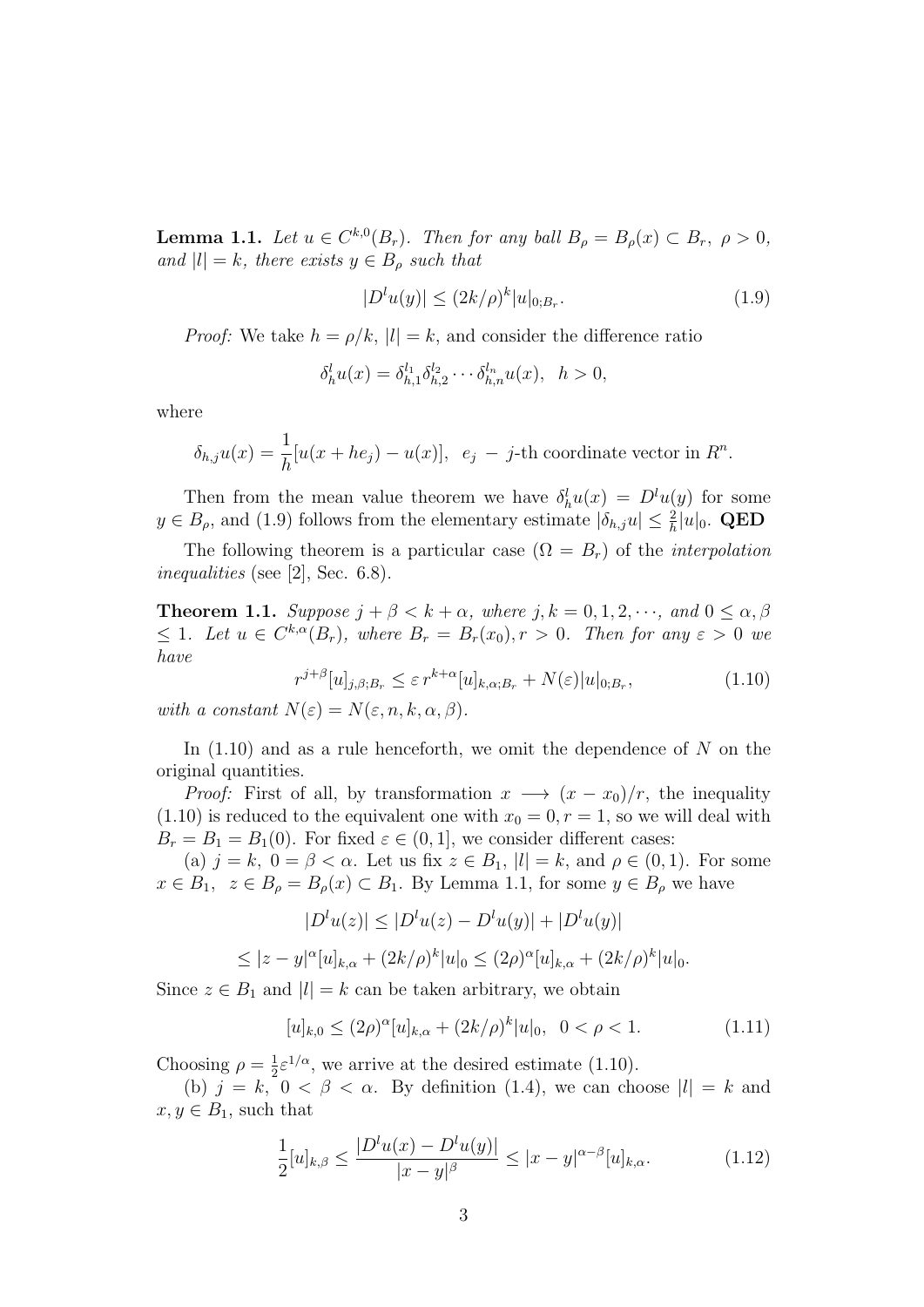If  $|x-y| \leq (\varepsilon/2)^{\frac{1}{\alpha-\beta}}$ , we have  $[u]_{k,\beta} \leq \varepsilon[u]_{k,\alpha}$ , and  $(1.10)$  is obviously true. Otherwise, the first inequality in (1.12) yields

$$
[u]_{k,\beta} \le 4|x-y|^{-\beta} [u]_{k,0} \le N_0[u]_{k,0},
$$

where  $N_0 = N_0(\varepsilon) = 4(\varepsilon/2)^{\frac{\beta}{\beta-\alpha}}$ . From this estimate with  $\rho = \frac{1}{2}$  $\frac{1}{2}(\varepsilon/N_0)^{\frac{1}{\alpha}}$  and  $(1.11)$  we get  $(1.10)$ .

(c)  $j < k$ ,  $0 < \alpha$ . We can apply (a) with  $\varepsilon = 1$  and j in place of k. Then we have

$$
[u]_{j,0} \le [u]_{j,1} + N|u|_0.
$$

Moreover, for  $0 < \beta \le 1$  from (1.8) it follows  $[u]_{j,\beta} \le N[u]_{j+1,0}$ . Therefore, in any case the estimate

$$
[u]_{j,\beta} \le N([u]_{j+1,0} + |u|_0)
$$

is true. Iterating this estimate, we obtain

$$
[u]_{j,\beta} \le N_0([u]_{k,0} + |u|_0)
$$

with a constant  $N_0 = N_0(n, k)$ . As before, this gives us (1.10).

(d)  $\alpha = 0$ . From  $j + \beta < k + \alpha = k$  it follows  $j \leq k - 1$ ,  $0 \leq \beta < 1$ . The previous cases with  $\alpha = 1$  bring us to

$$
[u]_{j,\beta} \le \varepsilon [u]_{k-1,1} + N(\varepsilon) |u|_0 \tag{1.13}
$$

for any  $\varepsilon > 0$ . By virtue of (1.8)  $[u]_{k-1,1} \leq N[u]_{k,0}$ . Putting  $\varepsilon/N$  in place of  $\varepsilon$ in  $(1.13)$ , we complete the proof of theorem. **QED** 

**Corollary 1.1.** Let  $\{u^m\}$ ,  $m = 1, 2, \dots$ , be a bounded sequence in  $C^{k,\alpha}(B_r)$ ,  $k = 0, 1, 2, \dots, 0 < \alpha \leq 1$ . Suppose that  $\{u^m(x)\}\)$  converges for each  $x \in B_r$ . Then

$$
u(x) = \lim_{m \to \infty} u^m(x) \in C^{k,\alpha}(B_r)
$$
, and  $|u|_{k,\alpha} \le A = \sup_m |u^m|_{k,\alpha}$ . (1.14)

Moreover,  $\{u^m(x)\}$  converges to u in  $C^{j,\beta}(B_r)$ , if  $j + \beta < k + \alpha$ .

*Proof:* As in the proof of Theorem 1.1, we can assume  $r = 1$ . By Arzela's theorem  $\{u^m\}$  converges to u in  $C^0(B_1)$ . Let us fix  $j + \beta < k + \alpha$  and  $\varepsilon_0 > 0$ , and then take  $\varepsilon = \varepsilon_0/4A$ . By (1.10) applied to  $u^{m_1} - u^{m_2}$ , we have

$$
[u^{m_1} - u^{m_2}]_{j,\beta} \le \varepsilon [u^{m_1} - u^{m_2}]_{k,\alpha} + N(\varepsilon) |u^{m_1} - u^{m_2}|_0
$$
  

$$
\le \frac{\varepsilon_0}{2} + N_0 |u^{m_1} - u^{m_2}|_0,
$$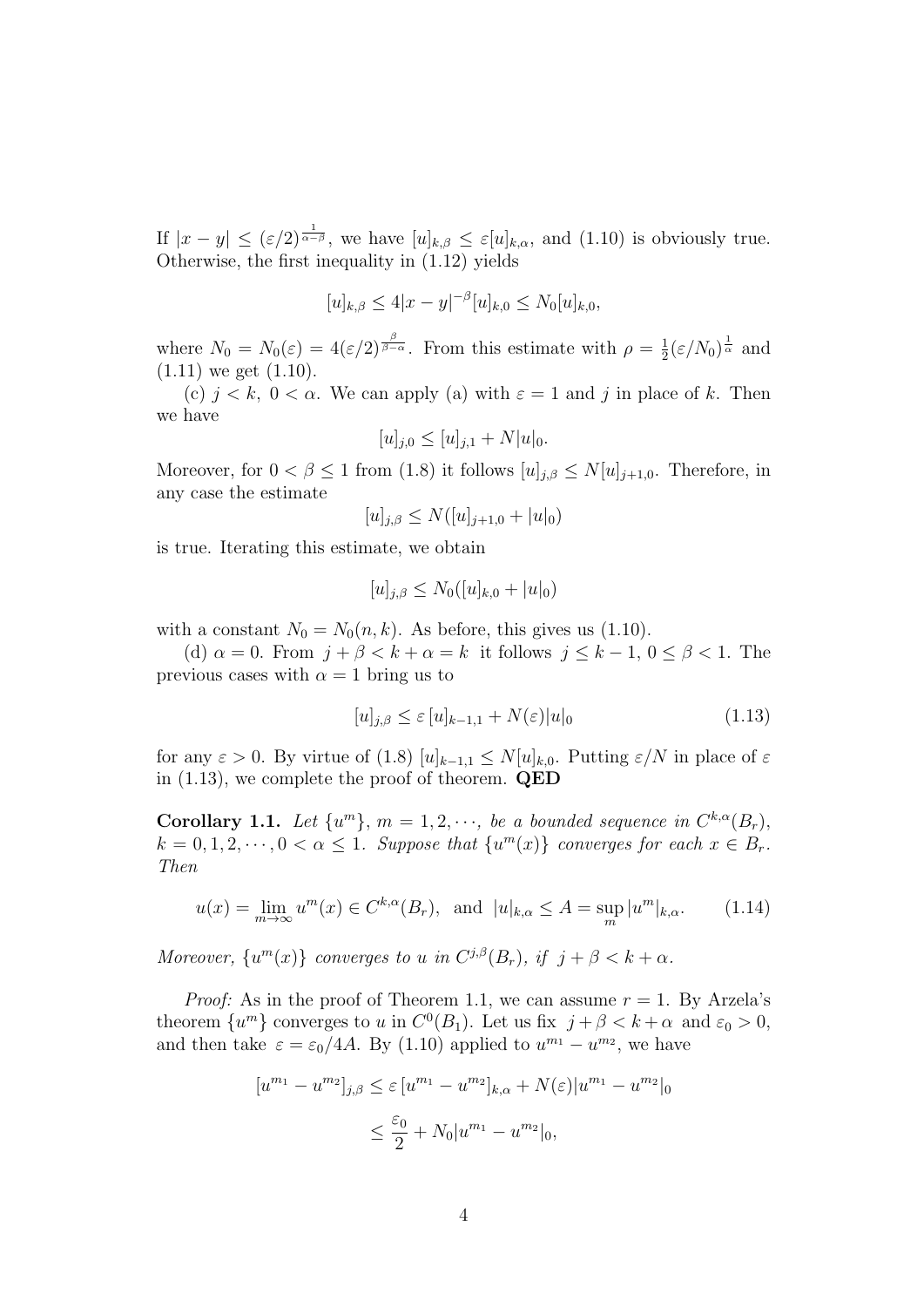where the constant  $N_0 = N_0(\varepsilon_0)$  does not depend on  $m_1, m_1$ . Since  $\{u^m(x)\}$ is convergent in  $C^0(B_1)$ , there exists  $m_0 = m_0(\varepsilon_0)$  such that

$$
N_0|u^{m_1} - u^{m_2}|_0 < \frac{\varepsilon_0}{2}
$$
 for  $m_1, m_2 > m_0$ .

Therefore,

$$
[u^{m_1} - u^{m_2}]_{j,\beta} \le \varepsilon_0 \text{ for } m_1, m_2 > m_0 = m_0(\varepsilon_0),
$$

and  $\{u^m(x)\}\$ is a Cauchy sequence in  $C^{j,\beta}(B_1)$ , so it converges to u in  $C^{j,\beta}(B_1)$ .

In particular,  $\{u^m(x)\}$  converges to u in  $C^{k,0}(B_1)$ . An easy passage to the limit gives us the estimate

$$
[u]_{k,\alpha}\leq \sup_m[u^m]_{k,\alpha},
$$

which ensures  $(1.14)$ . QED

We will also use special "weighted" spaces  $C^{k,\alpha;\gamma}(\Omega)$  for bounded domains  $\Omega \subset R^n$ . For  $k = 0, 1, 2, \dots, 0 \le \alpha \le 1, \gamma \in R^1$ , and  $u \in C^k(\Omega)$  we set

$$
[u]_{k,\alpha}^{(\gamma)} = [u]_{k,\alpha;\Omega}^{(\gamma)} = \sup_{x \in \Omega} d^{k+\alpha+\gamma}(x)[u]_{k,\alpha;\mathcal{B}(x)},\tag{1.15}
$$

where

$$
d(x) = \frac{1}{2}\text{dist}(x,\partial\Omega), \quad B(x) = B_{d(x)}(x). \tag{1.16}
$$

**Definition 1.3.** For  $k = 0, 1, 2, \dots, \gamma \in R^1$ ,  $C^{k;\gamma}(\Omega) = C^{k,0;\gamma}(\Omega)$  is the Banach space of functions  $u \in C^k(\Omega)$  with the finite norm

$$
||u||_{k,0}^{(\gamma)} = ||u||_{k,0;\Omega}^{(\gamma)} = \sum_{j=0}^{k} [u]_{j,0;\Omega}^{(\gamma)}.
$$
\n(1.17)

**Definition 1.4.** For  $k = 0, 1, 2, \dots, 0 < \alpha \leq 1, \gamma \in R^1$ , the weighted Hölder space  $C^{k,\alpha;\gamma}(\Omega)$  is the Banach space of functions  $u \in C^k(\Omega)$  with the finite norm

$$
||u||_{k,\alpha}^{(\gamma)} = ||u||_{k,\alpha;\Omega}^{(\gamma)} = ||u||_{k,0;\Omega}^{(\gamma)} + [u]_{k,\alpha;\Omega}^{(\gamma)}.
$$
\n(1.18)

**Lemma 1.2.** Let  $\Omega \subset B_{2r}, r \geq 1$ , and  $\gamma \geq 0$ . Then  $C^{k,\alpha}(\Omega) \subset C^{k,\alpha;\gamma}(\Omega)$ and

$$
||u||_{k,\alpha;\Omega}^{(\gamma)} \le r^{k+\alpha+\gamma}|u|_{k,\alpha;\Omega}.\tag{1.19}
$$

This lemma follows immediately from the definitions 1.3 and 1.4, because in  $(1.15)$  we have  $d(x) \leq r$ .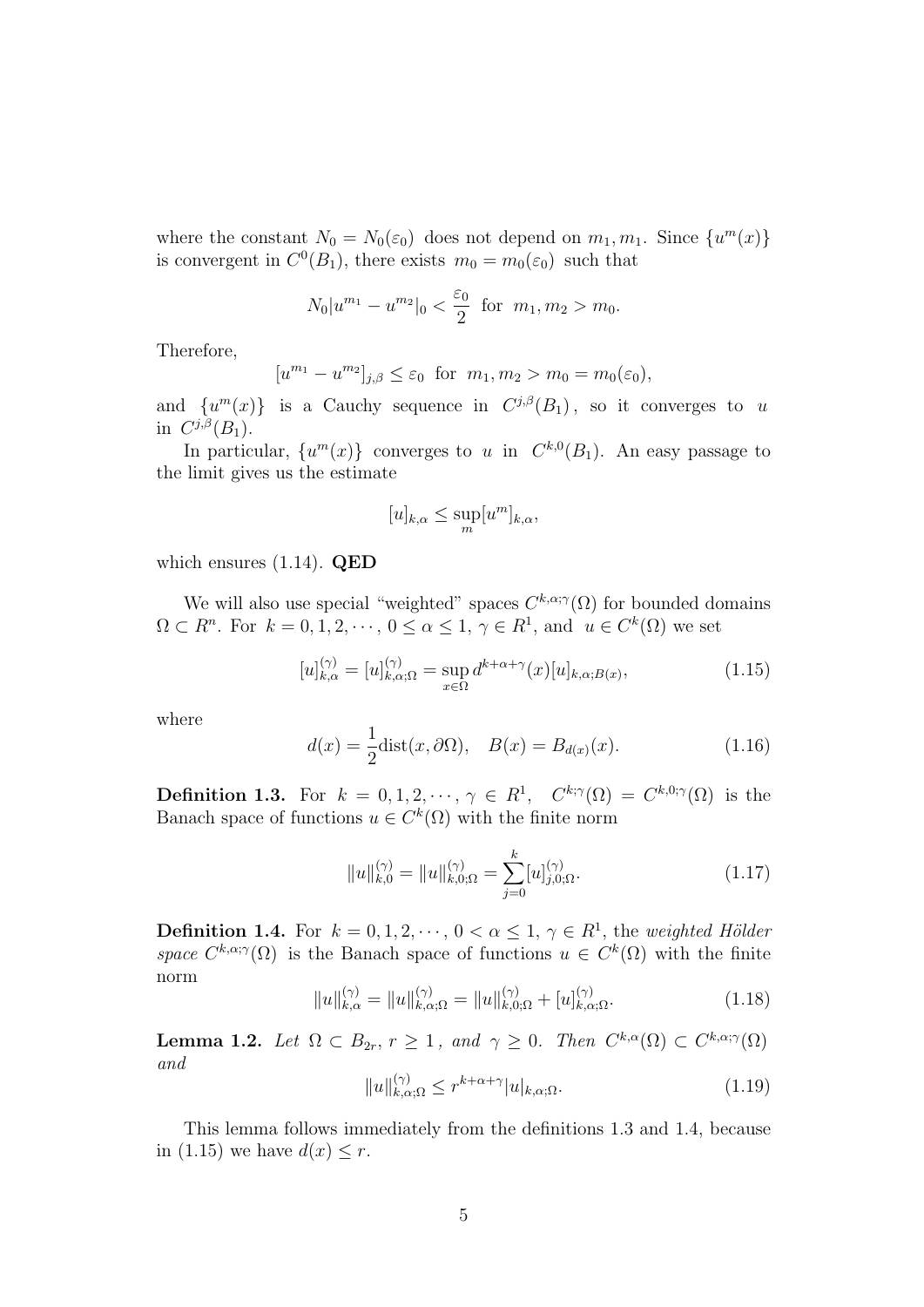**Lemma 1.3.** Let  $\beta, \gamma \in R^1$ ,  $0 < \alpha \leq 1$ ,  $u \in C^{0,\alpha;\beta}(\Omega)$ , and  $v \in C^{0,\alpha;\gamma}(\Omega)$ . Then

$$
[uv]_{0,\alpha}^{(\gamma+\beta)} \le [u]_{0,0}^{(\beta)} \cdot [v]_{0,\alpha}^{(\gamma)} + [v]_{0,0}^{(\gamma)} \cdot [u]_{0,\alpha}^{(\beta)}, \qquad (1.20)
$$

$$
||uv||_{0,\alpha}^{(\gamma+\beta)} \le ||u||_{0,\alpha}^{(\beta)} \cdot ||v||_{0,\alpha}^{(\gamma)}.
$$
\n(1.21)

Proof: From (1.6) we have

$$
d^{\beta+\gamma}[uv]_{\alpha;B} \leq d^{\beta}|u|_{0;B} \cdot d^{\gamma}[v]_{\alpha;B} + d^{\gamma}|v|_{0;B} \cdot d^{\beta}[u]_{\alpha;B},
$$

where  $d = d(x)$ ,  $B = B(x)$  defined in (1.16). Taking the sup over  $x \in \Omega$ , we get (1.20). Analogously, from  $|uv|_0 \leq |u|_0 \cdot |v|_0$  it follows

$$
[uv]_{0,0}^{(\beta+\gamma)} \le [u]_{0,0}^{(\beta)} \cdot [v]_{0,0}^{(\gamma)}.
$$

This inequality together with  $(1.20)$  yield  $(1.21)$ . QED

By similar reasoning, from (1.8) one can deduce

$$
[u]_{k,\alpha}^{(\gamma)} \le N(n)[u]_{k+1,0}^{(\gamma)}, \quad 0 < \alpha \le 1 \tag{1.22}
$$

for  $u \in C^{k+1,0;\gamma}(\Omega)$ . The following equality:

$$
\max_{|l|=j} [D^l u]_{k-j,\alpha}^{(\gamma+j)} = [u]_{k,\alpha}^{(\gamma)}, \ \ 0 \le j \le k, \ 0 \le \alpha \le 1 \tag{1.23}
$$

for  $u \in C^{k,\alpha;\gamma}(\Omega)$  follows from definitions.

Finally, let us put in Theorem 1.1  $r = d = d(x)$ ,  $B_r = B(x)$ , multiply both sides of (1.10) by  $d^{\gamma}$ , and then take the sup over  $x \in \Omega$ . As a result we will obtain the following interpolation inequalities for weighted Hölder spaces.

**Theorem 1.2.** Suppose  $j + \beta < k + \alpha$ , where  $j, k = 0, 1, 2, \dots$ , and  $0 \leq \alpha, \beta$  $\leq 1$ . Let  $u \in C^{k,\alpha;\gamma}(\Omega)$ , where  $\Omega$  is a bounded domain in  $R^n$  and  $\gamma \in R^1$ . Then for any  $\varepsilon > 0$  we have

$$
[u]_{j,\beta;\Omega}^{(\gamma)} \le \varepsilon \left[ u \right]_{k,\alpha;\Omega}^{(\gamma)} + N(\varepsilon) |u|_{0,0;\Omega}^{(\gamma)}, \tag{1.24}
$$

with a constant  $N(\varepsilon) = N(\varepsilon, n, k, \alpha, \beta)$ .

**Corollary 1.2.** Let  $\{u^m\}$ ,  $m = 1, 2, \dots$ , be a bounded sequence in  $C^{k,\alpha;\gamma}(\Omega)$ ,  $k = 0, 1, 2, \dots, 0 < \alpha \leq 1, \gamma \in R^1$ . Suppose that  $\{u^m(x)\}\)$  converges for each  $x \in \Omega$ . Then

$$
u(x) = \lim_{m \to \infty} u^m(x) \in C^{k,\alpha;\gamma}(\Omega), \text{ and } \|u\|_{k,\alpha}^{(\gamma)} \le A = \sup_m \|u^m\|_{k,\alpha}^{(\gamma)}.
$$
 (1.25)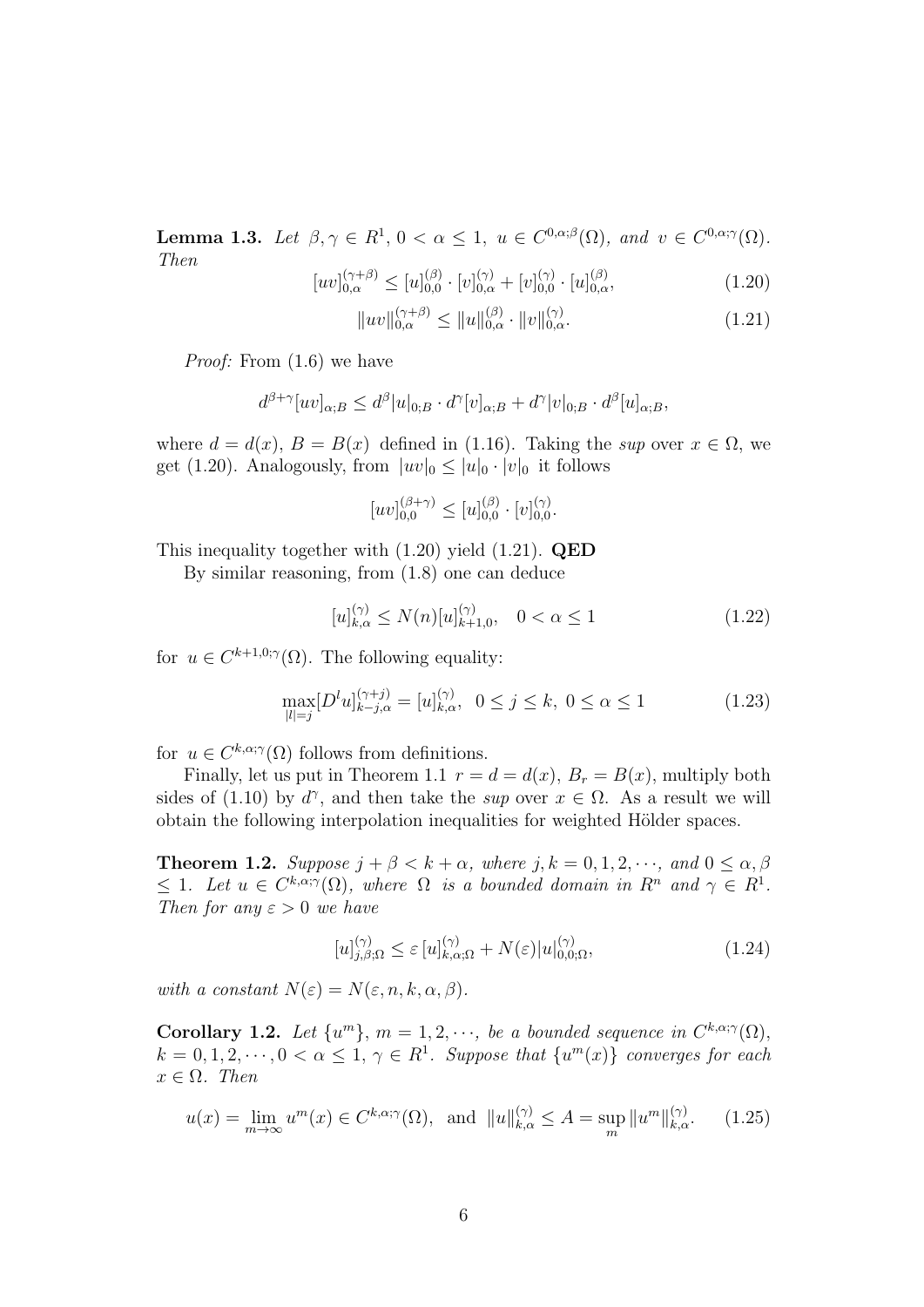*Proof* follows from Corollary 1.1 applied to the balls  $B_r = B(x) \subset \Omega$ . QED

According to (1.15)–(1.17), the norm in  $C^{0;\gamma}(\Omega)$  is

$$
[u]_{0,0}^{(\gamma)} = \sup_{\Omega} d^{\gamma}(x) \sup_{B(x)} |u|.
$$
 (1.26)

Let us compare this norm with

$$
||u||^{(\gamma)} = ||u||_{\Omega}^{(\gamma)} = \sup_{\Omega} d_x^{\gamma} |u(x)|, \quad d_x = \text{dist}(x, \partial \Omega) = 2 d(x). \tag{1.27}
$$

We will use the following obvious relations

$$
\frac{1}{2}d_y < d_x < 2\,d_y \quad \text{for all} \quad x \in \Omega, \ y \in B(x) = B_{d(x)}(x). \tag{1.28}
$$

**Lemma 1.4.** The norms  $|u|_{0,0}^{(\gamma)}$  and  $||u||^{(\gamma)}$  for  $u \in C^{0,\gamma}(\Omega)$  are equivalent:

$$
2^{-\gamma} \|u\|^{(\gamma)} \le [u]_{0,0}^{(\gamma)} \le 2^{|\gamma|-\gamma} \|u\|^{(\gamma)}.
$$
 (1.29)

Proof: The first inequality in (1.29) follows from

$$
2^{-\gamma} \cdot d_x^{\gamma} |u(x)| = d^{\gamma}(x) |u(x)| \le d^{\gamma}(x) \sup_{B(x)} |u|.
$$

Further,  $(1.27)$  and  $(1.28)$  yield

$$
|u(y)| \le d_y^{-\gamma} ||u||^{(\gamma)} \le 2^{|\gamma|} d_x^{-\gamma} ||u||^{(\gamma)} = 2^{|\gamma|-\gamma} d^{-\gamma}(x) ||u||^{(\gamma)}
$$

for all  $y \in B(x)$ , that gives us the second inequality. **QED** 

**Remark 1.1.** In the standard approach to the Schauder interior estimates (see [2], Ch.6) the notation  $[u]_{k,\alpha}^{(\gamma)}$  is used for

$$
A = \max_{|l|=k} \sup_{x,y \in \Omega} d_{x,y}^{k+\alpha+\gamma} \frac{|D^l u(x) - D^l u(y)|}{|x - y|^{\alpha}} = \sup_{\delta > 0} \delta^{k+\alpha+\gamma} [u]_{k,\alpha;\Omega_{\delta}},\tag{1.30}
$$

where  $0 < \alpha \leq 1$ ,  $k + \alpha + \gamma \geq 0$ ,  $d_{x,y} = \min(d_x, d_y)$ , and

$$
\Omega_{\delta} = \{ x \in \Omega : d_x = \text{dist}(x, \partial \Omega) > \delta \}. \tag{1.31}
$$

One can show that for Lipschitz domains  $\Omega$  seminorms  $[u]_{k,\alpha}^{(\gamma)}$  in (1.15) and (1.30) are equivalent, if  $k + \alpha + \gamma \geq 0$ . In particular,

$$
N^{-1}[u]_{k,\alpha} \le [u]_{k,\alpha;\Omega}^{(-k-\alpha)} \le [u]_{k,\alpha}
$$
\n(1.32)

with a constant N depending only on  $k, \alpha$  and  $\Omega$ .

However, in the case  $k + \alpha + \gamma < 0$  we have  $A < \infty$  in (1.30) only for polynomials of degree at most k (and then  $A = 0$ ), while  $[u]_{k,\alpha}^{(\gamma)} < \infty$  for more general class of functions. For example, if  $k + \alpha + \gamma < 0 \leq k + 1 + \gamma$  and  $u \in C^{k+1}(\overline{B_1})$ , then by virtue of  $(1.22)$  we have

$$
[u]_{k,\alpha}^{(\gamma)} \le N[u]_{k+1,0}^{(\gamma)} \le N[u]_{k+1} < \infty. \tag{1.33}
$$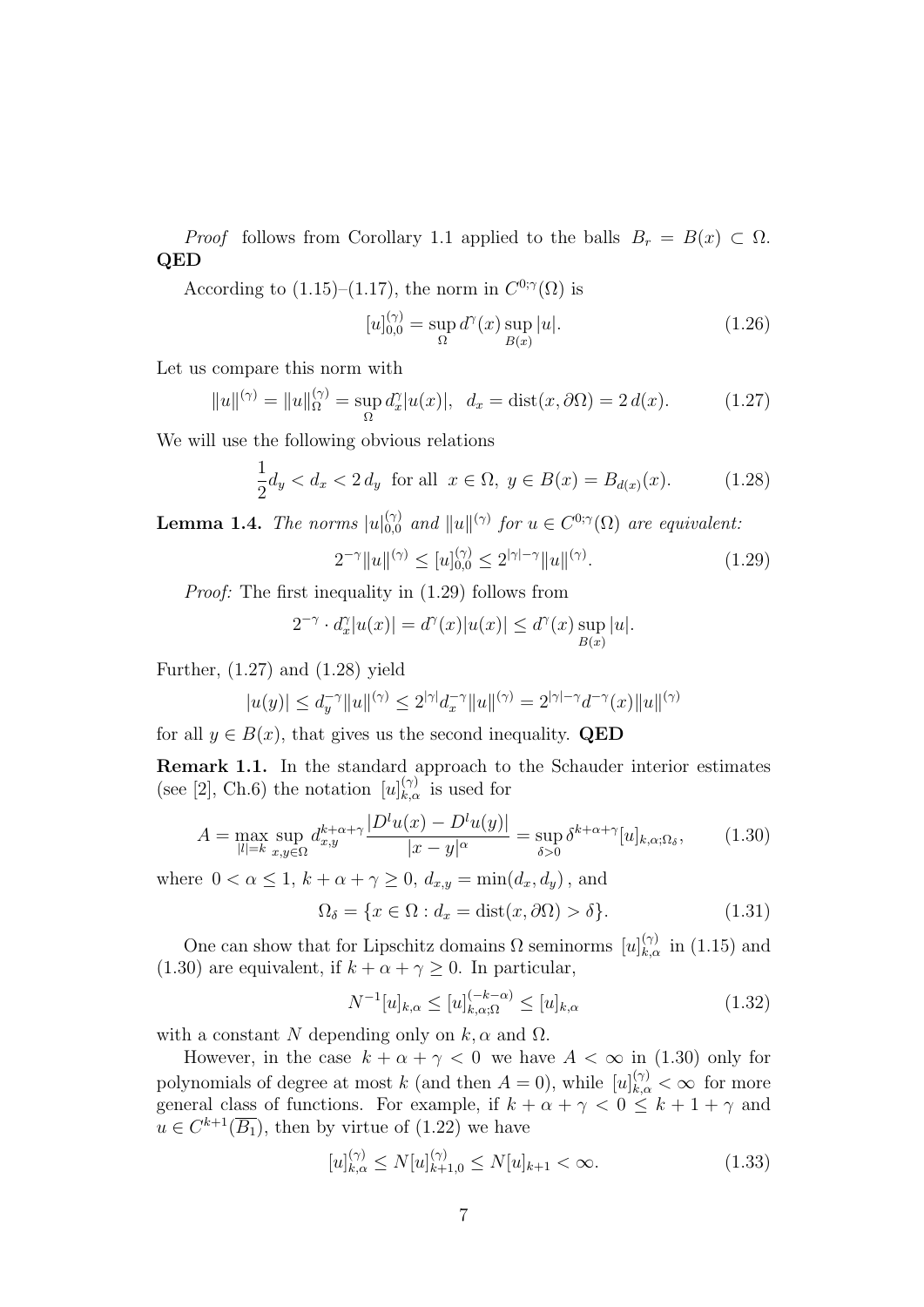# 2. On equivalent seminorms in Hölder spaces

Let  $\Omega$  be a bounded domain in  $R^n$ ,  $k = 0, 1, 2, \dots, 0 < \alpha \leq 1$ , and  $\gamma \in R^1$ . We denote  $P_k$  the collection of all polynomials of degree at most k. The Taylor polynomial of degree k for the function u at the point  $y \in R^n$  is

$$
T_{y,k} u(x) = \sum_{|l| \le k} \frac{D^l u(y)}{l!} (x - y)^l \in \mathcal{P}_k.
$$
 (2.1)

**Lemma 2.1.** Let  $u \in C^{k,\alpha}(\overline{\Omega})$ ,  $0 < \alpha \leq 1$ . Then for any  $x, y \in \overline{\Omega}$  such that the segment  $[x, y] \subset \overline{\Omega}$ , we have

$$
|u(x) - T_{y,k} u(x)| \le N(n)[u]_{k,\alpha} \cdot |x - y|^{k+\alpha}.
$$
 (2.2)

Proof: By Taylor's formula,

$$
u(x) = T_{y,k-1} u(x) + \sum_{|l|=k} \frac{D^l u(\xi)}{l!} (x - y)^l,
$$

where  $\xi \in [x, y]$ . Therefore,

$$
|u(x) - T_{y,k} u(x)| = \left| \sum_{|l|=k} \frac{D^l u(\xi) - D^l u(y)}{l!} (x - y)^l \right|
$$
  
 
$$
\leq N(n) \max_{|l|=k} |D^l u(\xi) - D^l u(y)| \cdot |x - y|^k.
$$

Finally, from (1.4) it follows

$$
\max_{|l|=k} |D^l u(\xi) - D^l u(y)| \le [u]_{k,\alpha} \cdot |\xi - y|^{\alpha} \le [u]_{k,\alpha} \cdot |x - y|^{\alpha},
$$

that completes the proof. QED

**Corollary 2.1.** Let  $u \in C^{k,\alpha}(B_\rho)$ ,  $B_\rho = B_\rho(x_0)$ . Then

$$
E_k[u; B_\rho] = \inf_{p \in \mathcal{P}_k} \sup_{B_\rho} |u - p| \le N(n)[u]_{k,\alpha} \rho^{k+\alpha}.
$$
 (2.3)

**Lemma 2.2.** Let  $k = 0, 1, 2, \dots, 0 < \alpha \le 1$ , and  $u \in C^{k, \alpha}(B_{\rho}), B_{\rho} = B_{\rho}(x_0)$ . Then for any  $\varepsilon > 0$  we have

$$
\rho^{-\alpha} \max_{|l|=k} \operatorname{osc}_{B_{\rho}} D^l u \leq \varepsilon [u]_{k,\alpha;B_{\rho}} + N(\varepsilon) \rho^{-k-\alpha} E_k[u;B_{\rho}] \tag{2.4}
$$

with a constant  $N(\varepsilon) = N(\varepsilon, n, k, \alpha)$ , where  $\csc f = \sup f - \inf f$ .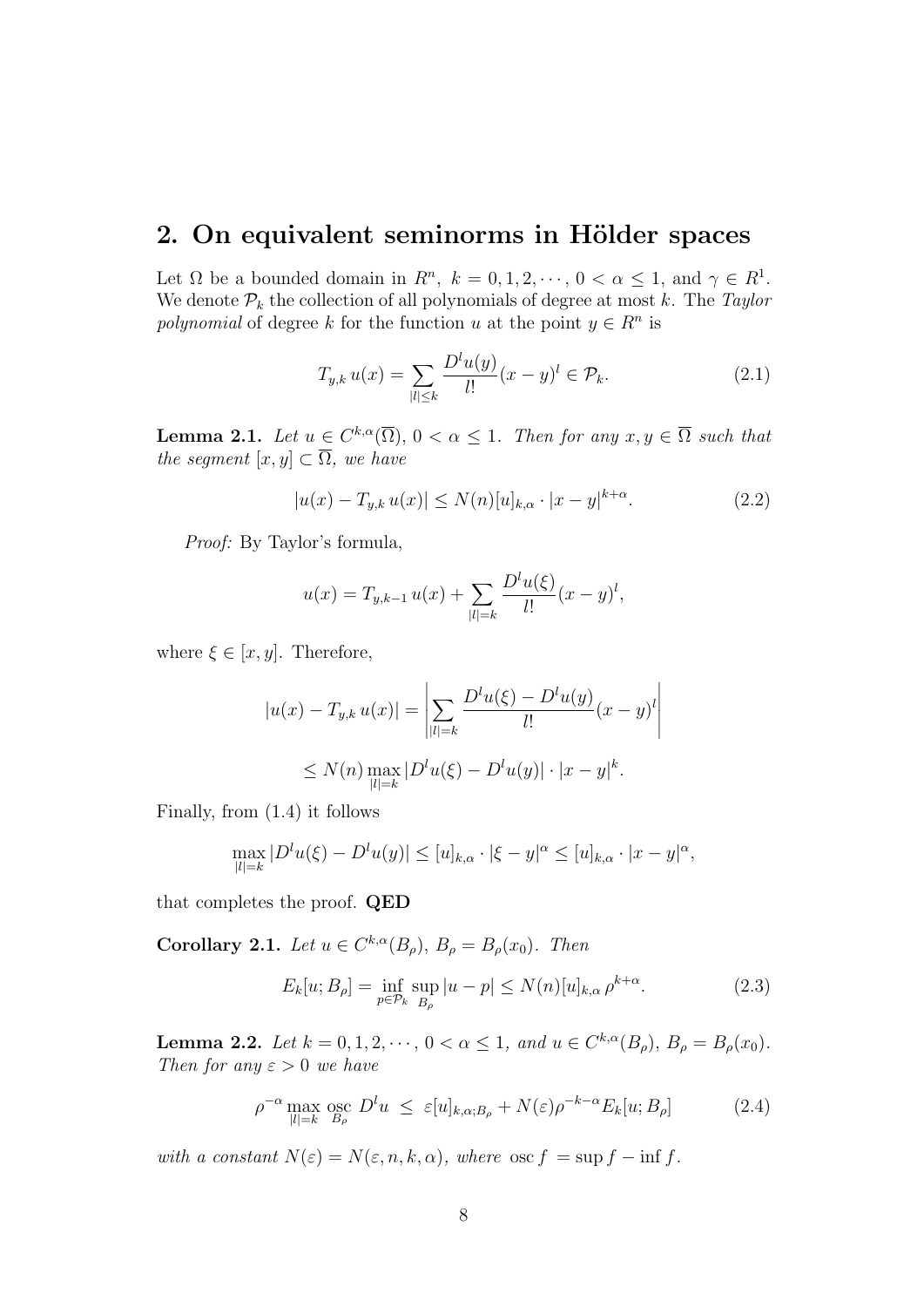*Proof:* Using the elementary inequality  $\csc f \leq 2 \sup |f|$  and (1.10) with  $r = \rho, j = k, \beta = 0$ , we have

$$
\frac{1}{2}\rho^{-\alpha}\max_{|l|=k}\operatorname*{osc}_{B_{\rho}}D^{l}u\ \leq\ \rho^{-\alpha}[u]_{k,0;B_{\rho}}\ \leq\ \varepsilon[u]_{k,\alpha;B_{\rho}}+N(\varepsilon)\rho^{-k-\alpha}\sup_{B_{\rho}}|u|.
$$

For arbitrary  $p \in \mathcal{P}_k$ , the left-hand side of this inequality and  $[u]_{k,\alpha}$  remain the same if we replace u by  $u - p$ . After the replacement, we take the infimum of the right-hand side over  $p \in \mathcal{P}_k$ . On redefining  $\varepsilon$ , this will give us the desired estimate. QED

The next theorem is similar to Theorem 2.1 in [3] (see also [1]).

**Theorem 2.1.** Let  $k = 0, 1, 2, \dots, 0 < \alpha \leq 1, \gamma \in R^1$ , and  $u \in C^k(\Omega)$  has a finite seminorm  $[u]_{k,\alpha}^{(\gamma)}$  in (1.15). Set

$$
M_{k,\alpha}^{(\gamma)} = M_{k,\alpha}^{(\gamma)}[u;\Omega] = \sup_{x \in \Omega} d^{k+\alpha+\gamma}(x) \sup_{\rho \in (0,d(x)]} \rho^{-k-\alpha} E_k[u;B_{\rho}(x)],\tag{2.5}
$$

where  $d(x) = \frac{1}{2}$ dist $(x, \partial\Omega)$ ,  $E_k$  is defined in (2.3). Then seminorms  $[u]_{k,\alpha}^{(\gamma)}$  and  $M_{k,\alpha}^{(\gamma)}$  are equivalent :

$$
N_1^{-1}[u]_{k,\alpha}^{(\gamma)} \le M_{k,\alpha}^{(\gamma)} \le N_2[u]_{k,\alpha}^{(\gamma)} \tag{2.6}
$$

with some constants  $N_1 = N_1(n, k, \alpha, \gamma)$  and  $N_2 = N_2(n)$ .

*Proof:* By virtue of Corollary 2.1, for all  $x \in \Omega$  and  $\rho \in (0, d(x)]$ 

$$
d^{k+\alpha+\gamma}(x)\rho^{-k-\alpha}E_k[u;B_{\rho}(x)] \leq N d^{k+\alpha+\gamma}(x)[u]_{k,\alpha;B_{\rho(x)}} \leq N[u]_{k,\alpha;\Omega}^{(\gamma)},
$$

that gives us the second inequality in (2.6).

To prove the first inequality, we fix  $x_0 \in \Omega$ ,  $d = d(x_0) = \frac{1}{2} \text{dist}(x_0, \partial \Omega)$ ,  $|l| = m$ , and  $x, y \in B_d(x_0)$ , such that

$$
A = [u]_{k,\alpha}^{(\gamma)} \le 2d^{k+\alpha+\gamma} \frac{|D^l u(x) - D^l u(y)|}{|x - y|^{\alpha}}.
$$
 (2.7)

We consider separately the cases (a)  $\rho = |x - y| < d/2$  and (b)  $\rho \ge d/2$ . In the case (a), x, y lie in a ball  $B_{\rho}(z) \subset B(x_0) = B_d(x_0)$ . Since  $d = d(x_0) \leq$  $2d(z)$ , from  $(2.7)$  it follows

$$
A \le N_0 d^{k+\alpha+\gamma}(z) \cdot \rho^{-\alpha} \underset{B_{\rho}(z)}{\text{osc}} D^l u \tag{2.8}
$$

with  $N_0 = N_0(k, \alpha, \gamma)$ . Obviously, this inequality is also true in the case (b) for  $z = x_0, \rho = d$ , and  $N_0 = 2^{1+\alpha}$ . In any case, we have  $(2.8)$ , where  $0 < \rho \leq d(z)$ .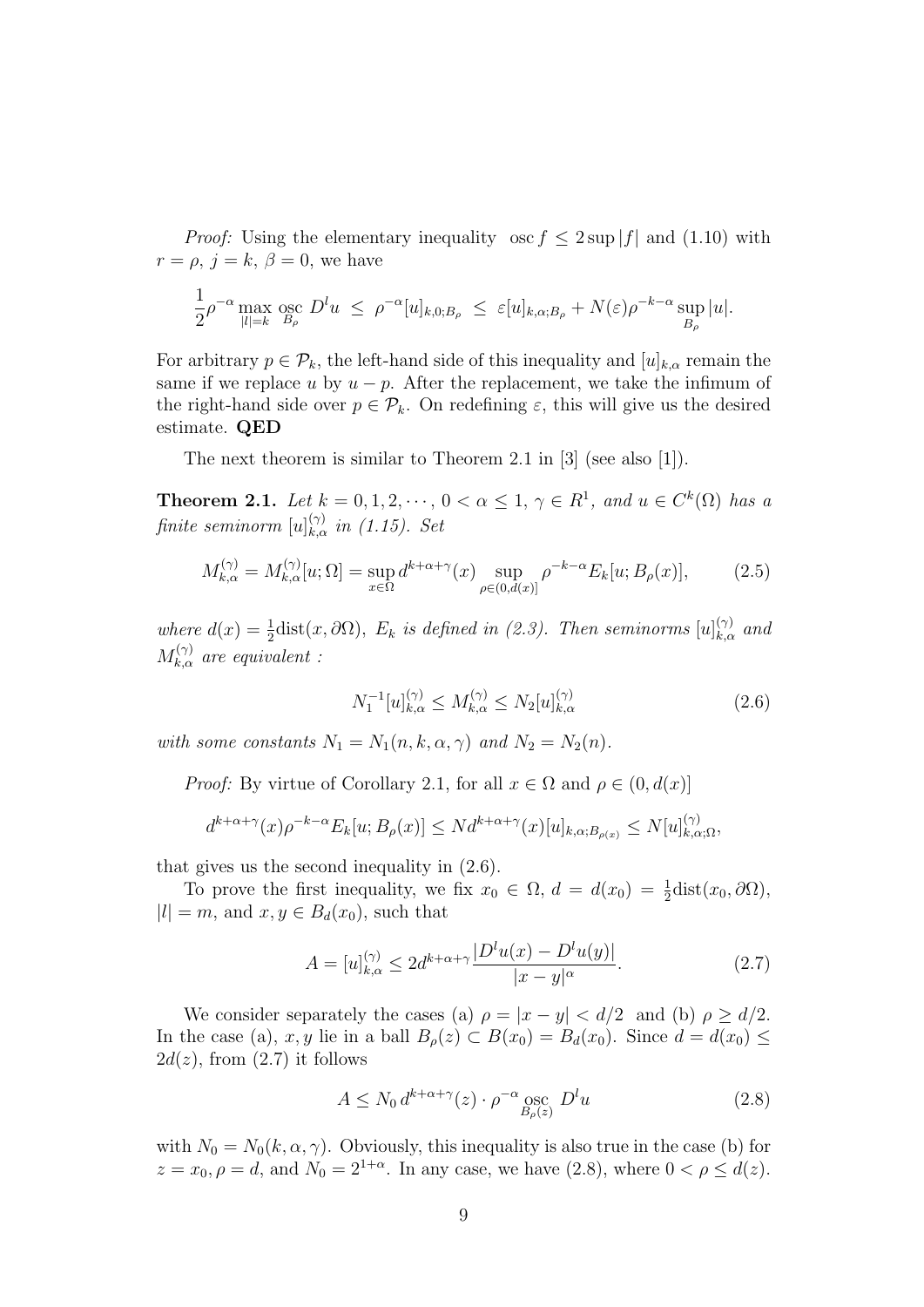Using Lemma 2.2 and the definition of A and  $M_{k,\alpha}^{(\gamma)}$ , we now obtain for any  $\varepsilon > 0$ 

$$
A \le N_0 \varepsilon \cdot d^{k+\alpha+\gamma}(z)[u]_{k,\alpha;B(z)} + N(\varepsilon)d^{k+\alpha+\gamma}(z) \cdot \rho^{-k-\alpha} E_k[u;B_\rho(z)]
$$
  

$$
\le N_0 \varepsilon \cdot A + N(\varepsilon)M_{k,\alpha}^{(\gamma)}.
$$

For  $\varepsilon = 1/2N_0$ , we get the desired estimate  $A \leq N_1 M_{k,\alpha}^{(\gamma)}$ . QED

**Theorem 2.2.** Let  $k = 0, 1, 2, \dots, 0 < \alpha \leq 1$ , and  $u \in C^{k}(R^{n})$  has a finite seminorm  $[u]_{k,\alpha;R^n}$  in  $(1.4)$ . Set

$$
M_{k,\alpha} = M_{k,\alpha}[u;R^n] = \sup_{x \in R^n, \rho > 0} \rho^{-k-\alpha} E_k[u;B_\rho(x)].\tag{2.9}
$$

Then seminorms  $[u]_{k,\alpha}$  and  $M_{k,\alpha}$  are equivalent :

$$
N_1^{-1}[u]_{k,\alpha} \le M_{k,\alpha} \le N_2[u]_{k,\alpha} \tag{2.10}
$$

with some constants  $N_1 = N_1(n)$  and  $N_2 = N_2(n, k, \alpha)$ .

Proof of this theorem, with some simplifications, is analogous to the previous one.

# 3. The maximum principle

In this section we will study some simple properties of linear elliptic operators

$$
Lu = \sum_{i,j=1}^{n} a_{ij} D_{ij}u + \sum_{i=1}^{n} b_i D_i u + cu,
$$
\n(3.1)

defined for  $u \in C^2(\Omega)$ . Here  $D_i u = \partial u / \partial x_i$ ,  $D_{ij} u = D_i D_j u$ , and  $a_{ij}, b_i, c$  are given functions on a domain  $\Omega \subset \mathbb{R}^n$ . We impose the following

Assumptions 3.1. (a) (Uniform ellipticity condition). There exists a constant  $\nu \in (0,1]$  such that

$$
\nu |\xi|^2 \le \sum_{i,j=1}^n a_{ij} \xi_i \xi_j \le \nu^{-1} |\xi|^2 \tag{3.2}
$$

in  $\Omega$  for all  $\xi \in R^n$ .

(b) There exists a constant  $K \geq 0$  such that

$$
\sum_{i=1}^{n} |b_i(x)| \le K, \quad c(x) \le 0 \tag{3.3}
$$

for all  $x \in \Omega$ .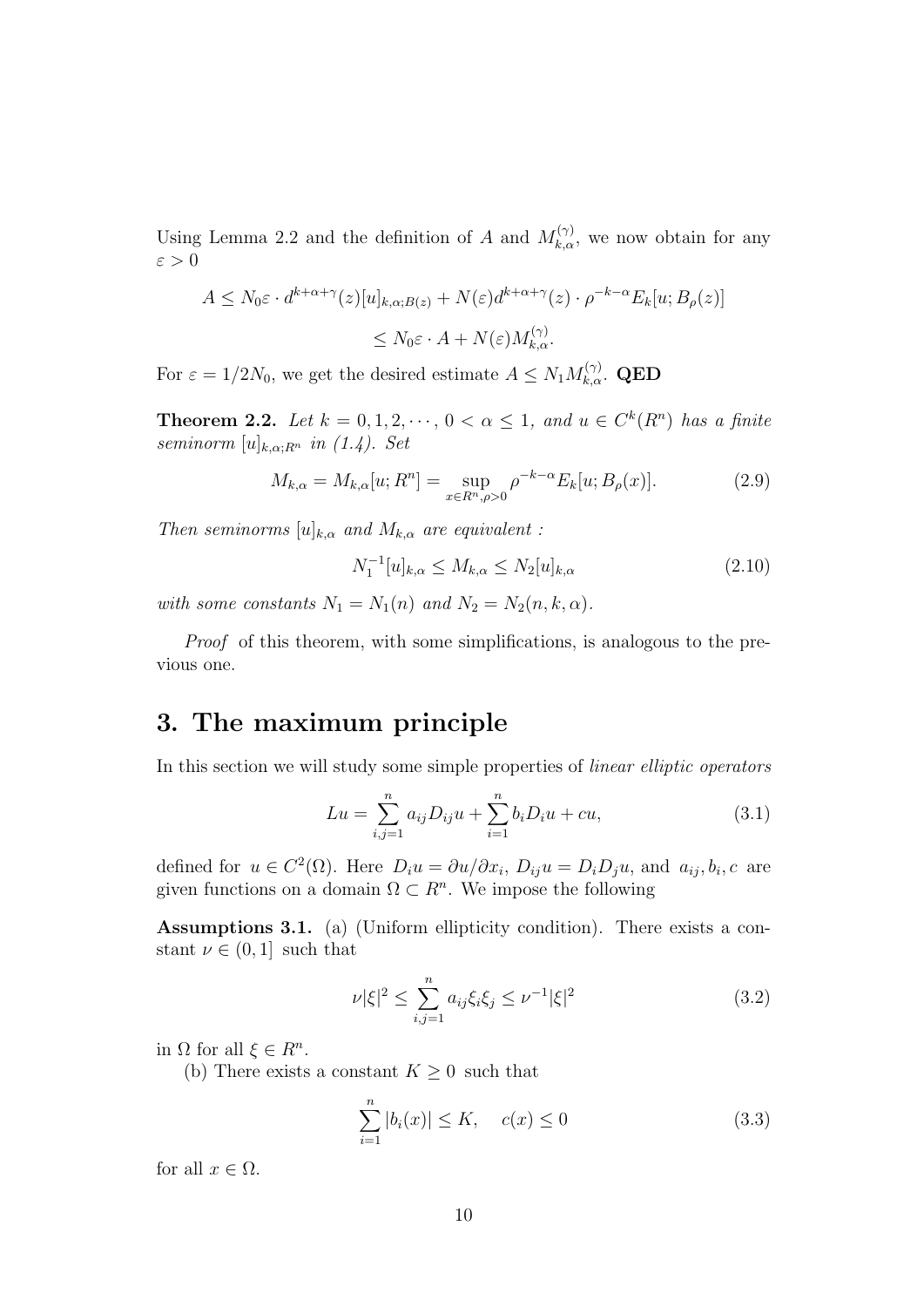From linear algebra it is known that for any symmetric matrix  $A = [a_{ij}]$ there exists an orthogonal matrix P such that  $P^*AP = \Lambda$ , where  $P^* =$ P inverse =  $P^{-1}$ , and  $\Lambda$  is a diagonal matrix whose diagonal elements are the eigenvalues  $\lambda_1, \dots, \lambda_n$  of A. Since the orthogonal matrix preserves the dot product in  $R^n$ , for  $\eta = P^*\xi$  we have  $\xi = P\eta$ ,  $|\xi| = |\eta|$ , and

$$
\sum_{i,j=1}^{n} a_{ij} \xi_i \xi_j = \xi^* A \xi = \eta^* P^* A P \eta = \eta^* \Lambda \eta = \sum_{k=1}^{n} \lambda_k \eta_k^2.
$$

Therefore, (3.2) is true for all  $\xi \in R^n$  if and only if  $\lambda_k \in [\nu, \nu^{-1}]$  for all  $k = 1, 2, \dots, n$ . Using these facts, one can show that from (3.2) it follows

$$
a_{ii} \ge \nu, \quad |a_{ij}| \le \nu^{-1}, \quad i, j = 1, 2, \cdots, n,
$$
\n(3.4)

$$
\sum_{i,j=1}^{n} a_{ij} \xi_i \xi_j \le \sum_{i=1}^{n} a_{ii} \cdot |\xi|^2, \quad \xi \in R^n.
$$
 (3.5)

Further, the equality  $P^*AP = \Lambda$  yields  $A = P\Lambda P^*$ , and

$$
a_{ij} = \sum_{k=1}^{n} \lambda_k \xi_i^k \xi_j^k, \qquad (3.6)
$$

where  $\xi_i, \dots, \xi_n$  are columns of  $P^*$ .

**Remark 3.1.** It is also possible to derive  $(3.4)$ ,  $(3.5)$  directly from  $(3.2)$ . Indeed, putting  $\xi_i = 1$  for fixed i, and  $\xi_j = 0$  for  $j \neq i$ , we get  $\nu \leq a_{ii} \leq \nu^{-1}$ . Furhter, taking  $\xi_j, -\xi_i$  in place of  $\xi_i, \xi_j$  for fixed  $i \neq j$ , and  $\xi_k = 0$  for  $k \neq i, j$ , we have

$$
a_{ii}\xi_j^2 + a_{jj}\xi_i^2 - 2a_{ij}\xi_i\xi_j \ge 0, \quad i, j = 1, 2, \cdots, n.
$$

Summation over all *i*, *j* brings us to (3.5). Finally, selecting  $\xi_i, \xi_j = \pm 1$ , we obtain  $|a_{ij}| \leq \frac{1}{2}(a_{ii} + a_{jj}) \leq \nu^{-1}$ .

**Lemma 3.1.** Let constants  $\nu \in (0,1], K \geq 0$ , and  $r > 0$  be fixed. Then there exists a function  $v_0 \in C^{\infty}(\overline{B_r})$ ,  $B_r = B_r(0)$ , such that

$$
Lv_0 \le -1 \quad \text{in} \quad B_r \tag{3.7}
$$

for any operator L of the form  $(3.1)$  with coefficients satisfying Assumptions 3.1, where  $\Omega = B_r$ . Moreover,

$$
0 < v_0 \le N_0 = N_0(\nu, K, r) \quad \text{in } B_r, \quad v_0 = 0 \quad \text{on } \partial B_r. \tag{3.8}
$$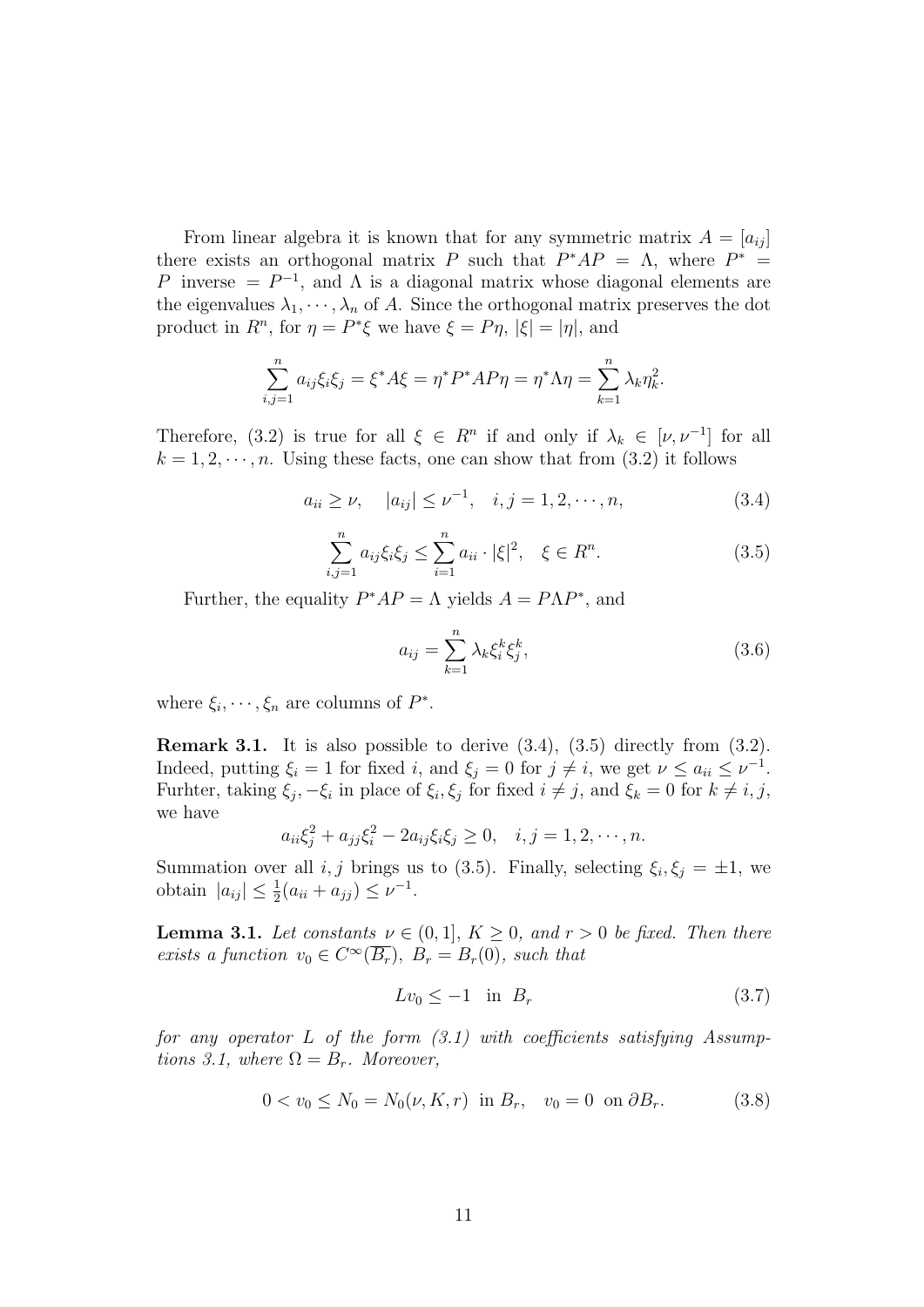*Proof:* Let us consider the function  $\cosh(\lambda|x|)$ ,  $\lambda > 0$ . This function belongs to  $C^{\infty}$ , because the Taylor expansion of cosh t contains only even powers of t. We have

$$
D_i \cosh(\lambda |x|) = \lambda \sinh(\lambda |x|) \xi_i
$$
, where  $\xi = |x|^{-1}x$ ,

 $D_{ij}\cosh(\lambda|x|) = \lambda^2 \cosh(\lambda|x|) \xi_i \xi_j + \lambda|x|^{-1} \sinh(\lambda|x|) (\delta_{ij} - \xi_i \xi_j).$ 

Having in mind that  $|\xi| = 1$ , sinh  $t < \cosh t$ , and using  $(3.2)$ – $(3.5)$ , we obtain:

$$
(L - c) \cosh(\lambda |x|) = (\sum a_{ij} D_{ij} + \sum b_i D_i) \cosh(\lambda |x|)
$$
  
\n
$$
\geq \lambda^2 \cosh(\lambda |x|) \sum a_{ij} \xi_i \xi_j + \lambda \sinh(\lambda |x|) \sum b_i \xi_i
$$
  
\n
$$
\geq \cosh(\lambda |x|) (\lambda^2 \nu - \lambda K) \geq \lambda (\lambda \nu - K) \geq 1
$$

under appropriate choice of  $\lambda = \lambda(\nu, K) > 0$ .

Now we take  $v_0(x) = \cosh(\lambda r) - \cosh(\lambda |x|)$ . Then (3.8) is obviouisly true with  $N_0 = \cosh(\lambda r)$ . Moreover, since  $c \leq 0$ , we have

$$
Lv_0 \le (L - c)v_0 = -(L - c)\cosh(\lambda|x|) \le -1 \quad \text{in} \quad B_r,
$$

so (3.7) is also true. QED

The following theorem is known as the weak maximum principle (see [2], Sec. 3.1).

**Theorem 3.1.** Let coefficients of L satisfy Assumptions 3.1, and  $c = 0$  in a bounded domain  $\Omega \subset \mathbb{R}^n$ . Suppose that a function  $u \in C^2(\Omega) \cap C(\overline{\Omega})$  satisfies  $Lu \geq 0$   $(Lu \leq 0)$  in  $\Omega$ . Then

$$
\sup_{\Omega} u = \sup_{\partial \Omega} u \quad (\inf_{\Omega} u = \inf_{\partial \Omega} u). \tag{3.9}
$$

*Proof:* First we show that if  $Lu > 0$ , then u cannot achieve an interior maximum in  $\Omega$ . Indeed, for such a point  $x_0$ ,  $D_i u(x_0) = 0$  for all i, and

$$
\sum_{i,j=1}^{n} D_{ij} u(x_0) \xi_i \xi_j = \frac{d^2}{dt^2} u(x_0 + t\xi) \le 0
$$

for all  $\xi \in R^n$ . By virtue of (3.6),  $Lu(x_0) = \sum a_{ij}(x_0)D_{ij}u(x_0) \leq 0$ , contradicting  $Lu > 0$ .

In the case  $Lu \geq 0$ , we take the function  $v_0$  in Lemma 3.1 for a ball  $B_r \supset \Omega$ . Then for any  $\varepsilon > 0$ ,  $L(u - \varepsilon v_0) \ge \varepsilon > 0$ , so the previous considerations give us

$$
\sup_{\Omega}(u - \varepsilon v_0) = \sup_{\partial\Omega}(u - \varepsilon v_0).
$$

Letting  $\varepsilon \to 0$ , we obtain sup<sub> $\Omega$ </sub>  $u = \sup_{\partial \Omega} u$ . **QED** 

Under the assumptions  $Lu \geq 0, c \leq 0$ , this theorem can be applied to  $L_0u = Lu - cu \ge -cu \ge 0$  in  $\Omega^+ = \{u > 0\} \subset \Omega$ . Hence for  $u^{\pm} = \max\{\pm u, 0\}$ we obtain: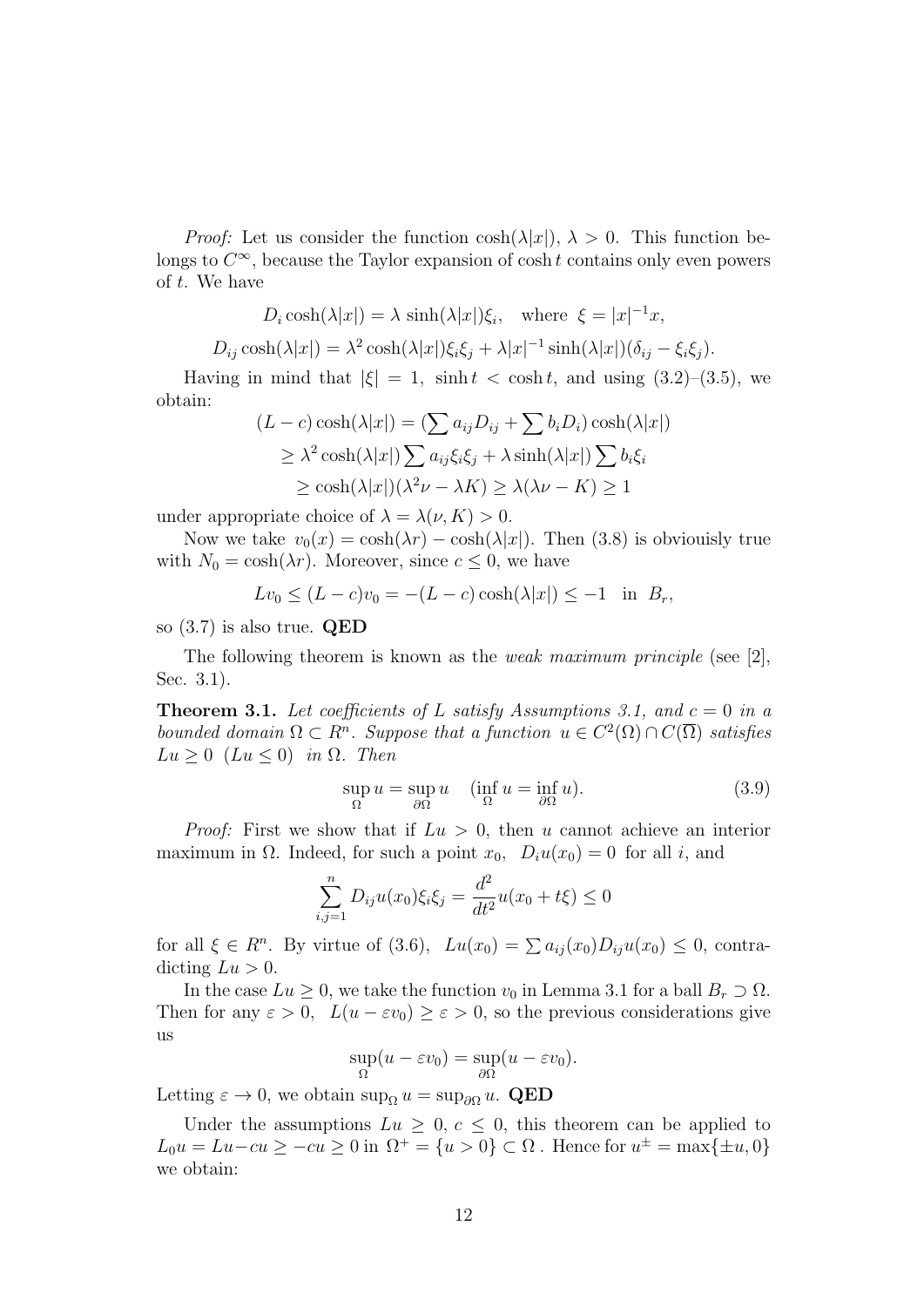**Corollary 3.1.** Let  $c \leq 0$  in  $\Omega$ . Suppose that  $u \in C^2(\Omega) \cap C(\overline{\Omega})$  satisfies  $Lu \geq 0$   $(Lu \leq 0)$  in  $\Omega$ . Then

$$
\sup_{\Omega} u^{+} = \sup_{\partial \Omega} u^{+} \quad (\sup_{\Omega} u^{-} = \sup_{\partial \Omega} u^{-}). \tag{3.10}
$$

Applying this corollary to  $u - v$ , we get the *comparison principle*:

**Theorem 3.2.** Let  $c \leq 0$  in  $\Omega$ . Suppose that  $u, v \in C^2(\Omega) \cap C(\overline{\Omega})$  satisfy  $Lu \ge Lv$  in  $\Omega$ ,  $u \le v$  on  $\partial\Omega$ . Then  $u \le v$  in  $\Omega$ . If  $Lu = Lv$  in  $\Omega$ ,  $u = v$ on  $\partial\Omega$ , then  $u = v$  in  $\Omega$ .

**Theorem 3.3.** Let  $Lu = f, c \leq 0$  in a bounded domain  $\Omega \subset R^n$ , where  $u \in C^2(\Omega) \cap C(\overline{\Omega})$ . Then

$$
\sup_{\Omega} |u| \le \sup_{\partial \Omega} |u| + N_0 \cdot \sup_{\Omega} |f| \tag{3.11}
$$

with a constant  $N_0 = N_0(\nu, K, \text{diam }\Omega)$ .

*Proof:* We have  $\Omega \subset B_r$  for some ball  $B_r = B_r(x_0)$ ,  $r = \text{diam }\Omega$ . Consider the function

$$
v(x) = \sup_{\partial\Omega} |u| + \sup_{\Omega} |f| \cdot v_0(x - x_0),
$$

where  $v_0$  is a function in Lemma 3.1. By virtue of (3.7) and (3.8),

$$
Lv(x) \le \sup_{\Omega} |f| \cdot Lv_0(x - x_0) \le -\sup_{\Omega} |f| \le \pm f(x) = \pm Lu(x)
$$

in  $\Omega$ , and  $v \ge |u|$  on  $\partial\Omega$ . By the previous theorem,  $|u| \le v$  in  $\Omega$ , and (3.11) is true with constant  $N_0$  in (3.8). QED

In the following definition of sub- and supersolutions, we do not rely on the existence of solutions of the equation  $Lu = f$ .

**Definition 3.1.** A function  $w \in C(\Omega)$  is a subsolution (supersolution) of the equation  $Lu = f$  in  $\Omega$  if for every ball  $B \subset \overline{B} \subset \Omega$  and every function  $v \in C^2(B) \cap C(\overline{B})$  such that  $Lv < f (Lv > f)$  in B, the inequality  $v \geq w$   $(v \leq w)$  on  $\partial B$  implies also  $v > w$   $(v < w)$  in B.

**Remark 3.2.** Obviously, w is a subsolution of  $Lu = f$  if and only if  $-w$  is a supersolution of  $Lu = -f$ , so the properties of sub- and supersolutions are quite similar. For certainty we will consider subsolutions. If  $a_{ij}, b_i, c, f \in C(\Omega)$ , then any subsolution  $w \in C^2(\Omega)$  satisfies  $Lw \ge f$  in  $\Omega$ , because otherwise we have  $Lw < f$  in a ball  $B \subset \overline{B} \subset \Omega$ , and the choice  $v = w$  contradicts the definition of subsolution. Moreover, the inverse statement is true without assumption of continuity of  $a_{ij}, b_i, c$  and f: if a function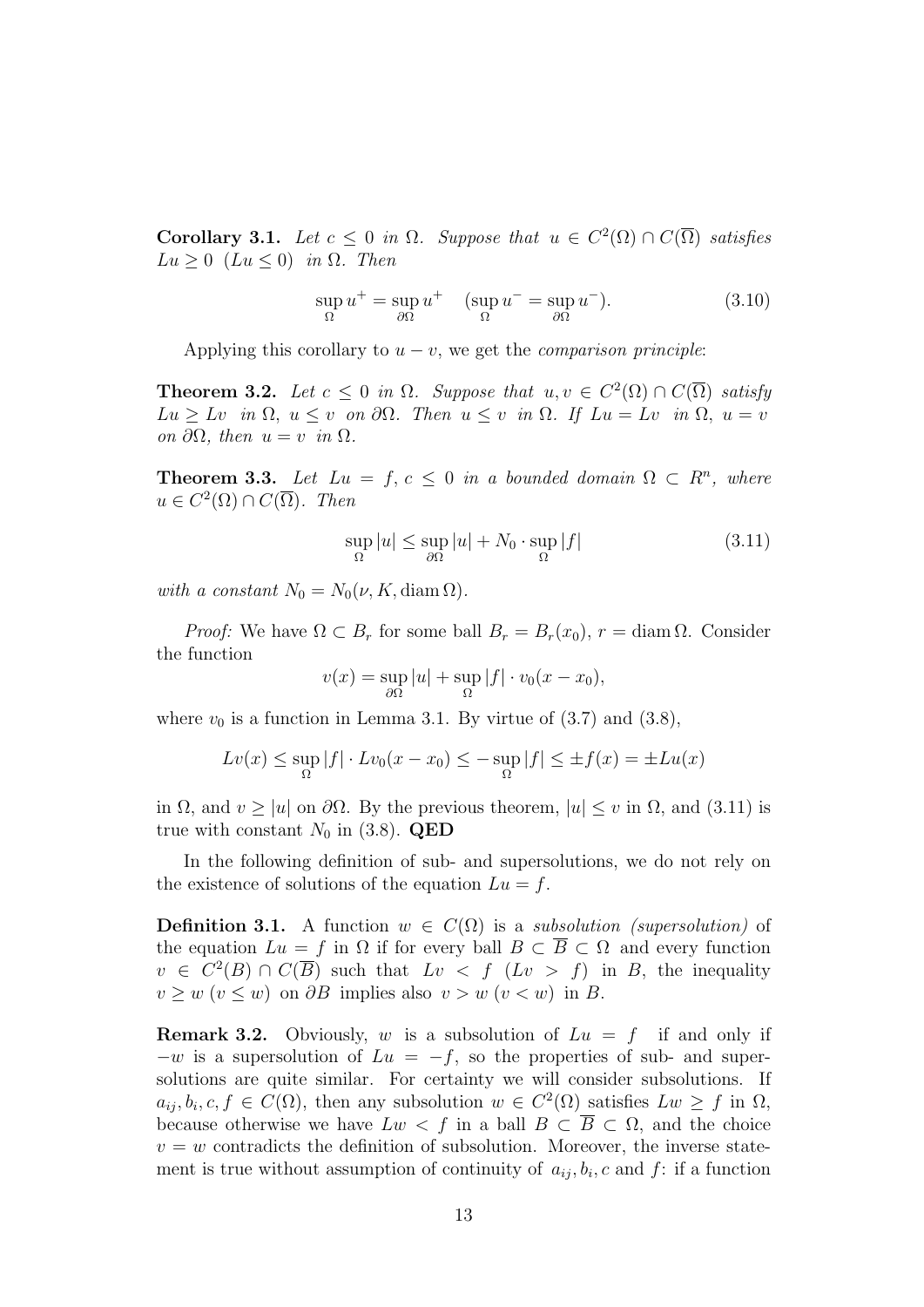$w \in C^2(\Omega)$  satisfies  $Lw \ge f$  in  $\Omega$ , then it is a subsolution of  $Lu = f$  in  $\Omega$ . Indeed, for  $v \in C^2(B) \cap C(\overline{B})$  such that  $Lv < f$  in  $B \subset \overline{B} \subset \Omega$  and  $v \geq w$ on  $\partial B$ , we have  $L(w-v) > 0$  in B. Therefore, as in the proof of Theorem 3.1,  $w - v$  cannot achieve an interior maximum:

$$
w - v < \sup_{\partial B} (w - v) \le 0 \quad \text{in } B.
$$

**Lemma 3.2.** Let  $w \in C(\overline{\Omega})$  be a subsolution of  $Lu = f$  in  $\Omega$ . Then for every  $v \in C^2(\Omega) \cap C(\overline{\Omega})$  such that  $Lv < f$  in  $\Omega$ , the inequality  $v \geq w$  on  $\partial \Omega$  implies  $v > w$  in  $\Omega$ . If  $Lv \leq f$  in  $\Omega$ , then  $v \geq w$  on  $\partial\Omega$  implies  $v \geq w$  in  $\Omega$ .

The corresponding statement can be made for supersolutions.

*Proof:* Let  $Lv < f$  in  $\Omega$ ,  $v \geq w$  on  $\partial\Omega$ , but the inequality  $v > w$  in  $\Omega$  is not true. Then

$$
0 \ge -\mu = \inf_{\Omega}(v - w) = v(y) - w(y) \text{ for some } y \in \Omega.
$$
 (3.12)

Choosing a ball  $B_r = B_r(y) \subset \overline{B_r(y)} \subset \Omega$ , we have

$$
L(v + \mu) \le Lv < f \text{ in } B_r, \quad v + \mu \ge w \text{ on } \partial B_r.
$$

By definition of subsolution w,  $v + \mu > w$  in  $B_r$ , so  $v(y) + \mu > w(y)$ . This contradiction with (3.12) proves inequality  $v > w$  in  $\Omega$ .

If  $Lv \leq f$  in  $\Omega$ , we take  $v_0$  in Lemma 3.1 for a ball  $B_r \supset \Omega$ , and then  $v^{\varepsilon} = v + \varepsilon v_0, \, \varepsilon > 0$  satisfy

$$
Lv^{\varepsilon} \leq f - \varepsilon < f
$$
 in  $\Omega$ ,  $v^{\varepsilon} \geq v \geq w$  on  $\partial\Omega$ .

Therefore,  $v^{\varepsilon} > w$ , and  $v = \lim_{\varepsilon \to 0} v^{\varepsilon} \geq w$  in  $\Omega$ . **QED** 

**Theorem 3.4.** Let  $w \in C(\Omega)$  be given. Suppose that for every  $y \in \Omega$  there exists a subsolution  $w^y$  of  $Lu = f$  in a ball  $B^y$  such that

$$
y \in B^y \subset \overline{B^y} \subset \Omega, \quad w^y \le w \text{ in } B^y, \quad w^y(y) = w(y). \tag{3.13}
$$

Then w is a subsolution of  $Lu = f$  in  $\Omega$ .

Proof: Suppose the statement of theorem is not true. Then there exist a ball  $B \subset \overline{B} \subset \Omega$  and a function  $v \in C^2(B) \cap C(\overline{B})$  such that  $Lv < f$  in B,  $v \geq w$  on  $\partial B$ , but the inequality  $v > w$  fails in B. Hence

$$
0 \ge -\mu = \inf_{B} (v - w) = v(y) - w(y) \text{ for some } y \in B. \tag{3.14}
$$

Let us fix a ball  $B_r = B_r(y) \subset \overline{B_r(y)} \subset B \cap B^y$ . We have

$$
L(v + \mu) \le Lv < f \text{ in } B_r, \quad v + \mu \ge w \ge w^y \text{ on } \partial B_r,
$$

and  $v + \mu > w^y$  in  $B_r$ , because  $w^y$  is a subsolution of  $Lu = f$  in  $B^y \supset \overline{B_r}$ . In particular,  $v(y) + \mu > w^y(y) = w(y)$ , contradicting (3.14). QED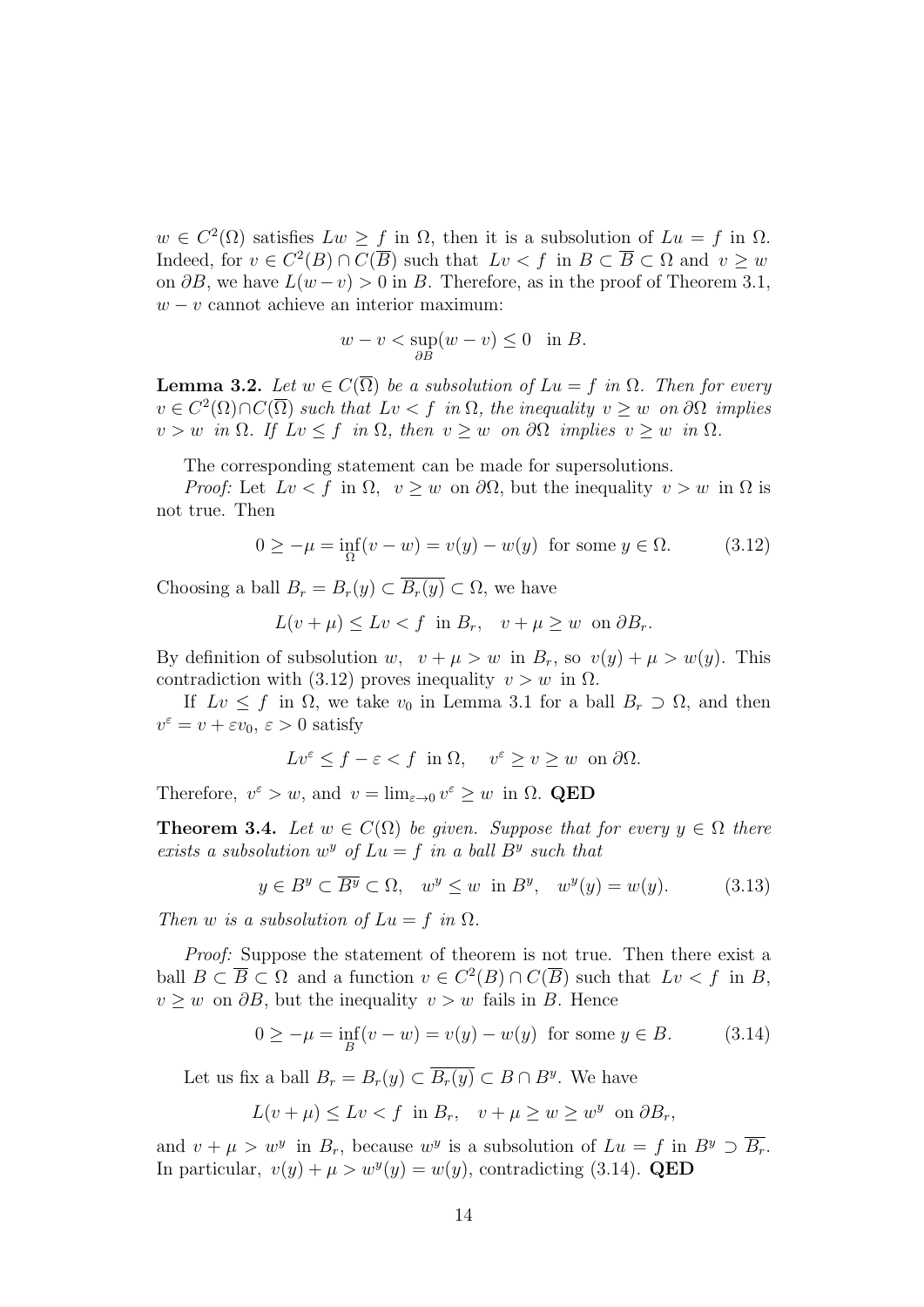**Corollary 3.2.** Let  $w_1$  and  $w_2$  be subsolutions of  $Lu = f$  in domains  $\Omega_1$  and  $\Omega_2$  corerspondingly. Suppose that

$$
w_1 \ge w_2 \quad \text{on } \Omega_1 \cap \partial \Omega_2, \quad w_2 \ge w_1 \quad \text{on } \Omega_2 \cap \partial \Omega_1. \tag{3.15}
$$

Then the function w defined on  $\Omega = \Omega_1 \cap \Omega_2$  by

$$
w(x) = \begin{cases} w_1(x), & x \in \Omega_1 \setminus \Omega_2, \\ w_2(x), & x \in \Omega_2 \setminus \Omega_1, \\ \max\{w_1(x), w_2(x)\}, & x \in \Omega_1 \cap \Omega_2, \end{cases}
$$
(3.16)

belongs to  $C(\Omega)$ , and w is a subsolution of  $Lu = f$  in  $\Omega$ .

Using this corollary, we will construct some special subsolutions of

$$
Lu = d^{\beta - 2} \text{ in } \Omega, \text{ where } d = d_x = \text{dist}(x, \partial \Omega), 0 < \beta < 1. \tag{3.17}
$$

First we consider the case  $\Omega = B_R = B_R(0)$  for fixed  $R > 0$ . In this case  $d = R - |x|, x \in B_R.$ 

**Lemma 3.3.** Let constants  $0 < \beta < 1$  and  $R > 0$  be fixed. Then for  $\Omega = B_R = B_R(0)$  and any operator L under Assumptions 3.1 on coefficients, there exists a subsolution  $w \in C(\overline{\Omega})$  of the equation (3.17) such that

$$
0 \ge w \ge -N_1 d^{\beta} \tag{3.18}
$$

in  $\Omega$  with a constant  $N_1 = N_1(\nu, K, \beta, R)$ .

*Proof:* We have:  $d = R - |x|$ ,  $D_i d^{\beta} = -\beta d^{\beta-1} \xi_i$ ,

$$
D_{ij}d^{\beta} = \beta(\beta - 1)d^{\beta - 2}\xi_i\xi_j + \beta|x|^{-1}d^{\beta - 1}(\xi_i\xi_j - \delta_{ij}),
$$

where  $\xi = |x|^{-1}x$ . Since  $|\xi| = 1$ , by virtue of  $(3.2)$ – $(3.5)$ 

$$
Ld^{\beta} \leq (\sum a_{ij}D_{ij} + \sum b_i D_i)d^{\beta}
$$

$$
\leq \beta(\beta-1)d^{\beta-2}\sum a_{ij}\xi_i\xi_j - \beta d^{\beta-1}\sum b_i\xi_i \leq \beta d^{\beta-2}[(\beta-1)\nu + Kd].
$$

Since  $\beta(1-\beta) < 0$ , we can choose constants  $\beta_0 > 0$  and  $\delta_0 \in (0, R/2)$  depending only on  $\nu, K, \beta, R$ , such that

$$
Ld^{\beta} < -\beta_0 d^{\beta - 2}, \quad 0 < d < 2\delta_0.
$$
 (3.19)

Furhter, by Lemma 3.1 there exists a function  $v_0 \in C^{\infty}(\overline{B_R})$  such that

$$
Lv_0 \le -1, \quad 0 \le v_0 \le N_0 \tag{3.20}
$$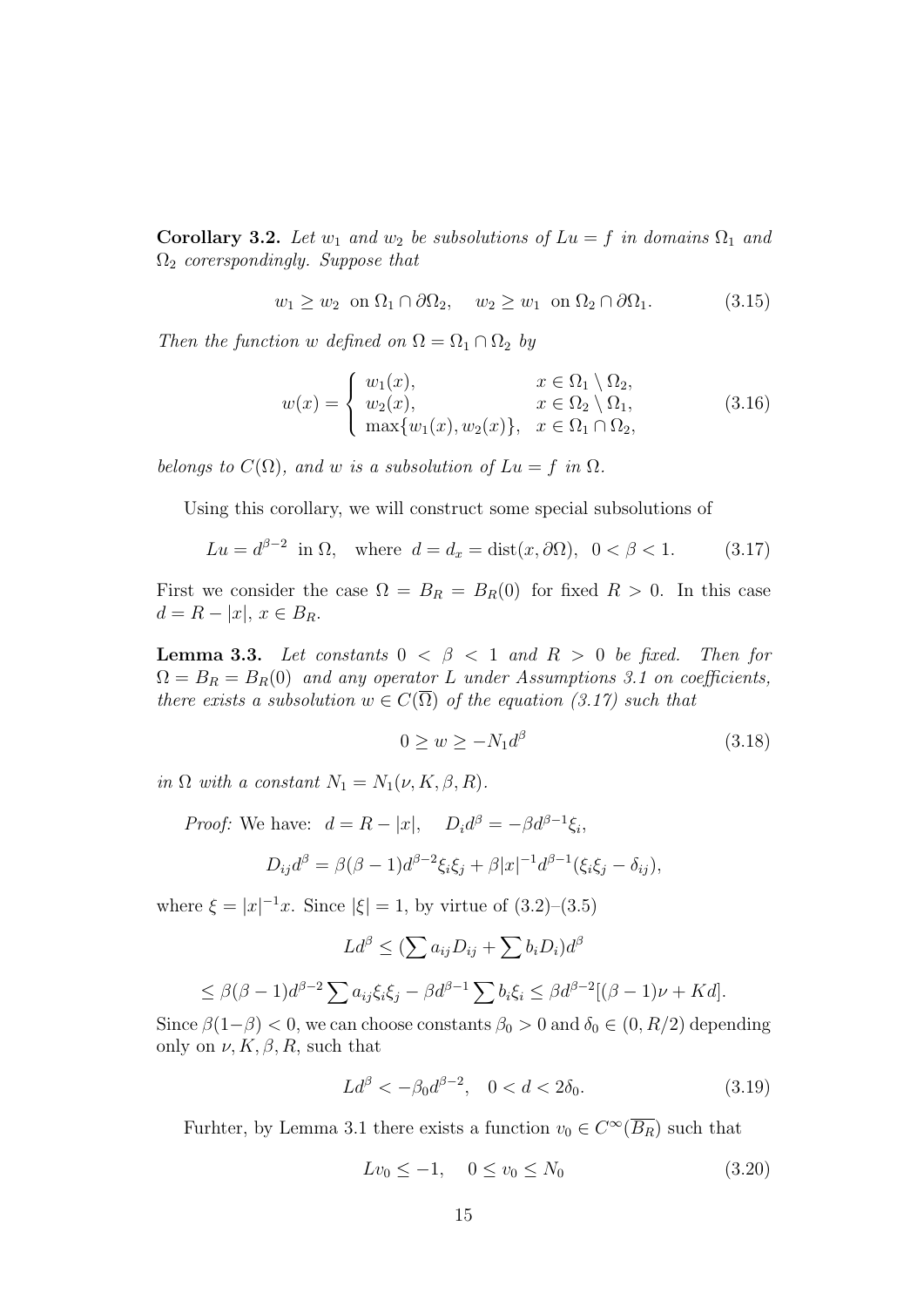in  $\Omega = B_R$  with a constant  $N_0 = N_0(\nu, K, R)$ . We set

$$
w_1 = -N_1 d^{\beta}, \quad w_2 = -N_1 \delta_0^{\beta} - \delta_0^{\beta - 2} v_0,
$$
\n(3.21)

where  $N_1 = \max\{\beta_0^{-1}, (2^{\beta} - 1)^{-1}\delta_0^{-2}v_0\}.$ Let us represent  $\Omega = B_R$  in the form

$$
\Omega = \Omega_1 \cup \Omega_2, \quad \text{where} \quad \Omega_1 = \Omega \cap \{d < 2\delta_0\}, \quad \Omega_2 = \Omega \cap \{d > \delta_0\}. \tag{3.22}
$$

From  $(3.19)$ – $(3.22)$  it follows

$$
Lw_1 \ge N_1 \beta_0 d^{\beta - 2} \ge d^{\beta - 2} \text{ in } \Omega_1, \quad Lw_2 \ge \delta_0^{\beta - 2} \ge d^{\beta - 2} \text{ in } \Omega_2,
$$
  

$$
w_1 - w_2 = \delta_0^{\beta - 2} v_0 \ge 0 \quad \text{on } \Omega_1 \cap \partial \Omega_2 = \{d = \delta_0\},
$$
  

$$
w_2 - w_1 \ge N_1 (2^{\beta} - 1) \delta_0^{\beta} - \delta_0^{\beta - 2} v_0 \ge \delta_0^{\beta - 2} (N_0 - v_0) \ge 0 \quad \text{on } \Omega \setminus \Omega_1.
$$

So  $w_1$  and  $w_2$  satisfy all the assumptions of Corollary 3.2 with  $f = d^{\beta - 2}$ , and the function w defined in (3.16) is a subsolution of  $Lu = d^{\beta-2}$ . Finally, since  $w_2 \geq w_1$  on  $\Omega \setminus \Omega_1$ , the inequalities (3.18) are also true:  $0 \geq w \geq w_1 \geq -N_1 d^{\beta}$ in  $\Omega = B_R$ . QED

Now we will extend the statement of Lemma 3.3 to more general domains  $\Omega$  satisfying the *exterior sphere condition*:

Assumptions 3.2. For every point  $y^* \in \partial \Omega$ , there exists a ball  $B = B_R(z)$ satisfying  $\overline{B} \cap \overline{\Omega} = y^*$ , where the constant  $R > 0$  does not depend on  $y^*$ .

Theorem 3.5. The statement of Lemma 3.3 is extended to bounded domains  $\Omega$  satisfying Assumptions 3.2, with a constant  $N_1 = N_1(\nu, K, \beta, R, \text{diam}\,\Omega)$ in (3.18).

Proof: From Assumptions 3.2 it follows

$$
d = d_x = \text{dist}(x, \partial \Omega) = \min_{z \in Z} (|x - z| - R), \quad x \in \Omega,
$$

where  $Z = \{z \in R^n : dist(x, \Omega) = R\}$ . Denoting  $h(x) = |x| - R$ , we get

$$
d^{\beta} = d_x^{\beta} = \min_{z \in Z} h^{\beta}(x - z). \tag{3.23}
$$

Quite analogously to (3.19), one can prove

$$
Lh^{\beta} < -\beta_0 h^{\beta - 2}, \quad 0 < h < 2\delta_0 \tag{3.24}
$$

with constants  $\beta_0$ ,  $\delta_0 > 0$  depending only on  $\nu, K, \beta, R$ .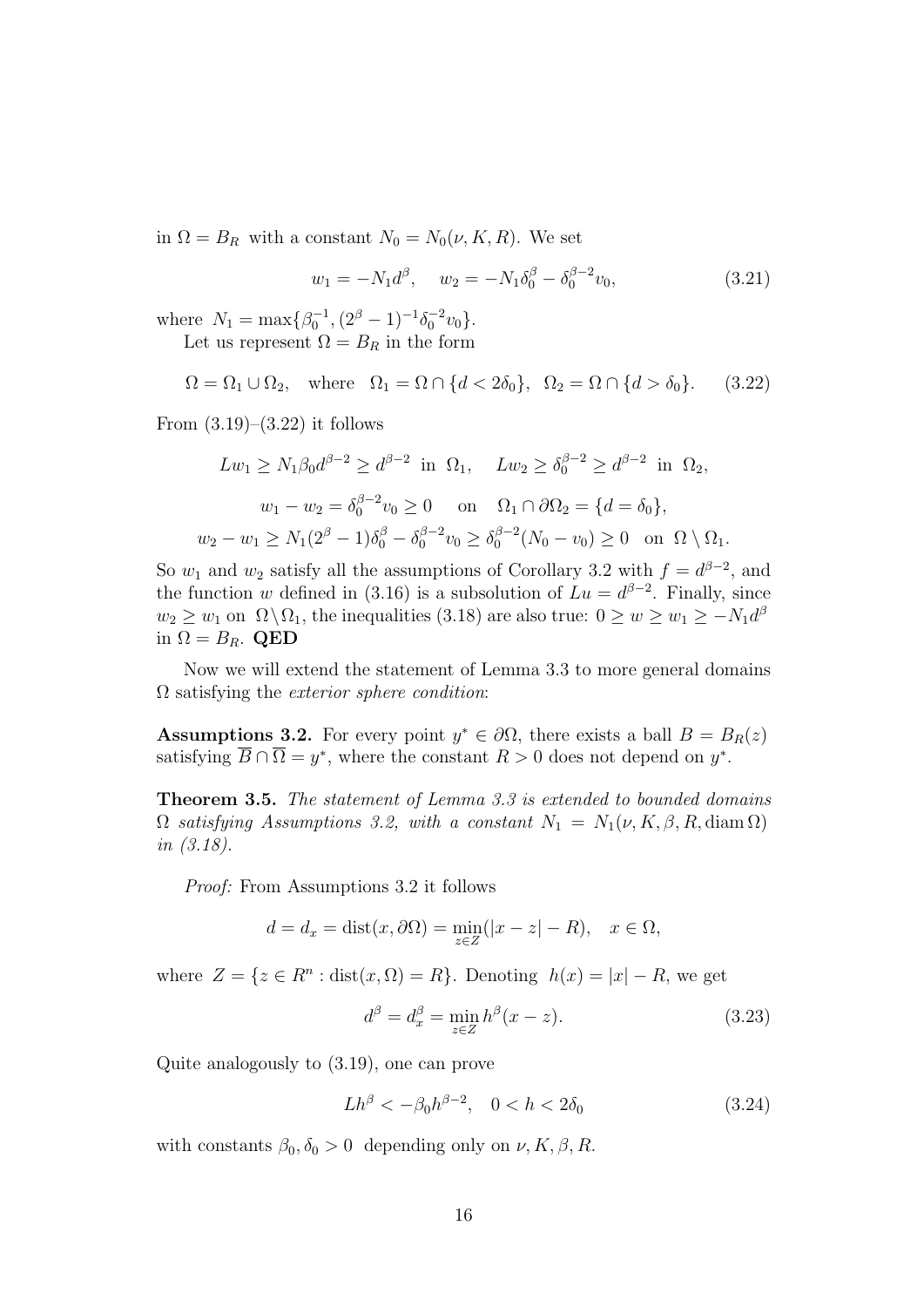For fixed  $y \in \Omega_1 = \Omega \cap \{d < 2\delta_0\}$ , we take  $z \in Z$  satisfying  $h(y - z) = d_y$ , and set  $w^y(x) = -h^{\beta}(x - z)$ . Then (3.24) is equivalent to

$$
Lw^y(x) > \beta_0 d_x^{\beta - 2} \tag{3.25}
$$

at the point  $x = y$ . By continuity, (3.25) remains true in a ball  $B<sup>y</sup>$  such that  $y \in B^y \subset \overline{B^y} \subset \Omega_1$ . Moreover,

$$
w^y \le -d^{\beta} \quad \text{in} \quad B^y, \quad w^y(y) = -d_y^{\beta}.
$$

Applying Theorem 3.4, we see that  $-d^{\beta}$  is a subsolution of  $Lu = \beta_0 d^{\beta-2}$ in  $\Omega_1$ . We can use this fact in place of (3.19) in the proof of Lemma 3.3. The next relations (3.20) are true in a ball  $B_r \supset \Omega$ ,  $r = \text{diam }\Omega$ , and for the rest, the proof is the same. QED

The following statement is similar to Lemma 6.21 in [2].

**Corollary 3.3.** Under assumptions of Theorem 3.5, let  $u \in C^2(\Omega) \cap C(\overline{\Omega})$  be a solution of  $Lu = f$  in  $\Omega$ ,  $u = 0$  on  $\partial\Omega$ . Then

$$
||u||_{\Omega}^{(-\beta)} \le N_1 ||f||_{\Omega}^{(2-\beta)}, \tag{3.26}
$$

where  $0 < \beta < 1$ ,  $N_1 = N_1(\nu, K, \beta, R, \text{diam}\Omega)$  is a constant in (3.18), and norms  $\|\cdot\|^{(\gamma)}$  are defined in (1.27).

Proof: We set

$$
A = ||f||^{(2-\beta)} = \sup d_x^{2-\beta} |f(x)|.
$$

Since w is a subsolution of  $Lu = d^{\beta-2}$ , and  $Ad^{\beta-2} \ge f$ , we obtain that  $Au$ is a subsolution of  $Lu = f$  in  $\Omega$ . We also have  $u = w = 0$  on  $\partial\Omega$ , hence by Lemma 3.2 and (3.18),  $u \ge Aw \ge -N_1Ad^{\beta}$  in  $\Omega$ .

Obviously, the same inequalities are true for  $-u$  in place of u. Therefore,

$$
|u|\leq N_1Ad^\beta\quad\text{in }\ \Omega,\quad \|u\|^{(-\beta)}=\sup_{\Omega}d^{-\beta}|u|\leq N_1A,
$$

that completes the proof. QED

### 4. Some estimates for harmonic functions

Let  $\Omega$  be a domain in  $\mathbb{R}^n$ , and  $u \in C^2(\Omega)$ . The function u is called *harmonic* (subharmonic, superharmonic) in  $\Omega$  if it satisfies

$$
\Delta u = \sum_{i=1}^{n} D_{ii} u = 0 \ \ (\ge 0, \ \le 0) \ \ \text{in} \ \ \Omega. \tag{4.1}
$$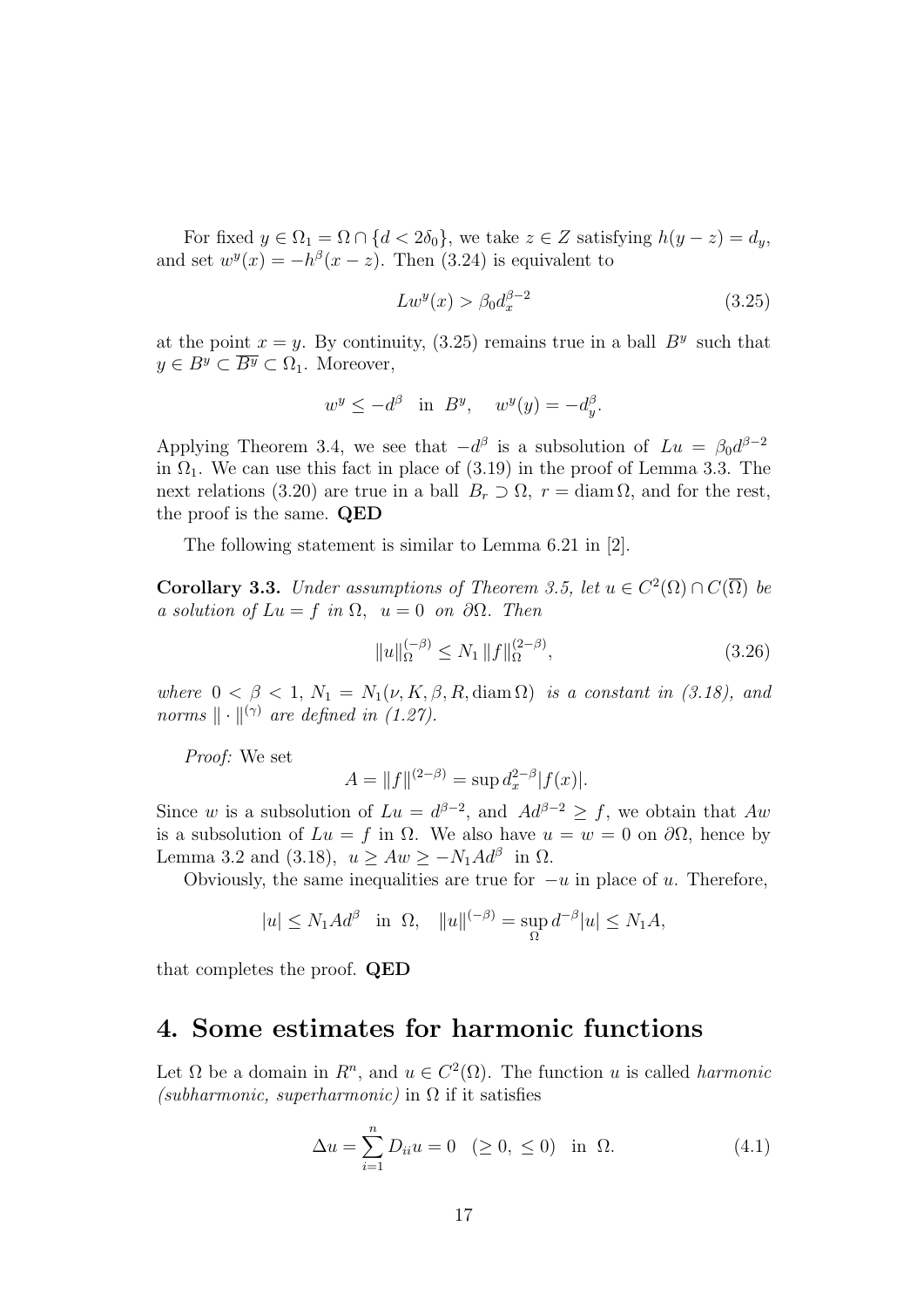In other words (see Remark 3.2), sub- and superharmonic functions in  $C^2(\Omega)$ are sub- and supersolutions of the Laplace equation  $\Delta u = 0$ . Since  $\Delta u =$  $\mathrm{div} D u = 0$  in  $\Omega$ , from the divergence theorem we have

$$
\int_{\partial\Omega_0} \frac{\partial u}{\partial \nu} dS = \int_{\partial\Omega_0} Du \cdot \nu dS = \int_{\Omega_0} \Delta u dx = 0 \tag{4.2}
$$

for any subdomain  $\Omega_0 \subset \overline{\Omega_0} \subset \Omega$  with smooth boundary  $\partial \Omega_0$ , where dS is the  $(n-1)$ -dimensional area element on  $\partial\Omega_0$ , and  $\nu$  is the unit outward normal to  $\partial\Omega_0$ . As a consequence of (4.2), we will derive the mean value theorem:

**Theorem 4.1.** Let  $u \in C^2(\Omega)$  satisfy  $\Delta u = 0$  in  $\Omega$ . Then for any ball  $B = B_r(x_0) \subset \overline{B} \subset \Omega$ , we have

$$
u(x_0) = \frac{1}{\omega_n r^{n-1}} \int_{\partial B} u \, dS,\tag{4.3}
$$

where  $\omega_n = 2\pi^{n/2}/\Gamma(n/2)$  is the surface area of the unit sphere in  $R^n$ .

*Proof:* Without loss of generality we assume  $x_0 = 0$ . Consider the function

$$
I(\rho) = \rho^{1-n} \int_{\partial B_{\rho}} u(x) dS_x = \int_{\partial B_1} u(\rho y) dS_y, \quad 0 < \rho \le r.
$$

Since  $u(\rho y)$  is harmonic in $B_1$ , and for  $y \in \partial B_1$  the outward normal  $\nu = y$ , by virtue of (4.2) we get

$$
\frac{dI(\rho)}{d\rho} = \int_{\partial B_1} Du(\rho y) \cdot y \, dS_y = \int_{\partial B_1} \frac{\partial u(\rho y)}{\partial \nu} \, dS_y = 0.
$$

Therefore,  $I(\rho) = \text{const}, 0 < \rho \leq r$ , and

$$
I(r) = \lim_{\rho \to 0+} I(\rho) = \omega_n \cdot u(0),
$$

that gives us  $(4.3)$ . QED

We will prove the smoothness of harmonic functions, using only the mean value theorem and some general properties of functions. We fix a function  $\zeta(x) \in C^{\infty}(R^n)$  depending only on |x|, such that

$$
\zeta \ge 0 \text{ on } R^n, \ \zeta = 0 \text{ on } R^n \setminus B_1(0), \text{ and } \int_{R^n} \zeta(x) dx = 1. \tag{4.4}
$$

For  $u \in \mathcal{L}_{loc}^1(\Omega)$  and  $\varepsilon > 0$ , the *regularization* of u, denoted by  $u^{(\varepsilon)}$ , is defined by the equality

$$
u^{(\varepsilon)}(x) = \int_{B_1(0)} u(x - \varepsilon y) \zeta(y) dy = \varepsilon^{-n} \int_{\Omega} u(z) \zeta(\varepsilon^{-1}(x - z)) dz \qquad (4.5)
$$

provided  $x \in \Omega_{\varepsilon} = \{x \in \Omega : d_x = \text{dist}(x, \partial \Omega) > \varepsilon\}.$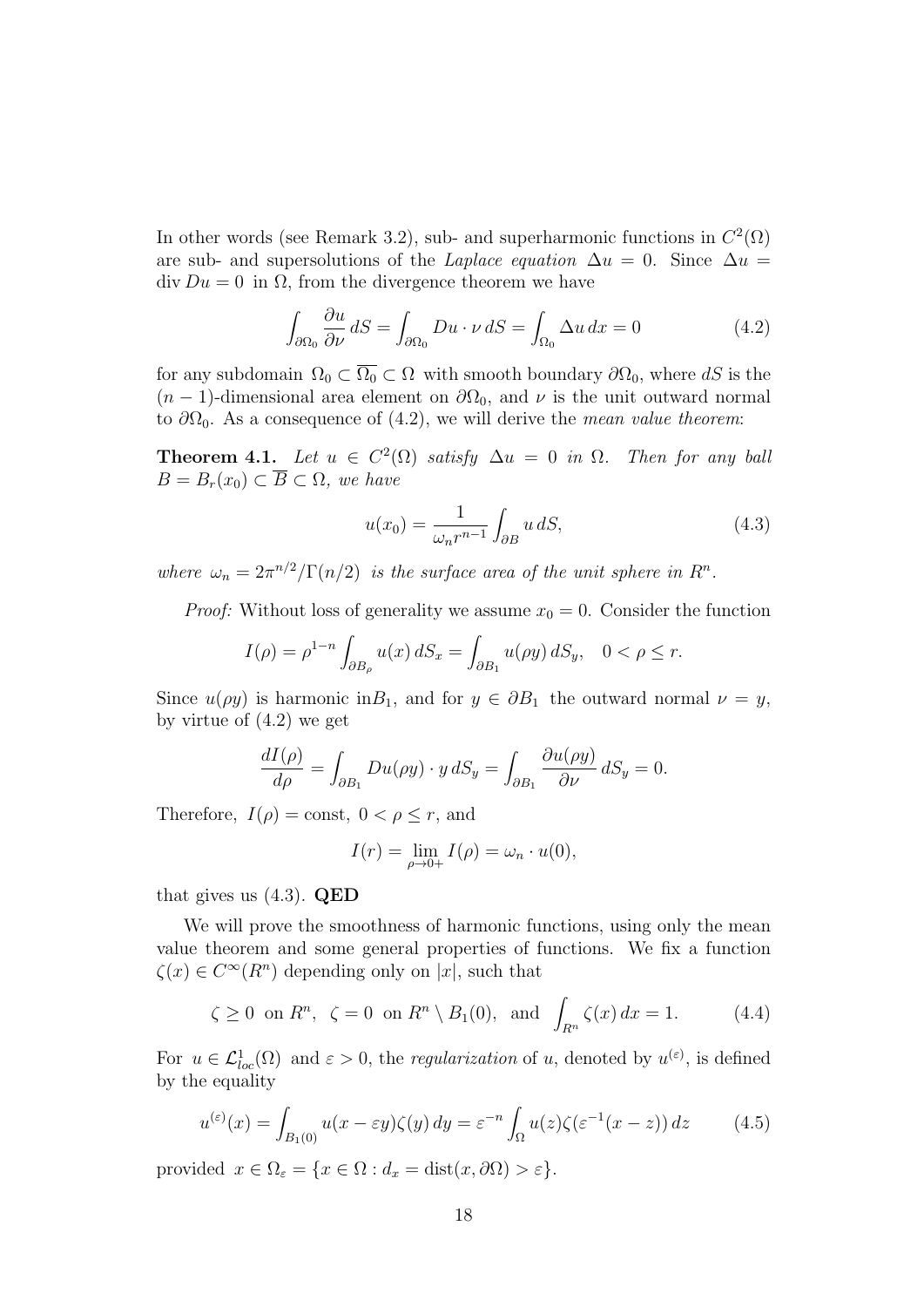**Lemma 4.1.** (a) For arbitrary  $\varepsilon > 0$ , we have  $u^{(\varepsilon)} \in C^{\infty}(\Omega_{\varepsilon})$ , and

$$
[u^{(\varepsilon)}]_{k,0;\Omega_{\varepsilon}} = \max_{|l|=k} \sup_{\Omega_{\varepsilon}} |D^l u^{(\varepsilon)}| \le N\varepsilon^{-k} \sup_{\Omega} |u|, \quad k = 0, 1, 2, \cdots \tag{4.6}
$$

with a constant  $N = N(n, k)$ .

(b) Suppose  $|u(x) - u(y)| \leq \omega(\varepsilon)$  for all  $x, y \in \Omega$  such that  $|x - y| \leq \varepsilon$ . Then

$$
\sup_{\Omega_{\varepsilon}} |u^{(\varepsilon)} - u| \le \omega(\varepsilon). \tag{4.7}
$$

In particular,

$$
\sup_{\Omega_{\varepsilon}} |u^{(\varepsilon)} - u| \le \varepsilon^{\alpha} \, [u]_{\alpha;\Omega}, \quad 0 < \alpha \le 1. \tag{4.8}
$$

(c) If 
$$
u \in C^k(\Omega)
$$
, then  $D^l u^{(\varepsilon)} = (D^l u)^{(\varepsilon)}$  on  $\Omega_{\varepsilon}$  for all  $|l| \leq k$ . Moreover,

$$
|u^{(\varepsilon)}|_{k,\alpha;\Omega_{\varepsilon}} \le |u|_{k,\alpha;\Omega}, \quad k = 0, 1, 2, \cdots, 0 \le \alpha \le 1.
$$
 (4.9)

In  $(4.8)$  and  $(4.9)$ , we use notations  $(1.1)$ – $(1.4)$ .

Proof: All these statements follow directly from (4.5) and corresponding definitions. Indeed, for  $|l| = k, x \in \Omega$  we have

$$
D^{l}u^{(\varepsilon)}(x) = \varepsilon^{-n-k} \int_{B_{\varepsilon}(x)} u(z)D^{l}\zeta(\varepsilon^{-1}(x-z)) dz,
$$
  

$$
|D^{l}u^{(\varepsilon)}(x)| \le \varepsilon^{-n-k} \text{mes } B_{\varepsilon} \cdot [\zeta]_{k,0} \cdot \sup_{\Omega} |u|,
$$

so (4.6) is true with  $N = \text{mes } B_1 \cdot [\zeta]_{k,0}$ .

Further, (4.7) follows from

$$
u^{(\varepsilon)}(x) - u(x) = \int_{B_1(0)} [u(x - \varepsilon y) - u(x)] \zeta(y) dy, \quad x \in \Omega_{\varepsilon},
$$

and finally,  $(4.9)$  is a consequence of the first equality in  $(4.5)$ . QED

**Lemma 4.2.** If u is harmonic in a domain  $\Omega \subset R^n$ , then  $u = u^{(\varepsilon)}$  on  $\Omega_{\varepsilon} = \{x \in \Omega : d_x = \text{dist}(x, \partial \Omega) > \varepsilon\}, \ \varepsilon > 0.$  Moreover,  $u \in C^{\infty}(\Omega)$ , and

$$
\max_{|l|=k} \sup_{\Omega} d_x^k |D^l u| \le N \cdot \sup_{\Omega} |u|, \quad k = 0, 1, 2, \cdots \tag{4.10}
$$

with a constant  $N = N(n, k)$ .

Using notations (1.15), (1.16) for weighted seminorms, we can rewrite  $(4.10)$  in the form

$$
[u]_{k,0;\Omega}^{(0)} \le N \cdot \sup_{\Omega} |u|, \quad k = 0, 1, 2, \cdots. \tag{4.11}
$$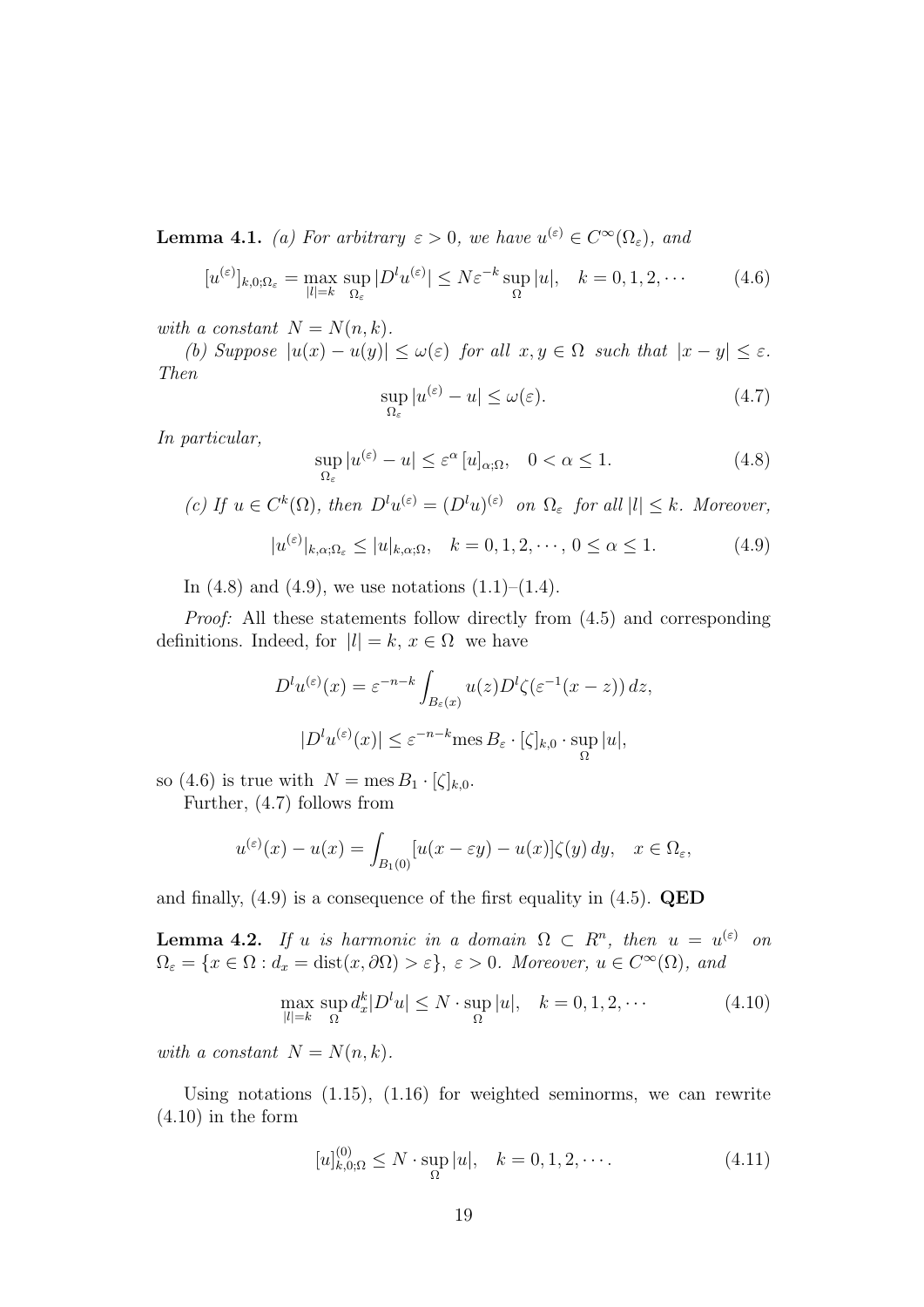Proof: We have

$$
u^{(\varepsilon)}(x) = \int_{B_1(0)} u(x - \varepsilon y) \zeta(y) dy = \int_0^1 dr \int_{|y|=r} u(x - \varepsilon y) \zeta(y) dS_y \qquad (4.12)
$$

for  $x \in \Omega_{\varepsilon}$ . Since  $\zeta(y) = const$  on the sphere  $\{|y| = r\} = \partial B_r(0)$ , by virtue of (4.3)

$$
\int_{|y|=r} u(x-\varepsilon y) dS_y = u(x) \cdot \omega_n r^{n-1} = u(x) \int_{|y|=r} dS_y.
$$

Therefore, from (4.5) we get

$$
u^{(\varepsilon)}(x) = u(x) \int_0^1 dr \int_{|y|=r} \zeta(y) dS_y = u(x) \int_{B_1(0)} \zeta(y) dy = u(x), \quad x \in \Omega_{\varepsilon}.
$$

Finally, (4.10) follows from (4.6) with  $\varepsilon = d_x = \text{dist}(x, \partial\Omega)$ . QED

The rest part of this section is devoted to the simplest linear elliptic operators of the form (3.1) which are slightly more general than the Laplace operator  $\Delta$ . Namely, will consider operalors  $L^0$  with coefficients satisfying the following

**Assumptions 4.1.**  $a_{ij} = const$  and satisfy the uniform ellipticity condition (3.2) with a constant  $\nu \in (0, 1], b_i = 0, c = 0.$ 

In other words,  $L^0 u = \sum a_{ij} D_{ij} u$ ,  $a_{ij} = const$ . Such operators are reduced to  $\Delta$  by a nonsingular linear transformation from  $R^n$  onto  $R^n$ . First we consider the Dirichlet problem in unit ball:

$$
L^{0}u = \sum_{i,j=1}^{n} a_{ij}D_{ij}u = f \text{ in } B_{r} = B_{r}(x_{0}), \quad u = \varphi \text{ on } \partial B_{r}
$$
 (4.13)

with *polynomials* f and  $\varphi$ .

**Lemma 4.3.** Let polynomials  $f \in \mathcal{P}_k$  and  $\varphi \in \mathcal{P}_{k+2}$  be given. Then under Assumptions 4.1 on  $L^0$ , there exists a unique solution of the problem (4.13) in  $C^2(B_1) \cap C(\overline{B_1})$ . This solution is represented in the form  $u = \varphi + (r^2 - |x|^2)g$ , where  $g \in \mathcal{P}_k$ .

*Proof:* Without loss of generality we can assume  $r = 1, x_0 = 0$ . Uniqueness of solution is contained in Theorem 3.2. To prove the existence, we set  $u =$  $v + \varphi$ , so (4.13) is reduced to the equivalent problem

$$
L^{0}v = f_{0} \text{ in } B_{1}, \quad v = 0 \text{ on } \partial B_{1}
$$
 (4.14)

with  $f_0 = f - L^0 \varphi \in \mathcal{P}_k$ . Let us consider the linear mapping

$$
Tp = L^{0}((1-|x|^{2})p): \mathcal{P}_{k} \longrightarrow \mathcal{P}_{k}.
$$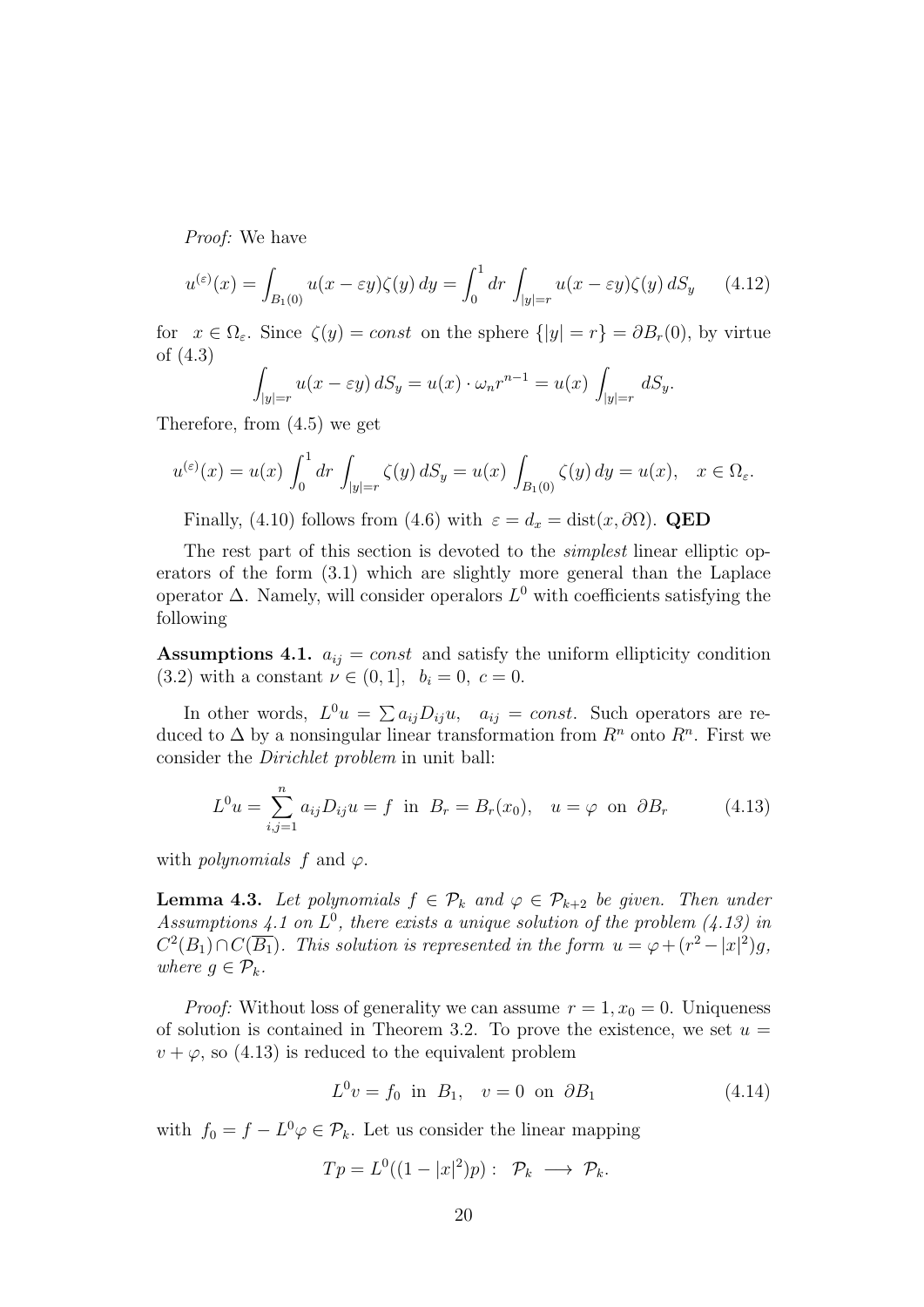If  $Tp = 0$ , then  $u = (1 - |x|^2)p$  is a solution of the problem (4.13) with  $f \equiv 0, \varphi \equiv 0$ . By uniqueness, then  $u \equiv 0, p \equiv 0$ . Hence T has the null space  $T^{-1}(0) = \{0\}$ . Since the dimension of  $\mathcal{P}_k$  is finite, we have  $T(\mathcal{P}_k) = \mathcal{P}_k$ . Then  $Tg = f_0$  for some  $g \in \mathcal{P}_k$ , and  $v = (1 - |x|^2)g$  is a solution of (4.14). QED

The following lemma will be useful for extension of the existence results for the problem (4.13) from the case when f and  $\varphi$  are polynomials to more general cases.

**Lemma 4.4.** Let  $0 < \alpha \leq 1$ ,  $\gamma \in R^1$ , and  $\{u^m\}$ ,  $m = 1, 2, \dots$ , be a bounded sequence in  $C^{2,\alpha;\gamma}(\Omega)$ , i.e.  $||u^m||_{2,\alpha}^{(\gamma)} \leq A = const < \infty$  for all m. Suppose that there exist the limits

$$
u(x) = \lim_{m \to \infty} u^m(x), \ f(x) = \lim_{m \to \infty} Lu^m(x) \text{ for all } x \in \Omega
$$

with  $L = \sum a_{ij}(x)D_{ij} + \sum b_i(x)D_i + c(x)$ . Then  $u(x) \in C^{2,\alpha;\gamma}(\Omega)$ ,  $||u||_{2,\alpha}^{(\gamma)} \leq A$ , and  $Lu = f$  in  $\Omega$ .

*Proof:* Let us fix  $x \in \Omega$ ,  $d = \frac{1}{2}$  $\frac{1}{2}$  dist $(x, \partial\Omega)$ , and  $B = B_d(x)$ . Since  $\{u^m\}$ is bounded in  $C^{2,\alpha;\gamma}(\Omega)$ , it is also bounded in  $C^{2,\alpha}(B)$  and convergent to u on B. By Corollary 1.1,  $u \in C^{2,\alpha}(B)$ , and  $u^m \to u$  in  $C^2(B)$ , hence

$$
Lu = \lim_{m \to \infty} Lu^m = f \text{ on } \Omega.
$$

The other statements of lemma are contained in Corollary 1.2. QED

**Theorem 4.2.** Let  $B_r = B_r(x_0)$  and a function  $\varphi \in C(\overline{B_r})$  be given. Then under Assumptions  $4.1$  on  $L^0$ , the Dirichlet problem

$$
L^0 u = \sum_{i,j=1}^n a_{ij} D_{ij} u = 0 \text{ in } B_r, \quad u = \varphi \text{ on } \partial B_r \tag{4.15}
$$

has a unique solution in  $C^{\infty}(B_r) \cap C(\overline{B_r})$ . Moreover, the estimates (4.10),  $(4.11)$  are true, where  $\Omega = B_r$ ,  $N = N(n, \nu, k)$ .

*Proof:* Relying on the Weierstrass approximation theorem, we choose a sequence of polynomials  $\{\varphi_m\}$  such that  $|\varphi-\varphi_m|\leq 1/m$  on  $B_r$ ,  $m=1,2,\cdots$ . By the previous lemma, there exist a sequence of polynomials  $\{u_m\}$  satisfying

$$
L^0 u_m = 0 \text{ in } B_r, \quad u_m = \varphi_m \text{ on } \partial B_r. \tag{4.16}
$$

From the comparison principle we have

$$
\sup_{B_r} |u_i - u_j| \le \sup_{\partial B_r} |\varphi_i - \varphi_j| \le \frac{1}{i} + \frac{1}{j} \to 0 \quad \text{as } i, j \to \infty.
$$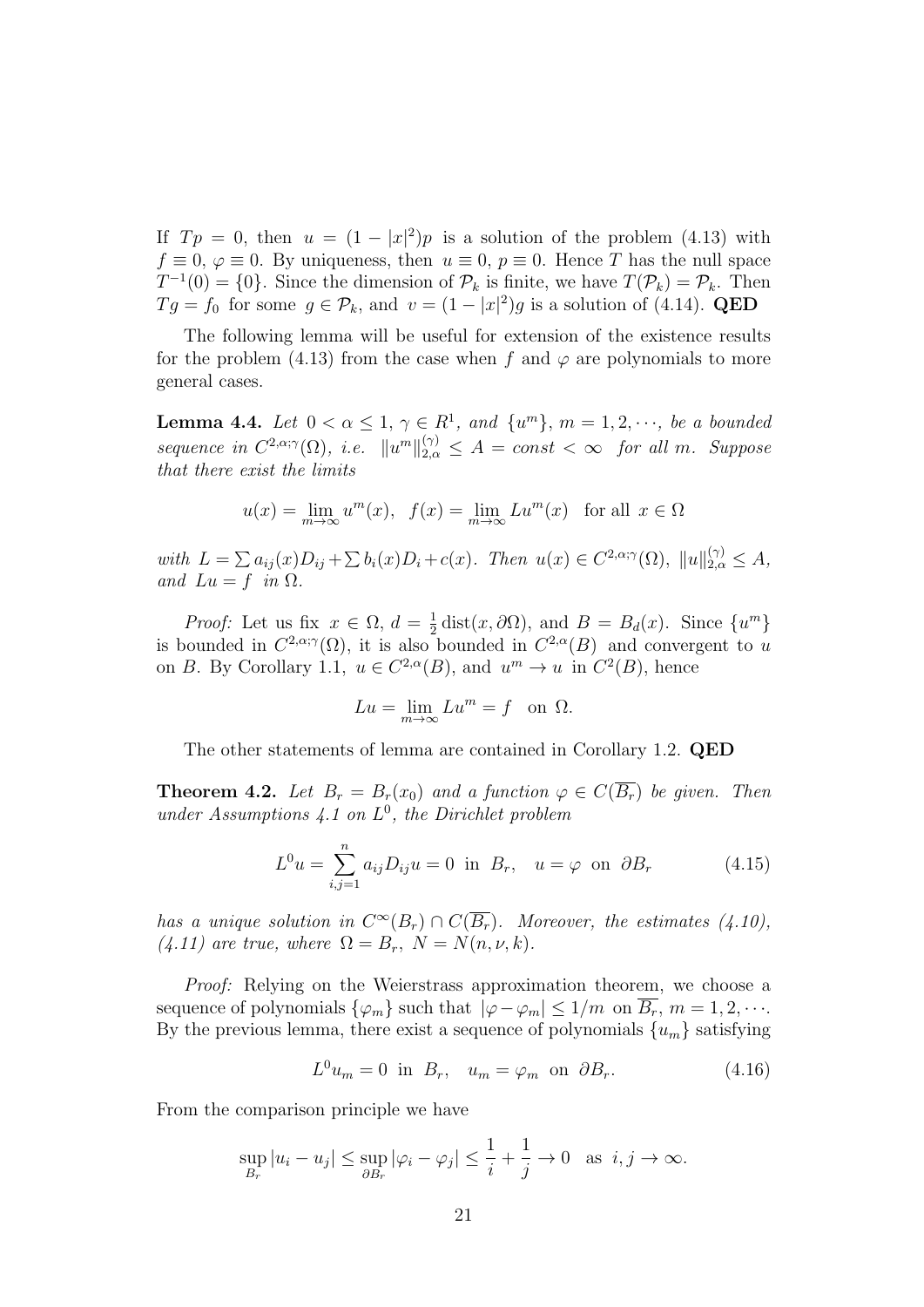Therefore  $\{u_m\}$  is a Cauchy sequence in  $C(\overline{B_r})$ , so it is convergent to a function  $u \in C(\overline{B_r}).$ 

Further, there exists a nonsingular linear transformation  $y = Ax$  converting the equation  $L^0u(x) = 0$  in  $B_r$  into  $\Delta u(y) = 0$  in  $\Omega = A(B_r)$ . Then the estimates (4.10), (4.11) for  $u(y)$  in  $\Omega$  produce the analogous estimates for  $u(x)$ in  $B_r$  with  $N = N(n, \nu, k)$ . Hence we have such estimates for each  $u^m$  with N independent on m. An easy limit passage shows that  $u = \lim u_m \in C^{\infty}(B_r)$ and u satisfies the same estimates. Finally, Lemma 4.4 with  $\gamma = 0, \alpha = 1$ gives us the equality  $L^0 u = \lim L^0 u^m = 0$ . QED

**Corollary 4.1.** Let  $r > 0$  and  $x_0 \in R_0^n = \{x \in R^n : x_n = 0\}$  be given. Set

$$
B_r^+ = B_r^+(x_0) = \{ x \in B_r(x_0) : x_n > 0 \}. \tag{4.17}
$$

(a) For any function  $\varphi \in C(\overline{B_r^+})$  satisfying the equality  $\varphi = 0$  on  $\Gamma =$  $R_0^n \cap B_r(x_0)$ , the Dirichlet problem

$$
\Delta u = 0 \text{ in } B_r^+, \quad u = \varphi \text{ on } \partial B_r^+ \tag{4.18}
$$

has a unique solution  $u \in C^{\infty}(B_r^+ \cup \Gamma) \cap C(\overline{B_r^+})$ . Moreover,

$$
[u]_{k,0;B_{r/2}^+} = \max_{|l|=k} \sup_{B_{r/2}^+} |D^l u| \le N(n,k)r^{-k} \sup_{B_r^+} |u|, \quad k = 0, 1, 2, \cdots. \tag{4.19}
$$

(b) For arbitrary function  $\varphi \in C(\overline{B_r^+})$ , the equation  $\Delta u = 0$  in  $B_r^+$ , with the boundary conditions

$$
D_n u = 0 \text{ on } \Gamma, \quad u = \varphi \text{ on } \partial B_r^+ \setminus \Gamma, \tag{4.20}
$$

has a unique solution  $u \in C^{\infty}(B_r^+ \cup \Gamma) \cap C(\overline{B_r^+})$ , and the estimate (4.19) holds.

*Proof:* (a) We take the odd continuation of  $\varphi$  from  $\partial B_r^+ \setminus \Gamma$  to  $\partial B_r$ :

$$
\varphi(x_1,\cdots,x_{n-1},-x_n)=-\varphi(x_1,\cdots,x_{n-1},x_n).
$$

Then by uniqueness the solution of the problem

$$
\Delta u = 0 \text{ in } B_r, \quad u = \varphi \text{ on } \partial B_r
$$

satisfies the similar equality and, therefore, (4.18), (4.19) hold.

For the proof of (b), we take the even continuation:

$$
\varphi(x_1,\cdots,x_{n-1},-x_n)=\varphi(x_1,\cdots,x_{n-1},x_n),
$$

that gives us  $(4.19)$ ,  $(4.20)$ . **QED**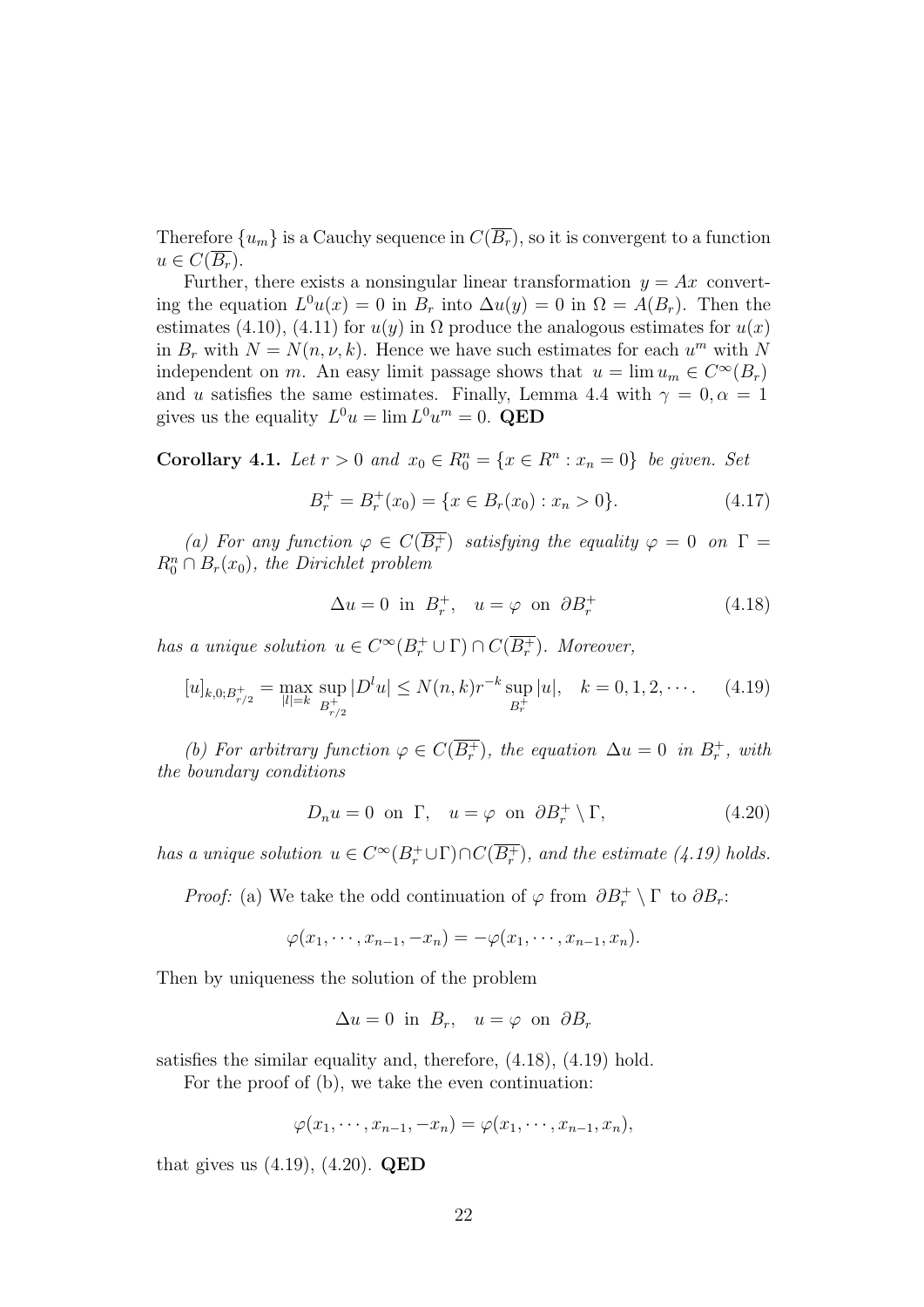# 5. The Schauder interior estimates

Let  $\Omega$  be a domain in  $\mathbb{R}^n$ . As in Section 3, we consider linear operators

$$
Lu = \sum_{i,j=1}^{n} a_{ij} D_{ij} u + \sum_{i=1}^{n} b_i D_i u + cu \tag{5.1}
$$

for  $u \in C^2(\Omega)$ . Now we need some smoothness of coefficients in terms of weighted Hölder spaces  $C^{k,\alpha;\gamma}(\Omega)$  defined in (1.17), (1.18).

Assumptions 5.1. For some constants  $0 < \alpha < 1$  and  $K_1 > 0$ , we have

$$
\max_{i,j} \|a_{ij}\|_{0,\alpha}^{(0)}, \quad \max_{i} \|b_{i}\|_{0,\alpha}^{(1)}, \quad \|c\|_{0,\alpha}^{(2)} \le K_{1}, \tag{5.2}
$$

where norms  $||u||_{0,\alpha}^{(\gamma)}$  for function on  $\Omega$  are defined in (1.18).

**Theorem 5.1.** Let coefficients of operator L in  $(5.1)$  satisfy Assumptions 5.1 with some constants  $0 < \alpha < 1$  and  $K_1 > 0$ . Then for arbitrary  $\gamma \in R^1$  and  $u \in C^{2,\alpha;\gamma}(\Omega)$ , we have  $f = Lu \in C^{0,\alpha;\gamma+2}(\Omega)$ , and

$$
||f||_{0,\alpha}^{(\gamma+2)} \le N_1 \cdot ||u||_{2,\alpha}^{(\gamma)} \tag{5.3}
$$

with a constant  $N_1 = N_1(n, K_1)$ .

Proof: We will use the inequality (1.21) in Lemma 1.3 and the estimate

$$
||D^{l}u||_{k-j,\alpha}^{(\gamma+j)} \le ||u||_{k,\alpha}^{(\gamma)}, \ \ 0 \le j \le k, \ 0 \le \alpha \le 1,\tag{5.4}
$$

which obviously follows from  $(1.23)$ . Together with  $(5.2)$ , this gives us

$$
||a_{ij}D_{ij}u||_{0,\alpha}^{(\gamma+2)} \le ||a_{ij}||_{0,\alpha}^{(0)} \cdot ||D_{ij}u||_{0,\alpha}^{(\gamma+2)} \le K_1 \cdot ||u||_{2,\alpha}^{(\gamma)}
$$

for all  $i, j$ . Analogously, having in mind also  $(1.22)$ , we obtain

$$
||b_i D_i u||_{0,\alpha}^{(\gamma+2)} \le ||b_i||_{0,\alpha}^{(1)} \cdot ||D_i u||_{0,\alpha}^{(\gamma+1)} \le K_1 \cdot ||u||_{1,\alpha}^{(\gamma)} \le N \cdot ||u||_{2,0}^{(\gamma)},
$$
  

$$
||cu||_{0,\alpha}^{(\gamma+2)} \le ||c||_{0,\alpha}^{(2)} \cdot ||u||_{0,\alpha}^{(\gamma)} \le K_1 \cdot ||u||_{0,\alpha}^{(\gamma)} \le N \cdot ||u||_{1,0}^{(\gamma)}
$$

with  $N = N(n, K_1)$ . These estimates yield the desired estimate (5.3) for  $f = \sum a_{ij} D_{ij} u + \sum b_i D_i u + cu$ . QED

Remark 5.1. Notice that for lower order terms we have

$$
\|\sum b_i D_i u + cu\|_{0,\alpha}^{(\gamma+2)} \le N(n, K_1) \cdot \|u\|_{2,0}^{(\gamma)}.
$$
\n(5.5)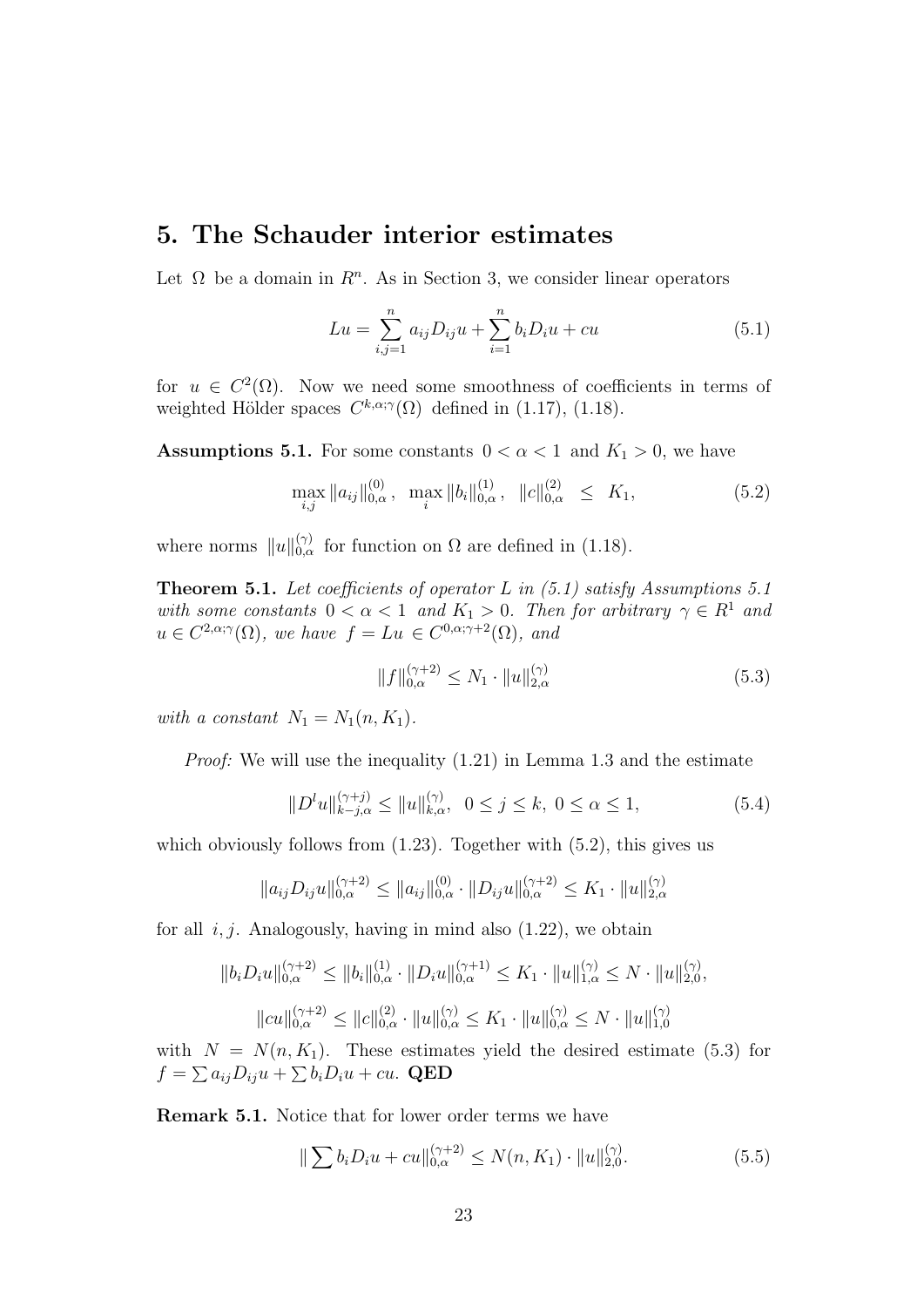In the following theorem we show that for elliptic operators  $L$  with Hölder coefficients the norms of functions u and  $f = Lu$  in (5.3) are "almost" equivalent.

**Theorem 5.2.** Let coefficients of operator L in  $(5.1)$  satisfy both Assumptions 3.1 and 5.1 with some constants  $\nu, \alpha \in (0,1)$  and  $K, K_1 \geq 0$ . Then for arbitrary  $\gamma \in R^1$  and  $u \in C^{2,\alpha;\gamma}(\Omega)$ , we have

$$
||u||_{2,\alpha}^{(\gamma)} \le N \cdot \left( [u]_{0,0}^{(\gamma)} + [f]_{0,\alpha}^{(\gamma+2)} \right) \tag{5.6}
$$

with a constant  $N = N(n, \nu, K, K_1, \alpha, \gamma)$ , where  $f = Lu$ .

Proof: Throughout the proof we will denote by N different constants depending only on  $n, \nu, K, K_1, \alpha$ , and  $\gamma$ . We will also use the brief notations

$$
U_{2,\alpha} = [u]_{2,\alpha}^{(\gamma)}, \quad U_k = [u]_{k,0}^{(\gamma)}, \quad F_{\alpha} = [f]_{0,\alpha}^{(\gamma+2)}, \quad F_0 = [f]_{0,0}^{(\gamma+2)}.
$$
 (5.7)

Step 1. Let  $\gamma \in R^1$  and  $u \in C^{2,\alpha;\gamma}(\Omega)$  be given. We first assume  $b_i = 0$ ,  $c = 0$  in  $\Omega$ . Let us fix

$$
y \in \Omega
$$
,  $d = d(y) = \frac{1}{2} \text{dist}\{y, \partial\Omega\}$ ,  $\rho \in (0, d]$ , and  $\varepsilon \in (0, 1/2]$ .

We set  $r = \rho/\varepsilon$  and consider separately the cases (a)  $r \leq d$  and (b)  $r > d$ . In the case (a), we take

$$
a_{ij}^0 = a_{ij}(y), \quad L^0 = \sum_{i,j=1}^n a_{ij}^0 D_{ij}, \quad \varphi = u - T_{y,2}u,
$$

and define  $v$  as the solution of the problem

$$
L^{0}v = \sum a_{ij}^{0} D_{ij}v = 0 \text{ in } B_{r} = B_{r}(y), \quad u = \varphi \text{ on } \partial B_{r}.
$$
 (5.8)

From Theorem 4.2 it follows  $v \in C^{\infty}(B_r) \cap C(\overline{B_r})$  and

$$
[v]_{3,0;B_{r/2}} \leq Nr^{-3}\sup_{B_r}|v| = Nr^{-3}\sup_{\partial B_r}|\varphi|.
$$

Having in mind that  $\rho = \varepsilon r \leq r/2$ , applying Corollary 2.1 to v in  $B_{\rho}$ , and then Lemma 2.1 to u in  $B_r$ , we obtain (with different constants N):

$$
\rho^{-2-\alpha} E_2[v; B_\rho] \le N \rho^{1-\alpha} [v]_{3,0;B_{r/2}} \le N \rho^{1-\alpha} r^{-3} \sup_{B_r} |\varphi|
$$
  

$$
\le N \rho^{1-\alpha} r^{\alpha-1} [u]_{2,\alpha;B_r} = N \varepsilon^{1-\alpha} [u]_{2,\alpha;B_r}.
$$

Since  $r \leq d$ , by definition of  $U_{2,\alpha} = [u]_{2,\alpha}^{(\gamma)}$  in (1.15) we get

$$
d^{2+\alpha+\gamma}\rho^{-2-\alpha}E_2[v;B_\rho] \le N\varepsilon^{1-\alpha}U_{2,\alpha}.\tag{5.9}
$$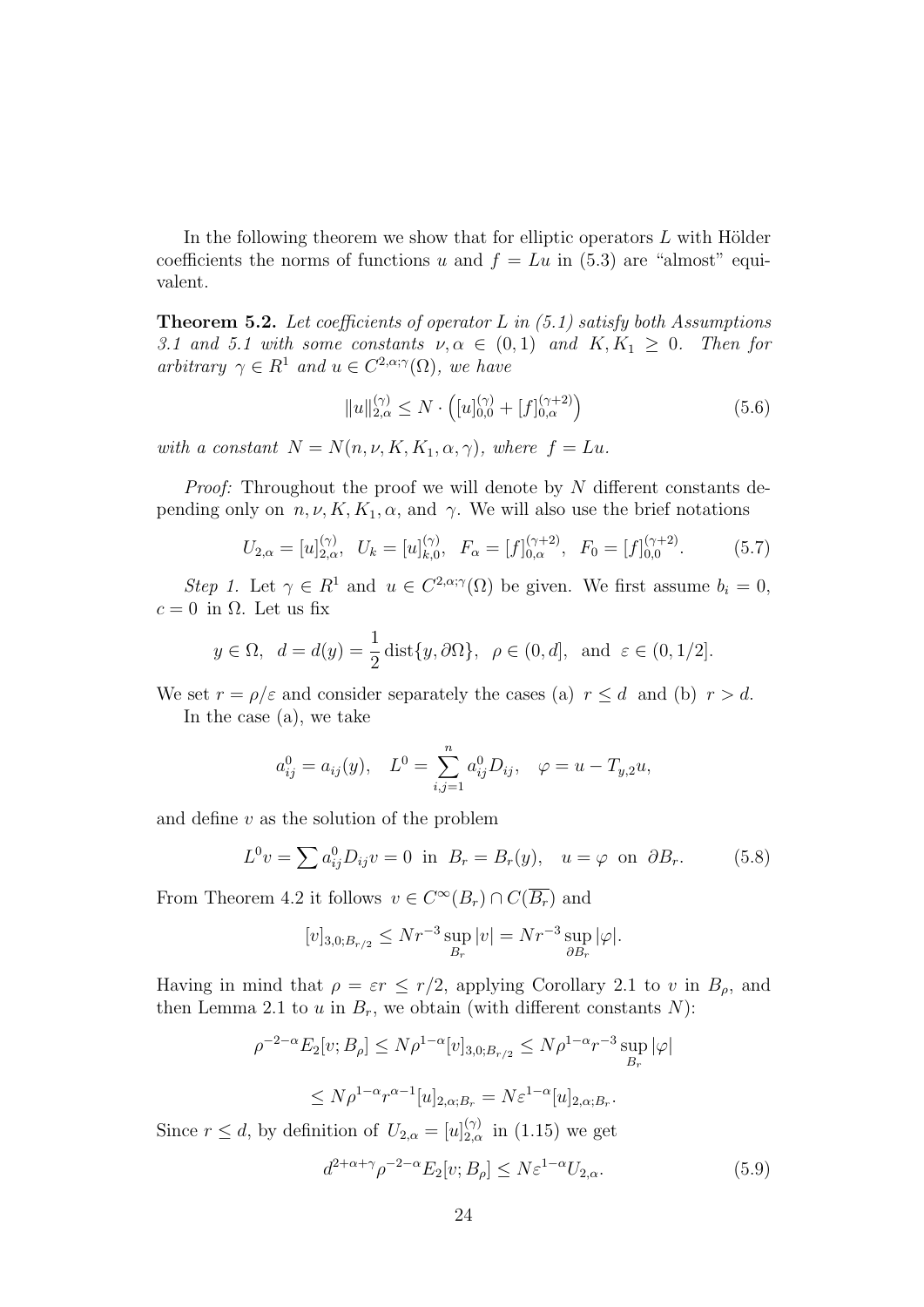Step 2. Now we proceed to evaluate  $\varphi - v$  on  $B_r$ . We have

$$
L^{0}(\varphi - v) = L^{0}\varphi = \sum a_{ij}^{0}[D_{ij}u(x) - D_{ij}u(y)].
$$

By our assumption  $b_i = 0, c = 0$ , we have  $f = \sum a_{ij} D_{ij} u$ , therefore, the previous equality can be rewritten as follows:

$$
L^{0}(\varphi - v)(x) = \sum [a_{ij}^{0} - a_{ij}(x)]D_{ij}u(x) + f(x) - f(y).
$$
 (5.10)

Further, by virtue of (5.2) and definition of seminorms (5.7), for each  $x \in B_r$  $B_r(y) \subset B_d$  we have

$$
|a_{ij}^0 - a_{ij}(x)| = |a_{ij}(y) - a_{ij}(x)| \le r^{\alpha} [a_{ij}]_{\alpha; B_r} \le d^{-\alpha} r^{\alpha} K_1,
$$
  

$$
|D_{ij} u(x)| \le [u]_{2,0; B_r} \le d^{-2-\gamma} U_2,
$$
  

$$
|f(x) - f(y)| \le r^{\alpha} [f]_{\alpha; B_r} \le d^{-2-\alpha-\gamma} r^{\alpha} F_{\alpha}.
$$

Therefore, from (5.10) it follows

$$
|L^{0}(\varphi - v)(x)| \le Ar^{\alpha} \quad \text{in} \quad B_{r}, \tag{5.11}
$$

where

$$
A = d^{-2-\alpha-\gamma}(n^2 K_1 U_2 + F_\alpha).
$$
 (5.12)

Notice that functions  $\varphi - v$  together with

$$
w(x) = \frac{Ar^{\alpha}}{2n\nu}(r^{2} - |x - y|^{2})
$$

satisfy the relations

$$
L^0 w \le -Ar^{\alpha} \le -|L^0(\varphi - v)| \text{ in } B_r = B_r(y), \quad w = \varphi - v = 0 \text{ on } \partial B_r.
$$

By the comparison principle we get

$$
\sup_{B_{\rho}} |\varphi - v| \le \sup_{B_r} |\varphi - v| \le \sup_{B_r} |w| = \frac{A}{2n\nu} r^{2+\alpha}.
$$

Using the equality  $r = \rho/\varepsilon$  and (5.12), we obtain the estimate

$$
d^{2+\alpha+\gamma} \rho^{-2-\alpha} \sup_{B_{\rho}} |\varphi - v| \le N \varepsilon^{-2-\alpha} (U_2 + F_{\alpha}). \tag{5.13}
$$

Step 3. Now we will combine together (5.9) and (5.13). Obviously

$$
E_2[u; B_{\rho}] \le E_2[v; B_{\rho}] + E_2[\varphi - v; B_{\rho}] \le E_2[v; B_{\rho}] + \sup_{B_{\rho}} |\varphi - v|,
$$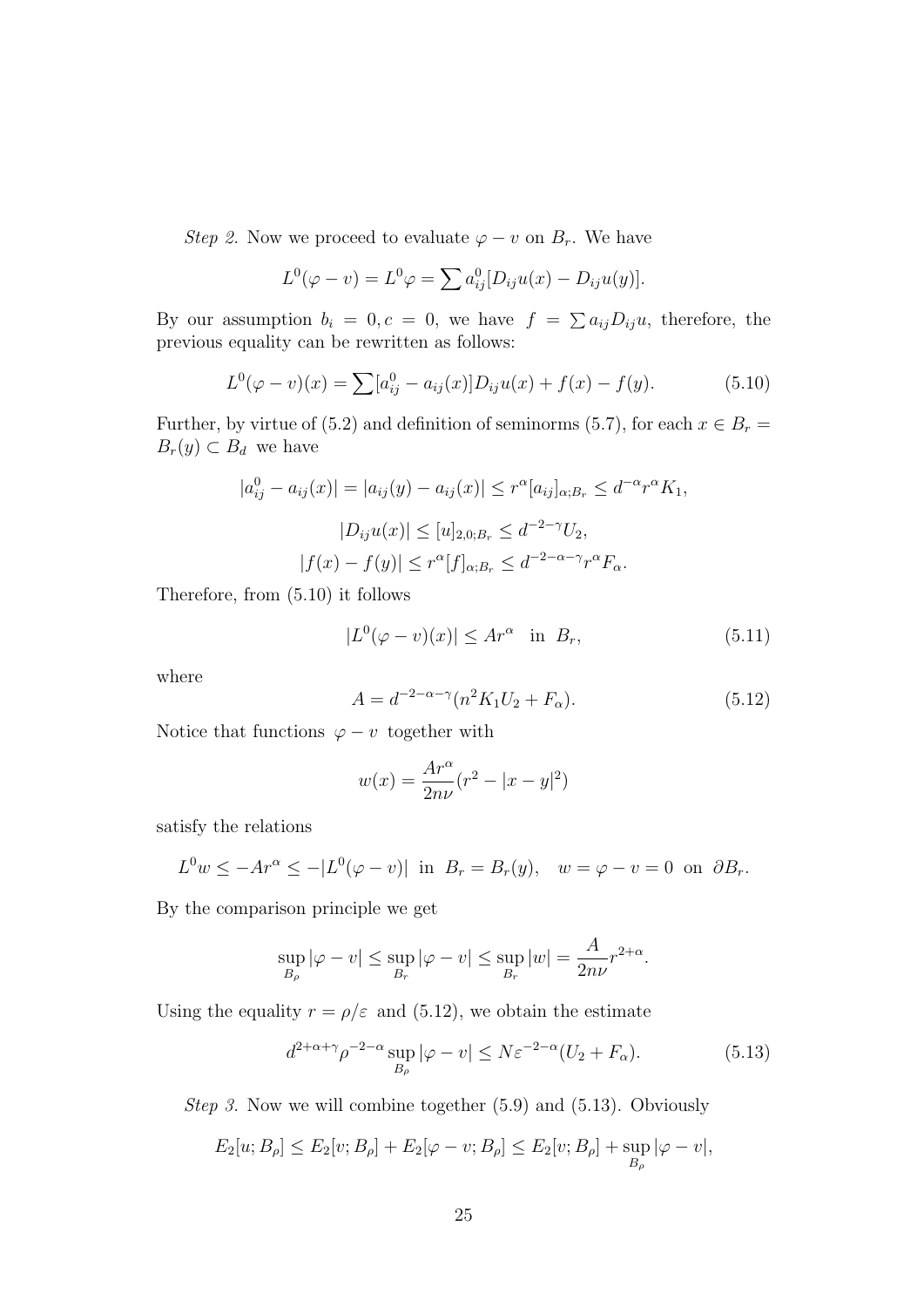so we receive

$$
d^{2+\alpha+\gamma}\rho^{-2-\alpha}E_2[u;B_\rho] \le N\varepsilon^{1-\alpha}U_{2,\alpha} + N\varepsilon^{-2-\alpha}(U_2 + F_\alpha). \tag{5.14}
$$

We have considered the case (a)  $r = \rho/\varepsilon \leq d$ . In the case (b)  $r = \rho/\varepsilon > d$ , we have  $d^{2+\alpha} \rho^{-2-\alpha} = \varepsilon^{-2-\alpha}$ , and

$$
d^{\gamma} E_2[u; B_{\rho}] \le d^{\gamma} \sup_{B_d} |u| \le U_2,
$$

so the left hand side of (5.14) does not exceed  $N\varepsilon^{-2-\alpha}U_0$ . Since  $y \in \Omega$  and  $0 < \rho \leq d = d(y)$  are chosen in an arbitrary manner, we get the following estimate for the seminorm in Theorem 2.1:

$$
M_{2,\alpha}^{(\gamma)} \le N \varepsilon^{1-\alpha} U_{2,\alpha} + N \varepsilon^{-2-\alpha} (U_2 + U_1 + U_0 + F_\alpha)
$$
 (5.15)

for all  $\varepsilon > 0$ . By this theorem, (5.15) remains valid with  $U_{2,\alpha}$  in place of  $M_{2,\alpha}^{(\gamma)}$ . Choosing then  $\varepsilon = \varepsilon(n, \nu, K, K_1, \alpha, \gamma) > 0$  such that the coefficient of  $U_{2,\alpha}$ would be less then  $1/2$ , we get

$$
U_{2,\alpha} \le N \cdot (U_2 + U_1 + U_0 + F_\alpha). \tag{5.16}
$$

Step 4. We have proved (5.16) under the additional restrictions  $b_i = 0$ ,  $c = 0$ . To cover the general case, it suffices to rewrite  $Lu = f$  in the form

$$
\sum a_{ij}D_{ij}u = f_0 = f - \sum b_i D_i u - cu,
$$

and then use Remark 5.1, so we get

$$
[f_0]_{0,\alpha}^{(\gamma+2)} \le [f]_{0,\alpha}^{(\gamma+2)} + N \cdot (U_2 + U_1 + U_0).
$$

Finally, from (5.16) and the interpolation inequalities (Theorem 1.2)

$$
U_2 + U_1 \le \varepsilon U_{2,\alpha} + N(\varepsilon)U_0, \quad \varepsilon > 0,
$$

it follows

$$
||u||_{2,\alpha}^{(\gamma)} = U_{2,\alpha} + U_2 + U_1 + U_0 \le N \cdot (U_0 + F_\alpha),
$$

completing the proof of theorem. QED

Theorem 5.3. In addition to the assumptions of Theorem 5.2, suppose that the domain  $\Omega$  is bounded and satisfies Assumptions 3.2 (the exterior sphere condition) with a constant  $R > 0$ . Then for arbitrary  $\beta \in (0,1)$  and  $u \in C^{2,\alpha;-\beta}(\Omega)$ , we have  $f = Lu \in C^{0,\alpha;2-\beta}(\Omega)$ , and

$$
N_1^{-1} \cdot ||f||_{0,\alpha}^{(2-\beta)} \le ||u||_{2,\alpha}^{(-\beta)} \le N_2 \cdot ||f||_{0,\alpha}^{(2-\beta)} \tag{5.17}
$$

with a constant  $N_1 = N_1(n, K_1)$  and  $N_2 = N_2(n, \nu, K, K_1, \alpha, \beta, R, \text{diam }\Omega)$ .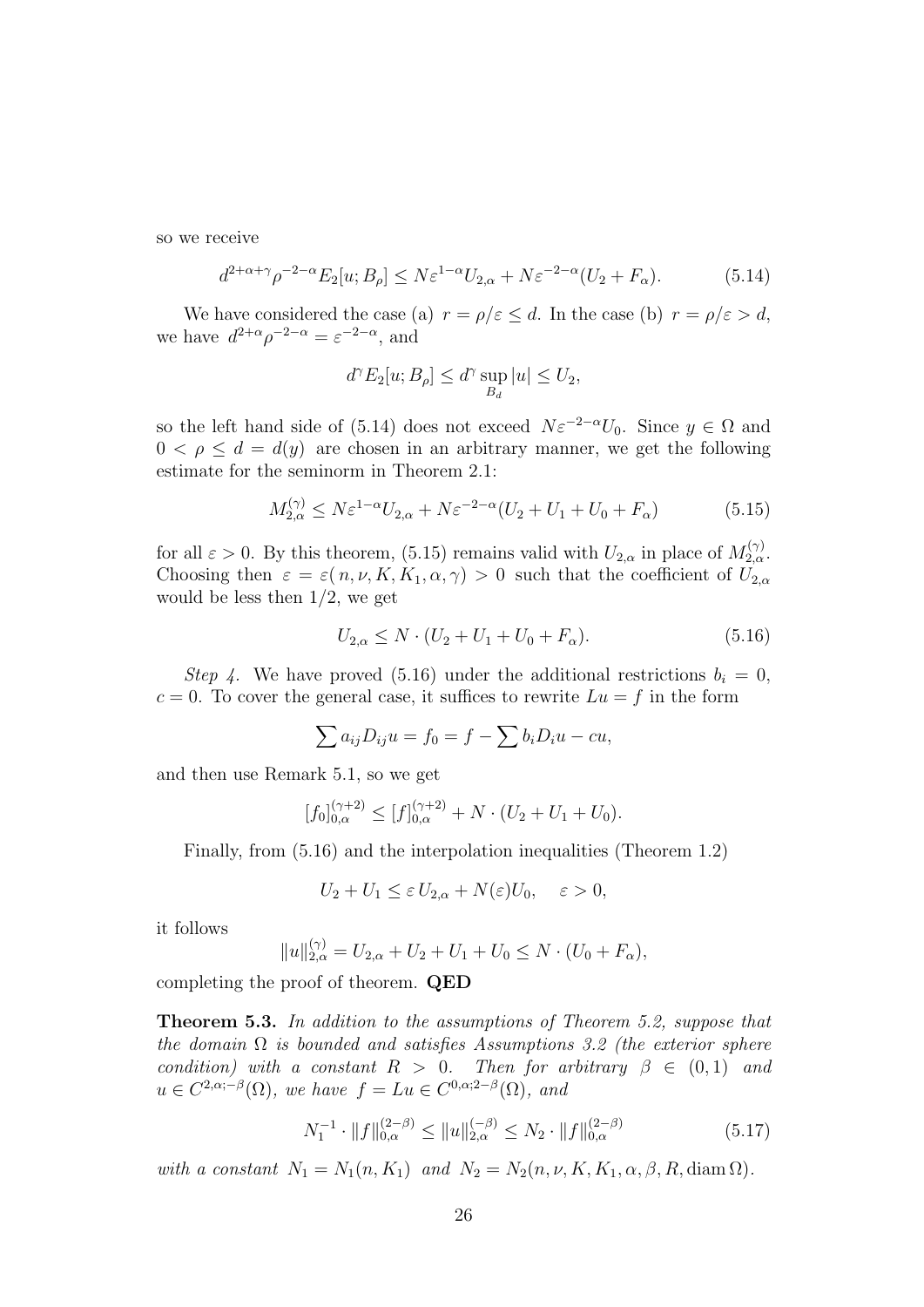Proof: The first inequality in (5.17) is contained in Theorem 5.1. To prove the second inequality we observe that by Lemma 1.4, the norms  $[u]_{0,0}^{(-\beta)}$  and  $||u||^{(-\beta)}$  are equivalent, so the Corollary 3.3 gives us the estimate

$$
||u||^{(-\beta)} \le N \cdot ||f||^{(2-\beta)}.
$$

Applying then Theorem 5.2 with  $\gamma = -\beta$ , we have

$$
||u||_{2,\alpha}^{(-\beta)} \le N \cdot ( [f]_{0,0}^{(2-\beta)} + [f]_{0,\alpha}^{(2-\beta)} ) = N \cdot ||f||_{0,\alpha}^{(2-\beta)},
$$

and the secont inequality in (5.17) is also true. QED

Remark 5.2. The inequalities (5.17) show that the linear mapping

$$
L: u \in C^{2,\alpha;-\beta}(\Omega) \longrightarrow f = Lu \in C^{0,\alpha;2-\beta}(\Omega)
$$

if bounded and, moreover, the inverse mapping  $u = L^{-1}f$  is bounded on the set  $L(C^{2,\alpha;-\beta}) \subset C^{0,\alpha;2-\beta}$ . Since  $0 < \beta < 1$ , each function  $u \in C^{2,\alpha;-\beta}$ vanishes on  $\partial\Omega$ , so that it can be considered as the solution of the Dirichlet problem

 $Lu = f$  in  $\Omega$ ,  $u = 0$  on  $\partial\Omega$ . (5.18)

Therefore, the coincidence

$$
L(C^{2,\alpha;-\beta}) = C^{0,\alpha;2-\beta} \tag{5.19}
$$

implies the solvability of the problem (5.18) for each  $f \in C^{\alpha}(\Omega) \subset C^{0,\alpha;2-\beta}(\Omega)$ in the class  $C^{2,\alpha;-\beta}(\Omega) \subset C^{2,\alpha}_{loc}(\Omega) \cap C(\overline{\Omega}).$ 

In the next section, we will prove the coincidence (5.19) for  $\Omega = B_r$ , and then in Section 7 we will extend this result to  $\Omega$  satisfying Assumptions 3.2.

## 6. The Dirichlet problem in a ball

Throughout this section a ball  $B_r = B_r(x_0) \subset R^n$  and constants  $\alpha, \beta \in (0, 1)$ are fixed. We will consider the Dirichlet problem

$$
Lu = f \text{ in } B_r, \quad u = \varphi \text{ on } \partial B_r \tag{6.1}
$$

under Assumptions 3.1 and 5.1 on the coefficients of the linear elliptic operator  $L = \sum a_{ij} D_{ij} + \sum b_i D_i + c$ . We start with the case  $\varphi = 0$ , and then we will pass to  $\varphi \in C(\overline{B_r})$ .

**Theorem 6.1.** Under the above conditions, for each  $f \in \mathcal{B}_2 = C^{0,\alpha;2-\beta}(B_r)$ there exists a unique  $u \in \mathcal{B}_1 = C^{2,\alpha;-\beta}(B_r)$  satisfying  $Lu = f$  in  $B_r$ . In other words, L maps  $\mathcal{B}_1$  onto  $\mathcal{B}_2$ :  $L(\mathcal{B}_1) = \mathcal{B}_2$ .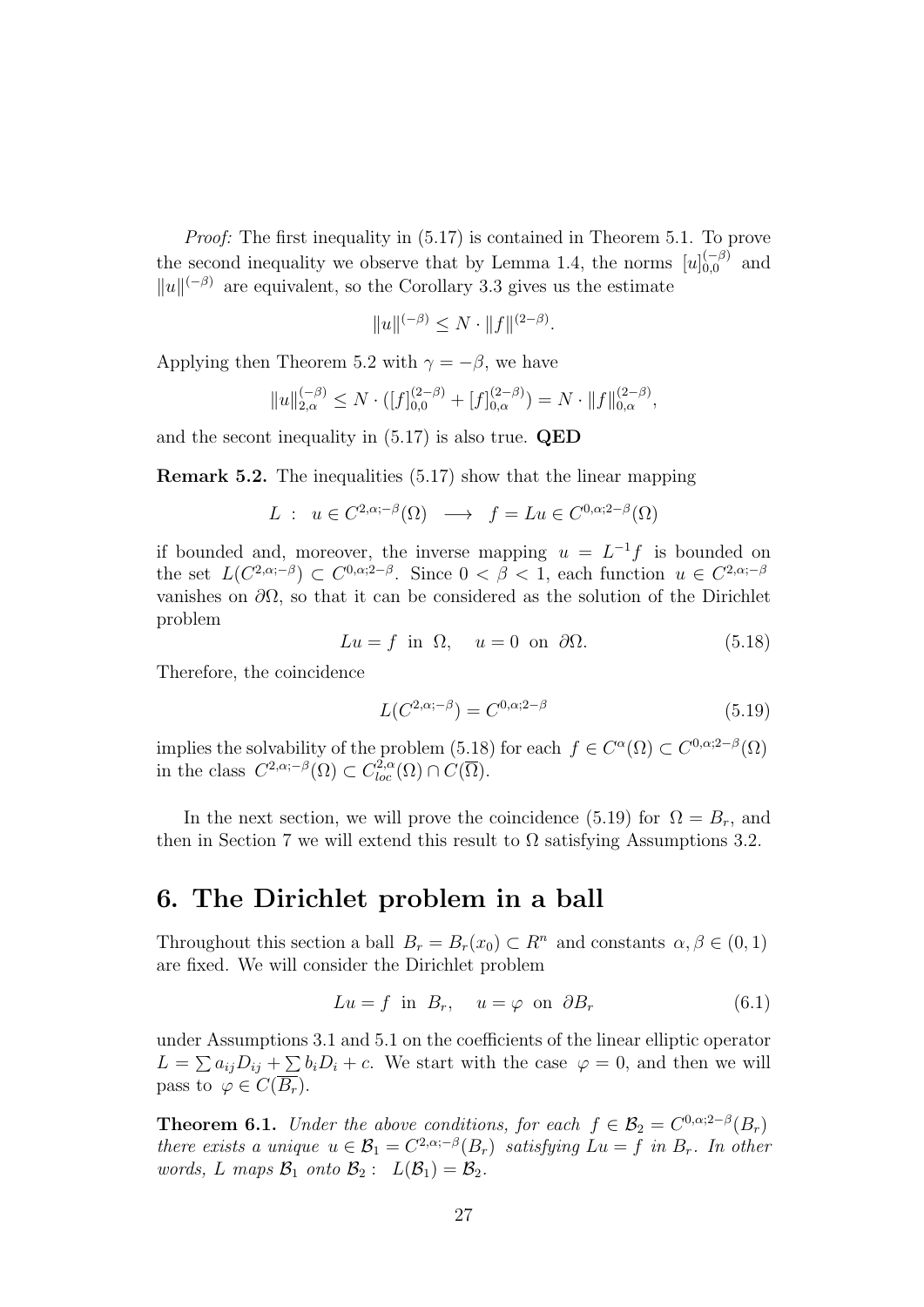As was mentioned in Remark 5.2, the functions  $u \in \mathcal{B}_1$  vanish on  $\partial B_r$ , so we have  $u \in C(\overline{B_r})$ ,  $u = 0$  on  $\partial B_r$ , and this theorem provides the solution of the problem (6.1) with  $f \in \mathcal{B}_2 \supset C^{\alpha}(B_r)$ ,  $\varphi = 0$ .

Proof: Uniqueness follows from the comparison principle. To prove the existence, we denote for shortness  $\|\cdot\|_1$  and  $\|\cdot\|_2$  norms in the Banach spaces  $\mathcal{B}_1$  and  $\mathcal{B}_2$ , so that (5.17) has the form

$$
N_1^{-1} \cdot ||f||_2 \le ||u||_1 \le N_2 \cdot ||f||_2, \quad f = Lu. \tag{6.2}
$$

Step 1.  $L = \Delta$ ,  $f \in C^1(\overline{B_r})$ . By the Weierstrass theorem, there exists a sequence of polynomials  $\{f^m\}$  convergent to  $f$  in  $C^1(\overline{B_r})$ . For each m, Lemma 4.3 guarantees the existence of  $u^m \in \mathcal{B}_1$  satisfying  $\Delta u^m = f^m$ . Since  $2 - \beta > 0$ , the convergence in  $C^1$  implies the convergence in  $\mathcal{B}_2 = C^{0,\alpha;2-\beta}(B_r)$ . Hence from (6.2) it follows

$$
||u^m - u^k||_1 \le N_2 \cdot ||f^m - f^k||_2 \to 0 \text{ as } m, k \to \infty.
$$

In other words,  $\{u^m\}$  is a Cauchy sequence in  $\mathcal{B}_1$ , so it is convergent to a function u satisfying  $\Delta u = f$ .

Step 2.  $L = \Delta$ ,  $f \in C^{\alpha}(B_r)$ , and  $f = 0$  in a neighborhood of  $\partial B_r$ . If  $\varepsilon > 0$  is small, the regularization  $f^{(\varepsilon)}$  in (4.5) is well defined. By Step 1, there exists  $u^{\varepsilon} \in \mathcal{B}_1$  satisfying  $\Delta u^{\varepsilon} = f^{(\varepsilon)}$ . From (6.2) and (4.9) we obtain the uniform boundedness of  $\{u^{\varepsilon}\}\$ in  $\mathcal{B}_1$ :

$$
||u^{\varepsilon}||_1 \leq N_2 \cdot ||f^{(\varepsilon)}||_2 \leq N \cdot |f^{(\varepsilon)}|_{\alpha; B_{r-\varepsilon}} \leq N \cdot |f|_{\alpha; B_r}.
$$

Moreover, by virtue of (4.8) we have  $f^{(\varepsilon)} \to f$  in  $C(\overline{B_r})$ , and then the comparison principle (Theorem 3.3) gives us

$$
\sup_{B_r} |u^{\varepsilon_1} - u^{\varepsilon_2}| \le N_0 \cdot \sup_{B_r} |f^{(\varepsilon_1)} - f^{(\varepsilon_2)}| \to 0 \quad \text{as } \varepsilon_1, \varepsilon_2 \to 0.
$$

Therefore, there exists  $\lim_{\varepsilon \to 0} u^{\varepsilon} = u \in C(\overline{B_r})$ . Applying Lemma 4.4, we get  $u \in \mathcal{B}_1$ , and  $\Delta u = \lim \Delta u^{\varepsilon} = \lim f^{(\varepsilon)} = f$  in  $B_r$ .

Step 3.  $L = \Delta$ ,  $f \in \mathcal{B}_2$ . For small  $\varepsilon > 0$ , let us take auxiliary functions  $\eta^{\varepsilon} \in C^{\infty}(B_{r})$  satisfying the following conditions:

$$
\eta^{\varepsilon} = 0 \text{ on } B_r \setminus B_{r-\varepsilon}, \quad \eta^{\varepsilon} = 0 \text{ on } B_{r-3\varepsilon}, \quad \text{and } |D\eta^{\varepsilon}| \le N/\varepsilon \tag{6.3}
$$

with a constant N independent on  $\varepsilon$ . It is easy to see that (6.3) holds for the regularization  $\eta^{\varepsilon} = h_{\varepsilon}^{(\varepsilon)}$  of the function  $h_{\varepsilon}: h_{\varepsilon} = 1$  on  $B_{r-2\varepsilon}$ , and  $h_{\varepsilon} = 0$ elsewhere. From (1.22), (6.3), and definition of weighted norms we have

$$
\|\eta^{\varepsilon}\|_{0,\alpha}^{(0)} \le N \cdot \|\eta^{\varepsilon}\|_{1,0}^{(0)} \le N(n), \quad \varepsilon > 0.
$$
 (6.4)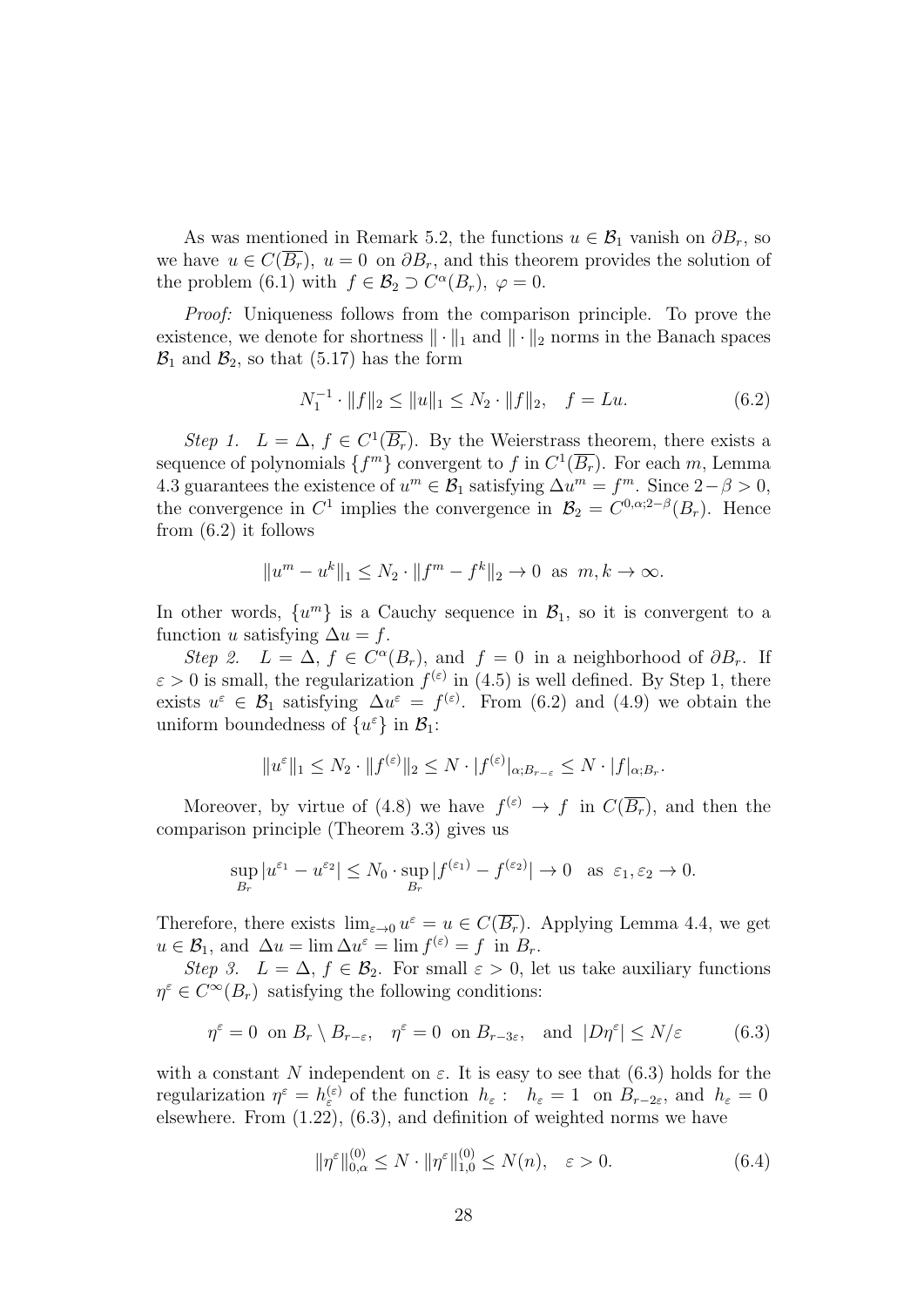Further, the functions  $f^{\varepsilon} = \eta^{\varepsilon} f$  satisfy all the conditions of Step 2. Moreover, the inequalities (1.21) and (6.4) yield

$$
||f^{\varepsilon}||_2 = ||\eta^{\varepsilon} f||_{0,\alpha}^{(2-\beta)} \le ||\eta^{\varepsilon}||_{0,\alpha}^{(0)} \cdot ||f||_{0,\alpha}^{(2-\beta)} \le N \cdot ||f||_{(2)}
$$

for small  $\varepsilon > 0$ . By (6.2), the solutions  $u^{\varepsilon}$  of  $\Delta u^{\varepsilon} = f^{\varepsilon}$  are bounded in  $\mathcal{B}_1$ . In turn, this gives us the estimate

$$
|u^{\varepsilon}(x)| \le (r - |x|)^{\beta} \|u^{\varepsilon}\|_{0,0}^{(-\beta)} \le (r - |x|)^{\beta} \|u^{\varepsilon}\|_{2} \le N \cdot (r - |x|)^{\beta}
$$
(6.5)

for all  $x \in B_r$  and small  $\varepsilon > 0$ .

To prove the convergence of  $u^{\varepsilon}$  as  $\varepsilon \to 0$ , we observe that

$$
\Delta(u^{\varepsilon} - u^{\varepsilon'}) = (\eta^{\varepsilon} - \eta^{\varepsilon'})f = 0 \text{ on } B_{r-3\varepsilon} \text{ for } 0 < \varepsilon' < \varepsilon.
$$

By the maximum principle and (6.5),

$$
\sup_{B_r} |u^{\varepsilon} - u^{\varepsilon'}| = \sup_{B_r \backslash B_{r-3\varepsilon}} |u^{\varepsilon} - u^{\varepsilon'}| \le N\varepsilon^{\beta}, \quad 0 < \varepsilon' < \varepsilon.
$$

Thus functions  $u^{\varepsilon}$  are bounded in  $\mathcal{B}_1$  and convergent in  $C(\overline{B_r})$ . As in Step 2, we conclude  $u = \lim u^{\varepsilon} \in \mathcal{B}_1$ , and  $\Delta u = f$ .

Step 4. In the general case, we will apply the method of continuity (see [2], Theorem 5.2). For  $0 \le t \le 1$ , we set  $L_t = \Delta + t \cdot (L - \Delta)$ , so that  $L_0 = \Delta$ ,  $L_1 = L$ . Assumptions 3.1 and 5.1 for L remain valid for  $L_t$  as well with the same constants  $\nu, K$ , and  $K_1$ . Therefore, the inequalities (6.2) are also true for  $f = L_t u$ ,  $0 \le t \le 1$ .

From Step 3 we know that  $L_0(\mathcal{B}_1) = \mathcal{B}_2$ . Suppose that  $L_s(\mathcal{B}_1) = \mathcal{B}_2$  for some  $s \in [0, 1]$ . The inequalities (6.2) for  $f = L_s u$  guarantee that  $L_s$  has the inverse mapping  $L_s^{-1}$ :  $\mathcal{B}_2 \longrightarrow \mathcal{B}_1$ . For  $t \in [0,1]$  and  $f \in \mathcal{B}_2$ , the equation  $L_t u = f$  is equivalent to the equation

$$
L_s u = f + (t - s) \cdot (L - \Delta) u,
$$

which in turn, is equivalent to the following one:

$$
u = Tu = L_s^{-1}f + (t - s) \cdot L_s^{-1}(L - \Delta)u.
$$

From (6.2) we obtain

$$
||T(u - v)||_1 = (t - s) \cdot ||L_s^{-1}(L - \Delta)(u - v)||_1
$$
  
\n
$$
\le N_2|t - s| \cdot ||(L - \Delta)(u - v)||_2 \le 2N_1N_2|t - s| \cdot ||u - v||_1
$$

for  $u, v \in \mathcal{B}_1$ . If  $|t - s| < \delta = (2N_1N_2)^{-1}$ , then  $T : \mathcal{B}_1 \longrightarrow \mathcal{B}_1$  is a contraction mapping, hence there exist  $u \in \mathcal{B}_1$  satisfying the equality  $u = Tu$  which is equivalent to  $L_t u = f$ .

Since  $f \in \mathcal{B}_2$  can be chosen arbitrarily, we have  $L_t(\mathcal{B}_1) = \mathcal{B}_2$  provided  $|t - s| < \delta$ . By dividing the interval [0, 1] into subintervals of length less then  $\delta$ , we conclude that  $L_t(\mathcal{B}_1) = \mathcal{B}_2$  for all  $t \in [0, 1]$ . In particular, for  $t = 1$ we have  $L(\mathcal{B}_1) = \mathcal{B}_2$ . QED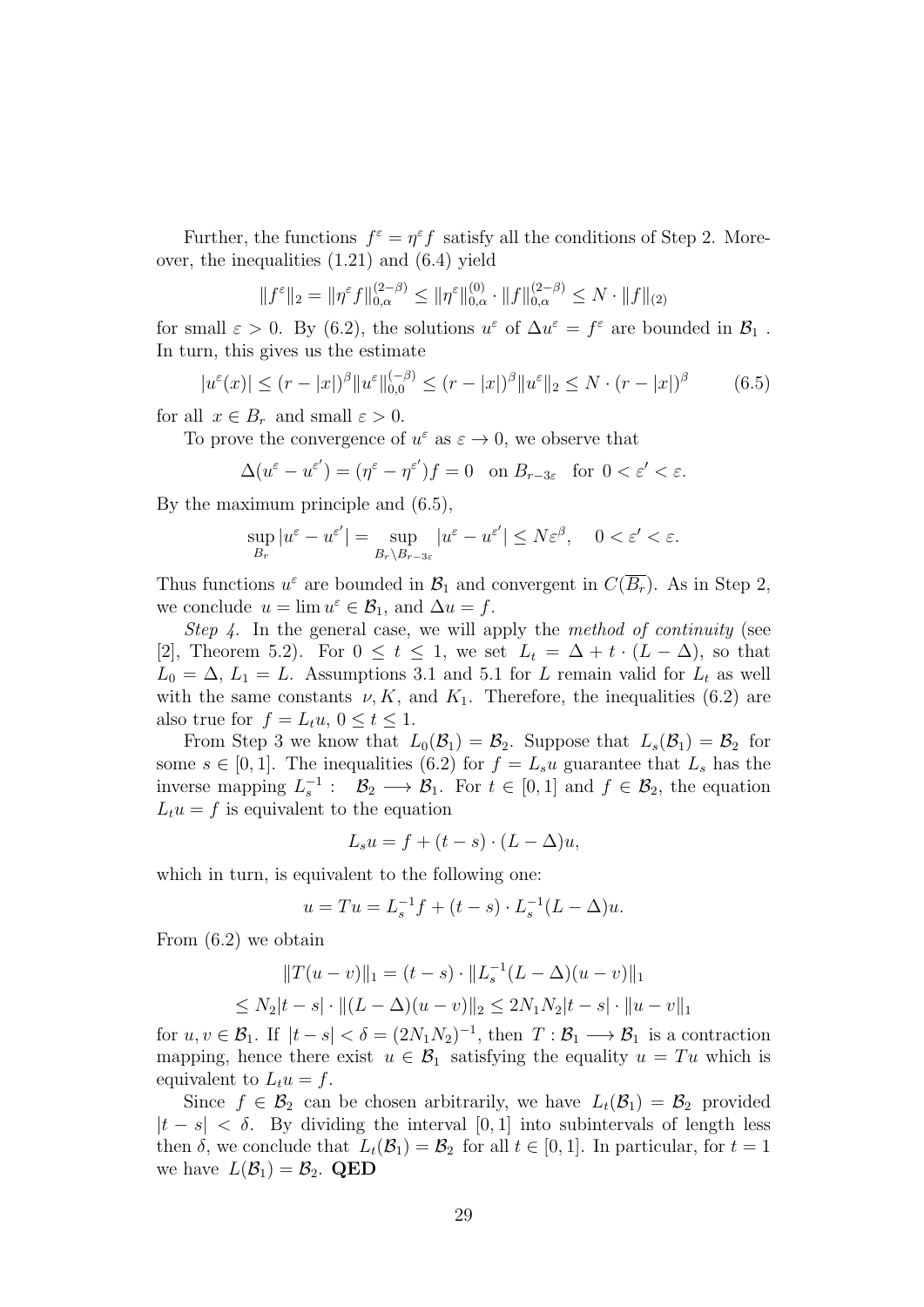**Remark 6.1.** If  $\varphi \neq 0$ , then we cannot guarantee the solvability of the problem (6.1) in  $C^2(B_r) \cap C(\overline{B_r})$  under Assumptions 3.1 and 5.1. Indeed, all these assumptions are valid for the one-dimensional problem

$$
u'' - x^{-2} u = 0 \text{ in } (0, 1), \quad u(0) = u(1) = 1,\tag{6.6}
$$

where we treat  $(0, 1)$  as  $B_r = B_r(x_0)$  with  $r = x_0 = 1/2$ . However, for  $u \in C^2(B_r) \cap C(\overline{B_r})$  from (6.6) it follows

$$
u'' \approx x^{-2}
$$
,  $u' \approx -x^{-1}$ ,  $u \approx \log \frac{1}{x}$  as  $x \to 0+$ ,

contradicting  $u(0) = 1$ .

**Theorem 6.2.** Let coefficients of linear elliptic operator  $L = \sum a_{ij}D_{ij} +$  $\sum b_i D_i + c$  satisfy Assumptions 3.1 in a ball  $B_r = B_r(x_0) \subset R^n$ , with some constants  $K \geq 0, 0 < \nu \leq 1$ , and  $0 < \alpha < 1$ . Moreover, let  $a_{ij}, b_i, c, f \in$  $C^{\alpha}(\overline{B_r})$ , and  $\varphi \in C(\overline{B_r})$ . Then the Dirichlet problem (6.1) has a unique solution  $u \in C^{2,\alpha,0}(B_r) \cap C(\overline{B_r}).$ 

*Proof:* First we consider the case  $\varphi \in C^3(\overline{B_r})$ . Setting  $u = v + \varphi$ , we reduce (6.1) to the equivalent problem

$$
Lv = f_0 \text{ in } B_r, \quad v = 0 \text{ on } \partial B_r \tag{6.7}
$$

with  $f_0 = f - L\varphi \in C^{\alpha}(\overline{B_r}) \subset \mathcal{B}_2$ . The previous theorem provides the solvability of the problems (6.1) and (6.7) in  $\mathcal{B}_1 \subset C^{2,\alpha;0}(B_r) \cap C(\overline{B_r})$ .

In general case  $\varphi \in C(\overline{B_r})$ , we approximate  $\varphi$  by polynomials  $\{\varphi_m\}$  so that  $|\varphi - \varphi_m| \leq 1/m$  on  $\overline{B_r}$ ,  $m = 1, 2, \cdots$ . As in the proof of Theorem 5.2, the solutions of the problems

$$
Lu_m = f \text{ in } B_r, \quad u_m = \varphi_m \text{ on } \partial B_r
$$

compose a sequence  $\{u_m\}$  convergent in  $C(\overline{B_r})$  to a function  $u \in C(\overline{B_r})$ . Furthermore, applying Theorem 5.2 with  $\gamma = 0$ , we get  $||u_m||_{2,\alpha}^{(0)} \leq A =$ const  $\lt \infty$  for all m, and then from Lemma 4.4 it follows  $u \in C^{2,\alpha,0}(B_r)$ , and  $Lu = f$  in  $B_r$ . QED

### 7. The Dirichlet problem in a bounded domain

In this section,  $\Omega \subset R^n$  is a bounded domain satisfying Assumptions 3.2 (the exterior sphere condition) with a constant  $R > 0$ , and also constants  $\alpha, \beta \in (0, 1)$  are fixed. We will extend the results of the previous section to the Dirichlet problem

$$
Lu = f \text{ in } \Omega, \quad u = \varphi \text{ on } \partial\Omega. \tag{7.1}
$$

The formulation of the next theorem is similar to Theorem 6.1 for  $\Omega = B_r$ .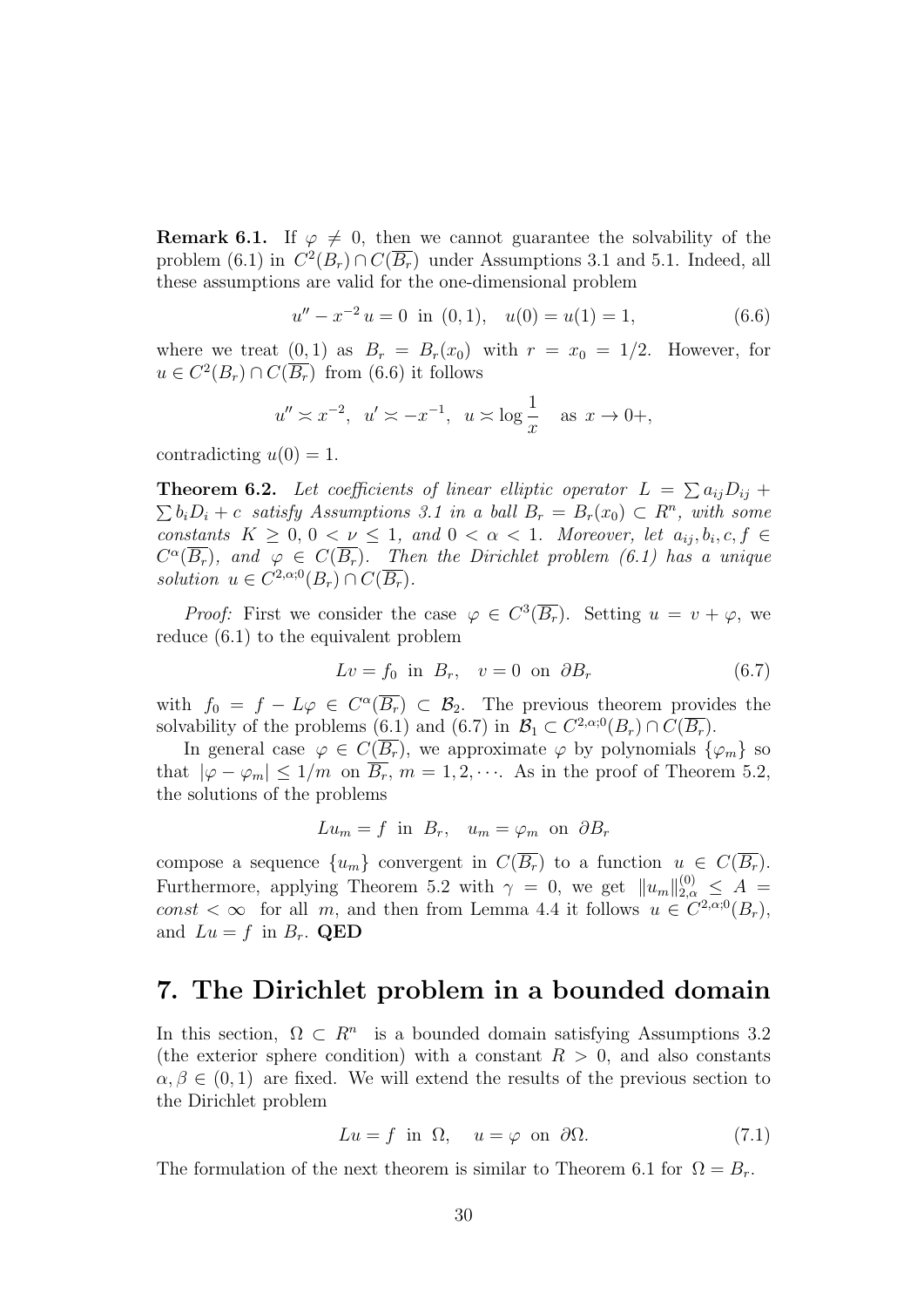**Theorem 7.1.** Under Assumptions 3.1 and 5.1 on the coefficients of the linear elliptic operator  $L = \sum a_{ij} D_{ij} + \sum b_i D_i + c$ , for each  $f \in \mathcal{B}_2 = C^{0,\alpha;2-\beta}(\Omega)$ there exists a unique  $u \in \mathcal{B}_1 = C^{2,\alpha;-\beta}(\Omega)$  satisfying  $Lu = f$  in  $\Omega$ . In other words, L maps  $\mathcal{B}_1$  onto  $\mathcal{B}_2$ :  $L(\mathcal{B}_1) = \mathcal{B}_2$ .

Proof: We fix  $f \in \mathcal{B}_2 = C^{0,\alpha;2-\beta}(\Omega)$ , and set  $A = ||f||_{0,\alpha;\Omega}^{(2-\beta)}$ . For construction of a solution  $u \in \mathcal{B}_1$  of  $Lu = f$  in  $\Omega$ , we will use a variant of the *Perron* method of subsolutions.

Step 1. For  $x \in \Omega$  we have

$$
|f(x)| \le (d_x/2)^{\beta - 2} [f]_{0,0}^{(2-\beta)} \le Ad_x^{\beta - 2}, \text{ where } d_x = \text{dist}(x, \partial \Omega). \tag{7.2}
$$

By Theorem 3.5 there exists a subsolution  $w \in C(\overline{\Omega})$  of  $Lu = d_x^{\beta-2}$  in  $\Omega$ , satisfying  $0 \ge w \ge -N_1 d_x^{\beta}$  in  $\Omega$ . Using the estimate (7.2), we see that the functions  $U^0 = Aw$  and  $-U^0$  are correspondingly subsolution and supersolution of  $Lu = f$  in  $\Omega$ , and

$$
0 \ge U^0(x) \ge -N_1 A d_x^{\beta}, \quad x \in \Omega \tag{7.3}
$$

with  $N_1 = N_1(\nu, k, \beta, R, \text{diam}\Omega)$ .

Step 2. Starting from  $U^0$ , we will introduce a sequence of subsolutions  $U^k$ as follows. First we fix a sequence  $\{y^1, y^2, \dots\} \subset \Omega$  which is dense in  $\Omega$ . Then we set

$$
\{x^1, x^2, x^3, x^4, x^5, x^6, \cdots\} = \{y^1, y^1, y^2, y^1, y^2, y^3, \cdots\},\
$$

so that each  $y^j$  appears infinitely many times in the sequence  $\{x^k\}$ , and we denote  $d_k = \frac{1}{2}$  $\frac{1}{2}$ dist $(x^k, \partial \Omega)$ ,  $B^k = B(x^k) = B_{d_k}(x^k)$  for  $k \ge 1$ .

By virtue of Theorem 6.2, there exists a solution  $u^1 \in C^{2,\alpha;0}(B^1) \cap C(\overline{B^1})$ of the problem

$$
Lu^1 = f \text{ in } B^1, \quad u^1 = U^0 \text{ on } \partial B^1.
$$

Since  $U^0$  is a subsolution of  $Lu = f$  in  $\Omega \supset B^1$ , we have  $u^1 \geq U^0$  in  $B^1$ . Introducing the function  $U^1$  by the equalities

$$
U^1 = u^1 \quad \text{in } B^1, \quad U^1 = U^0 \quad \text{on } \overline{\Omega} \setminus B^1,
$$

we have  $U^1 \in C(\overline{\Omega}), U^1 \geq U^0$  on  $\overline{\Omega}$ . Moreover, Corollary 3.2 guarantees that  $U^1$  is a subsolution of  $Lu = f$  in  $\Omega$ .

Repeating such a construction for  $k = 2, 3, \dots$ , we introduce solutions  $u^k$ of the problems

$$
Lu^k = f
$$
 in  $B^k$ ,  $u^k = U^{k-1}$  on  $\partial B^k$ ,

and function  $U^k$  by equalities

$$
U^k = u^k \text{ in } B^k, \quad U^k = U^{k-1} \text{ on } \overline{\Omega} \setminus B^k.
$$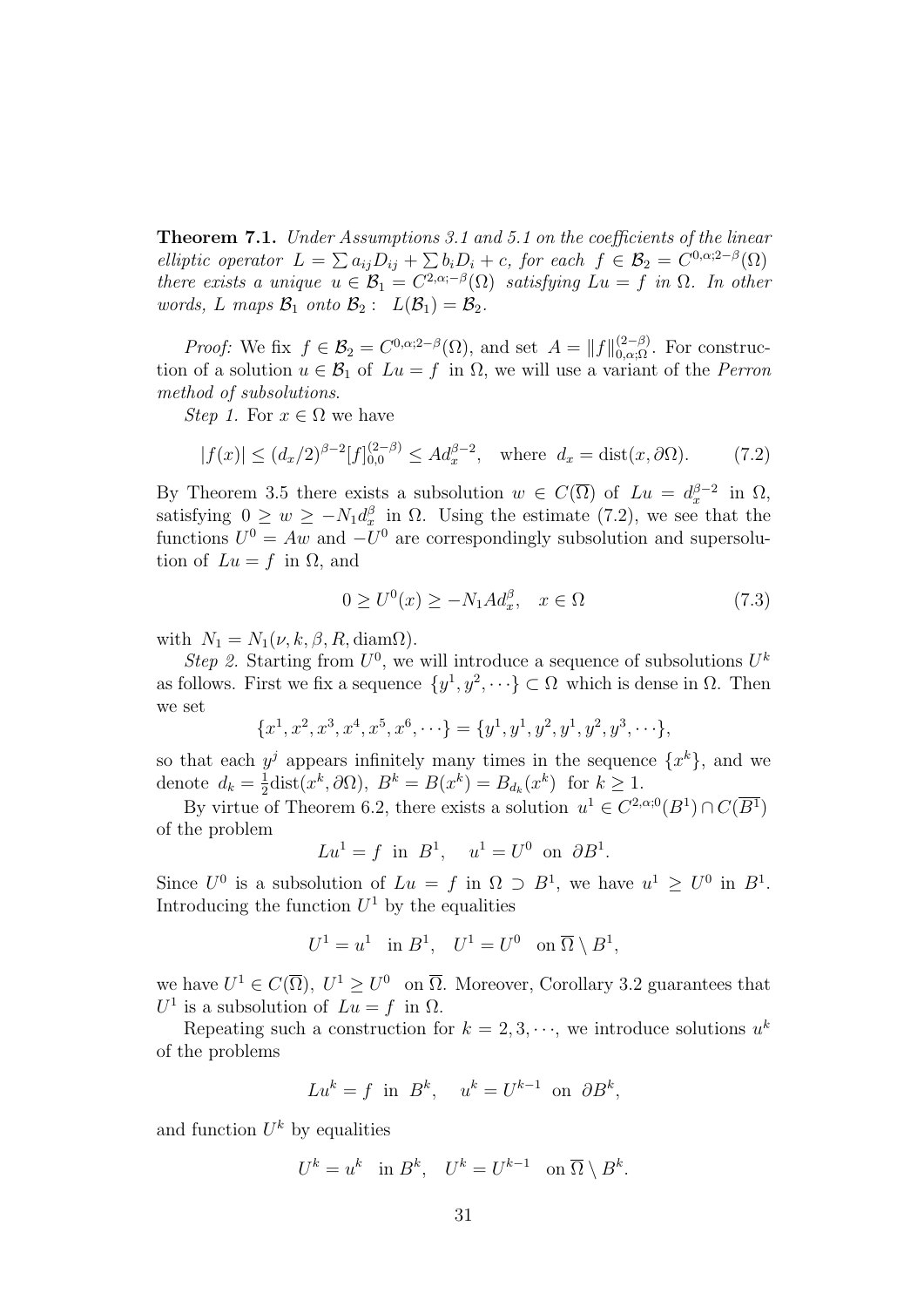So we obtain a sequence

$$
U^0 \le U^1 \le U^2 \le \dots \le U^k \le \dots \tag{7.4}
$$

of subsolutions of  $Lu = f$  in  $\Omega$ . Since  $-U_0$  is a supersolution of  $Lu = f$ in  $\Omega$ , we also have

$$
u^k \le -U^0 \quad \text{in} \quad B^k, \quad U^k \le -U^0 \quad \text{in} \quad \Omega \tag{7.5}
$$

for all  $k = 1, 2, \cdots$ . Therefore, there exists

$$
u(x) = \lim_{k \to \infty} U^k(x), \quad x \in \overline{\Omega}.
$$
 (7.6)

Step 3. We will show that  $u \in \mathcal{B}_1$  and  $Lu = f$  in  $\Omega$ . First of all, from  $(7.3)$ – $(7.6)$  it follows

$$
|u(x)| \le \sup_{k} |U^k(x)| \le N_1 A d_x^{\beta}, \quad x \in \Omega.
$$
 (7.7)

Next let us fix  $j \ge 1$ ,  $d = d(y^{j}) = \frac{1}{2}$ dist $(y^{j}, \partial \Omega)$ ,  $B = B_{d}(y^{j})$ , and choose a subsequence  $\{x^{k_i}\}\$  of  $\{x^k\}$  such that  $x^{k_i} = y^j$  for all  $i = 1, 2, \cdots$ . Then  $B^{k_i} = B$ , and functions  $u^{k_i} \in C^{2,\alpha;0}(B) \cap C(\overline{B})$  satisfy  $Lu^{k_i} = f$  in B for all  $i = 1, 2, \cdots$  Further,

$$
[f]_{0,\alpha;B}^{(2)} \le d^{2+\alpha}[f]_{\alpha;B} \le d^{\beta}[f]_{0,\alpha;\Omega}^{(2-\beta)} \le Ad^{\beta}.
$$

Therefore, from Theorem 5.2 with  $\gamma = 0$  and (7.7) we have

$$
||u^{k_i}||_{2,\alpha;B}^{(0)} \leq N \cdot \left(\sup_B |u^{k_i}| + [f]_{0,\alpha;B}^{(2)}\right) \leq NAd^{\beta}, \ \ i=1,2,\cdots.
$$

Applying Lemma 4.4, we obtain  $u = \lim u^{k_i} \in C^{2,\alpha,0}(B)$ ,  $Lu = f$  in B, and

$$
||u||_{2,\alpha;B}^{(0)} \le NAd^{\beta}.
$$
\n(7.8)

Since  $\cup_j B(y^j) = \Omega$ , we have  $u \in C^{2,\alpha}_{loc}(\Omega)$ , and  $Lu = f$  in  $\Omega$ .

Step 4. In order to show that  $u \in \mathcal{B}_1 = C^{2,\alpha;-\beta}(\Omega)$  let us notice that (7.8) yields

$$
\sum_{k=0}^{2} d^{k}[u]_{k,0;B_{d/2}} + d^{2+\alpha}[u]_{2,\alpha;B_{d/2}} \le NAd^{\beta}
$$
\n(7.9)

for concentric ball  $B_{d/2} = B_{d/2}(y^j)$  of radius  $d/2 = \frac{1}{4} \text{dist}(y^j, \partial \Omega)$ .

We will first evaluate u in the norm of  $C^{2,0;-\beta}(\Omega)$ . By virtue of (1.15) and (1.16), for each  $k = 0, 1, 2$ , there exist  $x_0 \in \Omega$ ,  $|l| = k$ , and  $x \in B(x_0)$ , such that

$$
\frac{1}{2}[u]_{k,0;\Omega}^{(-\beta)} \le d^{k-\beta}(x_0) \cdot |D^l u(x)|. \tag{7.10}
$$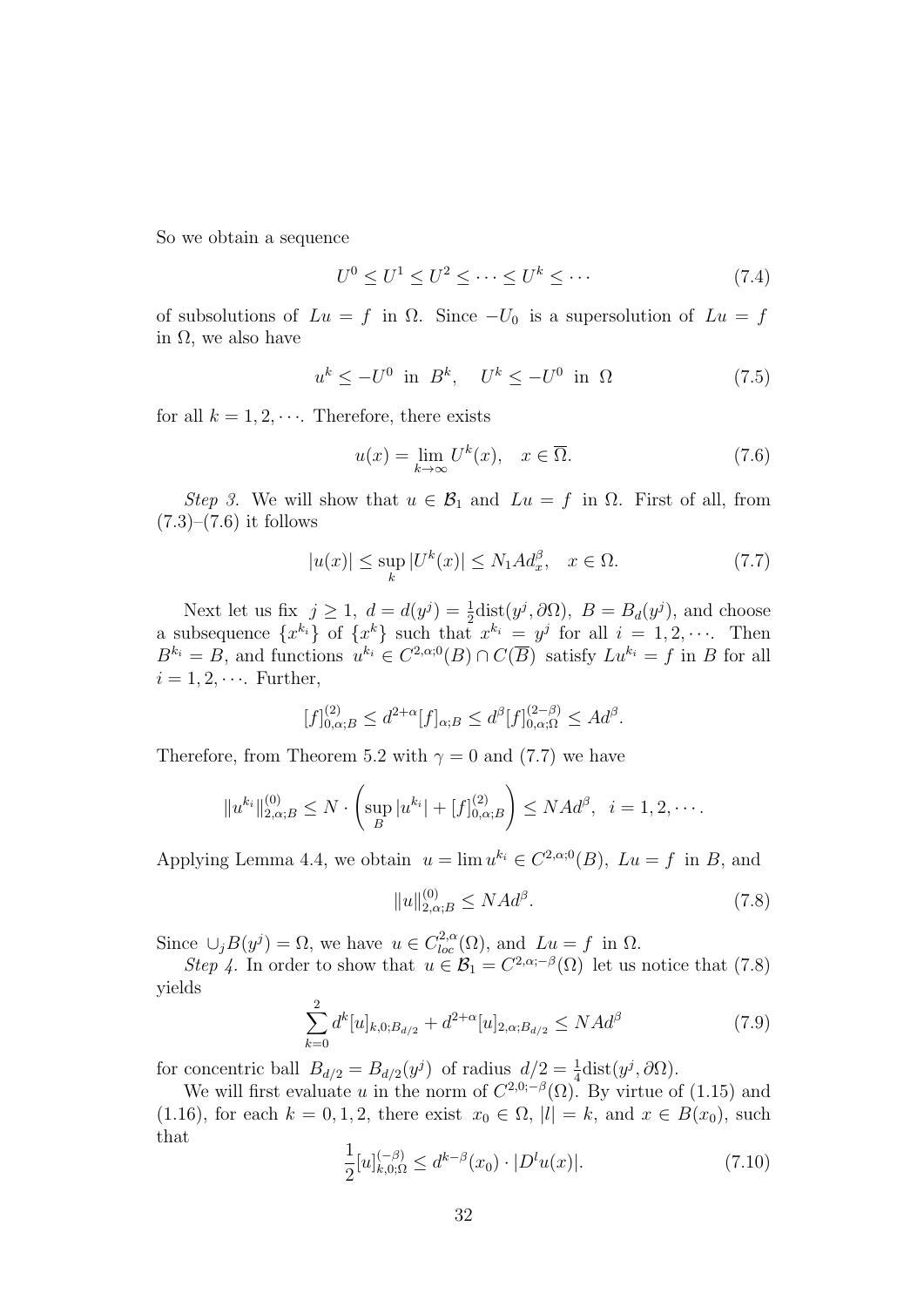Since  $\{y^j\}$  is dense in  $\Omega$ , we can choose  $y^j$  close to x, so that  $x \in B_{d/2}(y^j)$ ,  $d(x_0) \le 2d$ , where  $d = d(y^j)$ . Then (7.9) and (7.10) give us

$$
[u]_{k,0;\Omega}^{(-\beta)} \le 2^{k+1} d^{k-\beta} [u]_{k,0;B_{d/2}} \le NA, \quad k = 0, 1, 2. \tag{7.11}
$$

We have proved that  $u \in C^{2,0;-\beta}(\Omega)$ . Analogously, there exist  $x_0 \in \Omega$ ,  $|l| = 2$ , and  $x, y \in B(x_0)$  satisfying

$$
\frac{1}{2}[u]_{2,\alpha;\Omega}^{(-\beta)} \le d^{2+\alpha-\beta}(x_0) \frac{|D^l u(x) - D^l u(y)|}{|x - y|^{\alpha}}.
$$
\n(7.12)

If  $|x-y| < \frac{1}{4}$  $\frac{1}{4}d(x_0)$ , then we can choose  $y^j$  such that  $x, y \in B_{d/2}(y^j)$ ,  $d(x_0) \leq 2d$ , so that (7.12) together with (7.9) provide us the estimate

$$
[u]_{2,\alpha;\Omega}^{(-\beta)} \le 2^{3+\alpha} d^{2+\alpha-\beta} [u]_{2,\alpha;B_{d/2}} \le NA.
$$

Finally, if  $|x - y| \geq \frac{1}{4}d(x_0)$ , then from (7.12) we get

$$
[u]_{2,\alpha;\Omega}^{(-\beta)} \le 2 \cdot 4^{\alpha} d^{2-\beta}(x_0) |D^l u(x) - D^l u(y)|
$$
  

$$
\le 4^{1+\alpha} d^{2-\beta}(x_0) [u]_{2,0;B(x_0)} \le 4^{1+\alpha} [u]_{2,0;\Omega}^{(-\beta)} \le NA,
$$

that completes the proof. QED

**Theorem 7.2.** Let coefficients of linear elliptic operator  $L = \sum a_{ij}D_{ij} +$  $\sum b_i D_i + c$  satisfy Assumptions 3.1 in bounded domain  $\Omega \subset R^n$ , satisfying Assumptions 3.2. Moreover, let  $a_{ij}, b_i, c, f \in C^{\alpha}(\overline{\Omega})$ , and  $\varphi \in C(\overline{\Omega})$ . Then the Dirichlet problem (6.1) has a unique solution  $u \in C^{2,\alpha;0}(\Omega) \cap C(\overline{\Omega})$ .

*Proof* is quite the same as the proof of Theorem 6.2, with  $\Omega$  in place of  $B_r$ .

Remark 7.1. The technique exposed in this paper is also applicable to investigation of  $C^{2,\alpha}$ -smoothness of solutions near the boundary of a smooth domain, assuming the appropriate smoothness of the boundary values of solutions. For example, if in addition to conditions of Theorem 7.2, we assume that  $\varphi \in C^{2,\alpha}(\overline{\Omega})$ , and  $\partial \Omega \in C^{2,\alpha}$  (i.e.  $\partial \Omega$  is locally represented by means of functions of class  $C^{2,\alpha}$ , then the solution of the problem (7.1) belongs to  $C^{2,\alpha}(\overline{\Omega})$ . After subtraction of  $\varphi$  and local "flattening" of  $\partial\Omega$  by a transformation of class  $C^{2,\alpha}$ , the boundary  $C^{2,\alpha}$ -estimates are reduced to the estimates near the flat portion Γ of the boundary  $\partial\Omega$ , provided  $u = 0$  on Γ. Such estimates can be obtained by means of weighted Hölder spaces with  $d(x) = \frac{1}{2} \text{dist}(x, \partial \Omega \setminus \Gamma)$ .